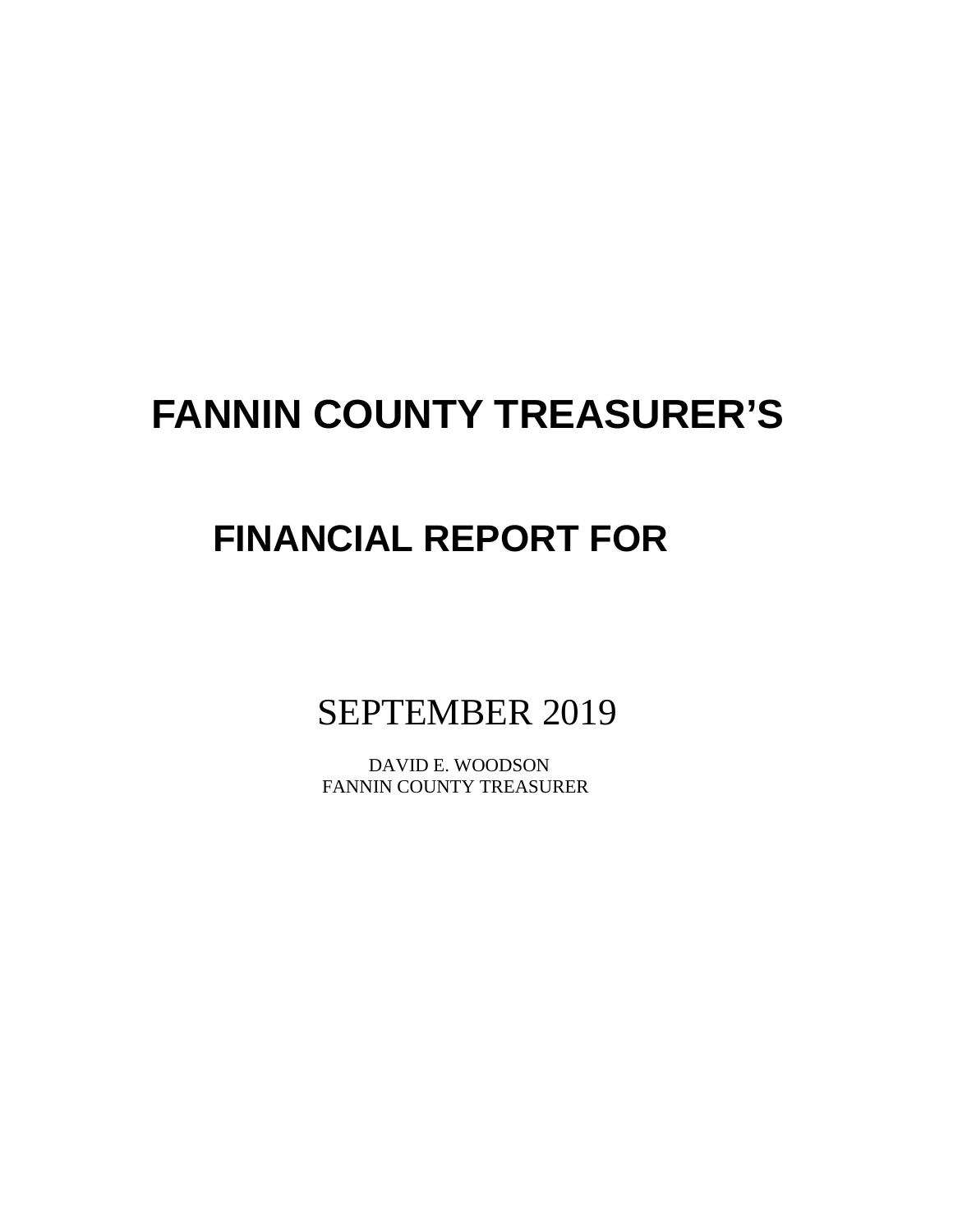# 10/07/2019 FUND DEPOSIT LISTING PAGE 1

| RECEIPT | <b>RECEIVED</b> | DATE     | DATE    | DESCRIPTION       | BANK    | <b>NCOME</b> | REPORT | AMOUNT          |
|---------|-----------------|----------|---------|-------------------|---------|--------------|--------|-----------------|
| NUMBER  | FROM            | RECEIVED | DEPOSIT | OF MONEY RECEIVED | ACCOUNT | ACCOUNT      | CODES  | <b>RECEIVED</b> |
|         |                 |          |         |                   |         |              |        |                 |

GENERAL FUND

|                            | =====================================                                                        |                                 |                                  |                                                      |                  |                                      |           |
|----------------------------|----------------------------------------------------------------------------------------------|---------------------------------|----------------------------------|------------------------------------------------------|------------------|--------------------------------------|-----------|
|                            | 0000191018-01 CRIMINAL DISTRICT ATTORNE 09-04-2019 09-04-2019 DISTRICT ATTORNEY F 10-103-100 |                                 |                                  |                                                      |                  | $10 - 340 - 475$                     | 10.00     |
|                            | 0000191018-02 CRIMINAL DISTRICT ATTORNE 09-04-2019 09-04-2019 POSTAL EXPENSES                |                                 |                                  |                                                      | $10 - 103 - 100$ | $10 - 475 - 311$                     | 13.60     |
|                            | 0000191020-01 COMPTROLLER - JUDICIARY                                                        | 09-04-2019 09-04-2019 LONGEVITY |                                  |                                                      | $10 - 103 - 100$ | $10 - 370 - 151$                     | 861.47    |
| 0000191021-01 TEXPOOL      |                                                                                              |                                 |                                  | 09-04-2019 09-04-2019 AUG. 2019 INTEREST 10-103-175  |                  | $10 - 360 - 100$                     | 6,244.21  |
|                            | 0000191022-01 APPRAISAL DISTRICT                                                             |                                 | 09-05-2019 09-05-2019 TAXES      |                                                      | $10 - 103 - 100$ | $10 - 310 - 110$                     | 8,589.06  |
|                            | 0000191022-07 APPRAISAL DISTRICT                                                             |                                 | 09-05-2019 09-05-2019 TAXES      |                                                      | $10 - 103 - 100$ | $10 - 310 - 120$                     | 8,051.52  |
|                            | 0000191024-01 FANNIN COUNTY HEALTH INSP 09-06-2019 09-06-2019 AUG. 2019 PERMITS              |                                 |                                  |                                                      | $10 - 103 - 100$ | $10 - 320 - 300$                     | 12,935.48 |
|                            | 0000191025-01 DISTRICT CLERK                                                                 |                                 |                                  | 09-06-2019 09-06-2019 JULY 1-31, 2019                | $10 - 103 - 100$ | $10 - 318 - 130$                     | 5,944.57  |
|                            | 0000191025-02 DISTRICT CLERK                                                                 |                                 |                                  | 09-06-2019 09-06-2019 JULY 1-31, 2019                | $10 - 103 - 100$ | $10 - 318 - 132$                     | 34.61     |
|                            | 0000191025-03 DISTRICT CLERK                                                                 |                                 |                                  | 09-06-2019 09-06-2019 JULY 1-31, 2019                | $10 - 103 - 100$ | $10 - 340 - 135$                     | 165.00    |
|                            | 0000191025-04 DISTRICT CLERK                                                                 |                                 |                                  | 09-06-2019 09-06-2019 JULY 1-31, 2019                | $10 - 103 - 100$ | $10 - 340 - 450$                     | 5,430.60  |
|                            | 0000191025-05 DISTRICT CLERK                                                                 |                                 |                                  | 09-06-2019 09-06-2019 JULY 1-31, 2019                | $10 - 103 - 100$ | $10 - 340 - 475$                     | 2.00      |
|                            | 0000191025-06 DISTRICT CLERK                                                                 |                                 |                                  | 09-06-2019 09-06-2019 JULY 1-31, 2019                | $10 - 103 - 100$ | $10 - 340 - 560$                     | 1,524.29  |
|                            | 0000191025-07 DISTRICT CLERK                                                                 |                                 |                                  | 09-06-2019 09-06-2019 JULY 1-31, 2019                | $10 - 103 - 100$ | $10 - 340 - 600$                     | 125.00    |
|                            | 0000191025-08 DISTRICT CLERK                                                                 |                                 |                                  | 09-06-2019 09-06-2019 JULY 1-31, 2019                | $10 - 103 - 100$ | $10 - 370 - 162$                     | 375.00    |
|                            | 0000191025-09 DISTRICT CLERK                                                                 |                                 |                                  | 09-06-2019 09-06-2019 JULY 1-31, 2019                | $10 - 103 - 100$ | $10 - 370 - 163$                     | 24.47     |
|                            | 0000191025-10 DISTRICT CLERK                                                                 |                                 |                                  | 09-06-2019 09-06-2019 JULY 1-31, 2019                | $10 - 103 - 100$ | $10 - 370 - 164$                     | 97.92     |
|                            | 0000191025-11 DISTRICT CLERK                                                                 |                                 |                                  | 09-06-2019 09-06-2019 JULY 1-31, 2019                | $10 - 103 - 100$ | $10 - 370 - 166$                     | 6.03      |
|                            | 0000191025-12 DISTRICT CLERK                                                                 |                                 |                                  | 09-06-2019 09-06-2019 JULY 1-31, 2019                | $10 - 103 - 100$ | $10 - 370 - 167$                     | 39.66     |
|                            | 0000191025-13 DISTRICT CLERK                                                                 |                                 |                                  | 09-06-2019 09-06-2019 JULY 1-31, 2019                | $10 - 103 - 100$ | $10 - 370 - 450$                     | 30.00     |
| 0000191026-01 LEGEND BANK  |                                                                                              |                                 |                                  | 09-06-2019 09-06-2019 AUG. 2019 INTEREST 10-103-100  |                  | $10 - 360 - 100$                     | 551.54    |
| 0000191026-29 LEGEND BANK  |                                                                                              |                                 |                                  | 09-06-2019 09-06-2019 AUG. 2019 INTEREST             | 10-100-100       | $10 - 360 - 100$                     | 21.24     |
| 0000191026-31 LEGEND BANK  |                                                                                              |                                 |                                  | 09-06-2019 09-06-2019 AUG. 2019 INTEREST 10-103-110  |                  | $10 - 360 - 110$                     | 2,448.93  |
| 0000191030-01 TAX A/C      |                                                                                              |                                 |                                  | 09-12-2019 09-12-2019 WEEK OF 08/30/19               | $10 - 103 - 100$ | $10 - 321 - 200$                     | 2,177.85  |
| 0000191031-01 TAX A/C      |                                                                                              |                                 |                                  | 09-12-2019 09-12-2019 WEEK OF 08/30/19 15 10-103-100 |                  | $10 - 321 - 250$                     | 770.00    |
|                            | 0000191032-01 DAVID WOODSON                                                                  |                                 |                                  | 09-12-2019 09-12-2019 OUT OF COUNTY TRAVE 10-103-100 |                  | 10-497-427                           | 20.00     |
| 0000191036-01 US BANK      |                                                                                              |                                 |                                  | 09-12-2019 09-12-2019 SHERIFF OFF. R&M BL 10-103-100 |                  |                                      | 20,646.05 |
| 0000191037-01 US BANK      |                                                                                              |                                 |                                  | 09-12-2019 09-12-2019 SHERIFF OFF. R&M BL 10-103-100 |                  | $10 - 560 - 450$<br>$10 - 560 - 450$ |           |
|                            |                                                                                              |                                 |                                  |                                                      |                  |                                      | 13,519.40 |
|                            | 0000191038-01 BOND SUPERVISION                                                               |                                 |                                  | 09-12-2019 09-12-2019 WEEK OF 08/25/19 TH 10-103-100 |                  | $10 - 340 - 573$                     | 1,560.00  |
|                            | 0000191039-01 BOND SUPERVISION                                                               |                                 |                                  | 09-12-2019 09-12-2019 WEEK OF 09/01/19 TH 10-103-100 |                  | $10 - 340 - 573$                     | 2,130.00  |
| 0000191040-01 TAX A/C      |                                                                                              |                                 |                                  | 09-12-2019 09-12-2019 WEEK OF 09/06/19               | $10 - 103 - 100$ | $10 - 321 - 200$                     | 25.30     |
| 0000191041-01 TAX A/C      |                                                                                              |                                 |                                  | 09-12-2019 09-12-2019 WEEK OF 09/06/19               | $10 - 103 - 100$ | $10 - 321 - 200$                     | 2,293.00  |
| 0000191042-01 TAX A/C      |                                                                                              |                                 |                                  | 09-12-2019 09-12-2019 WEEK OF 09/06/19 14 10-103-100 |                  | $10 - 321 - 250$                     | 745.00    |
| 0000191043-01 T.J.J.D.     |                                                                                              |                                 | 09-12-2019 09-12-2019 POSTAGE    |                                                      | $10 - 103 - 100$ | $10 - 575 - 311$                     | 33.52     |
| 0000191043-02 T.J.J.D.     |                                                                                              |                                 |                                  | 09-12-2019 09-12-2019 COPIER RENTAL                  | $10 - 103 - 100$ | $10 - 575 - 315$                     | 80.78     |
|                            | 0000191049-01 DISTRICT CLERK                                                                 |                                 |                                  | 09-12-2019 09-12-2019 AUG. 1-31, 2019                | $10 - 103 - 100$ | $10 - 318 - 130$                     | 6, 214.10 |
|                            | 0000191049-02 DISTRICT CLERK                                                                 |                                 |                                  | 09-12-2019 09-12-2019 AUG. 1-31, 2019                | $10 - 103 - 100$ | $10 - 318 - 132$                     | 33.99     |
|                            | 0000191049-03 DISTRICT CLERK                                                                 |                                 |                                  | 09-12-2019 09-12-2019 AUG. 1-31, 2019                | $10 - 103 - 100$ | $10 - 340 - 135$                     | 183.10    |
|                            | 0000191049-04 DISTRICT CLERK                                                                 |                                 |                                  | 09-12-2019 09-12-2019 AUG. 1-31, 2019                | $10 - 103 - 100$ | $10 - 340 - 450$                     | 6,614.76  |
|                            | 0000191049-05 DISTRICT CLERK                                                                 |                                 |                                  | 09-12-2019 09-12-2019 AUG. 1-31, 2019                | $10 - 103 - 100$ | $10 - 340 - 560$                     | 653.72    |
|                            | 0000191049-06 DISTRICT CLERK                                                                 |                                 |                                  | 09-12-2019 09-12-2019 AUG. 1-31, 2019                | $10 - 103 - 100$ | $10 - 340 - 600$                     | 151.03    |
|                            | 0000191049-07 DISTRICT CLERK                                                                 |                                 |                                  | 09-12-2019 09-12-2019 AUG. 1-31, 2019                | $10 - 103 - 100$ | $10 - 370 - 162$                     | 453.10    |
|                            | 0000191049-08 DISTRICT CLERK                                                                 |                                 |                                  | 09-12-2019 09-12-2019 AUG. 1-31, 2019                | 10-103-100       | $10 - 370 - 163$                     | 21.21     |
|                            | 0000191049-09 DISTRICT CLERK                                                                 |                                 |                                  | 09-12-2019 09-12-2019 AUG. 1-31, 2019                | $10 - 103 - 100$ | $10 - 370 - 164$                     | 84.88     |
|                            | 0000191049-10 DISTRICT CLERK                                                                 |                                 |                                  | 09-12-2019 09-12-2019 AUG. 1-31, 2019                | $10 - 103 - 100$ | $10 - 370 - 166$                     | 4.68      |
|                            | 0000191049-11 DISTRICT CLERK                                                                 |                                 |                                  | 09-12-2019 09-12-2019 AUG. 1-31, 2019                | $10 - 103 - 100$ | $10 - 370 - 167$                     | 31.91     |
|                            | 0000191049-12 DISTRICT CLERK                                                                 |                                 |                                  | 09-12-2019 09-12-2019 AUG. 1-31, 2019                | $10 - 103 - 100$ | $10 - 370 - 450$                     | 80.00     |
| 0000191050-01 COUNTY CLERK |                                                                                              |                                 | 09-12-2019 09-12-2019 APRIL 2019 |                                                      | $10 - 103 - 100$ | $10 - 318 - 130$                     | 5,773.31  |
| 0000191050-02 COUNTY CLERK |                                                                                              |                                 | 09-12-2019 09-12-2019 APRIL 2019 |                                                      | $10 - 103 - 100$ | $10 - 340 - 560$                     | 1,845.15  |
| 0000191050-03 COUNTY CLERK |                                                                                              |                                 | 09-12-2019 09-12-2019 APRIL 2019 |                                                      | $10 - 103 - 100$ | $10 - 340 - 403$                     | 22,062.43 |
| 0000191050-04 COUNTY CLERK |                                                                                              |                                 | 09-12-2019 09-12-2019 APRIL 2019 |                                                      | $10 - 103 - 100$ | $10 - 370 - 162$                     | 330.00    |
| 0000191050-05 COUNTY CLERK |                                                                                              |                                 | 09-12-2019 09-12-2019 APRIL 2019 |                                                      | $10 - 103 - 100$ | $10 - 370 - 163$                     | 47.73     |
| 0000191050-06 COUNTY CLERK |                                                                                              |                                 | 09-12-2019 09-12-2019 APRIL 2019 |                                                      | $10 - 103 - 100$ | $10 - 370 - 164$                     | 190.92    |
| 0000191050-07 COUNTY CLERK |                                                                                              |                                 | 09-12-2019 09-12-2019 APRIL 2019 |                                                      | $10 - 103 - 100$ | $10 - 370 - 166$                     | 9.94      |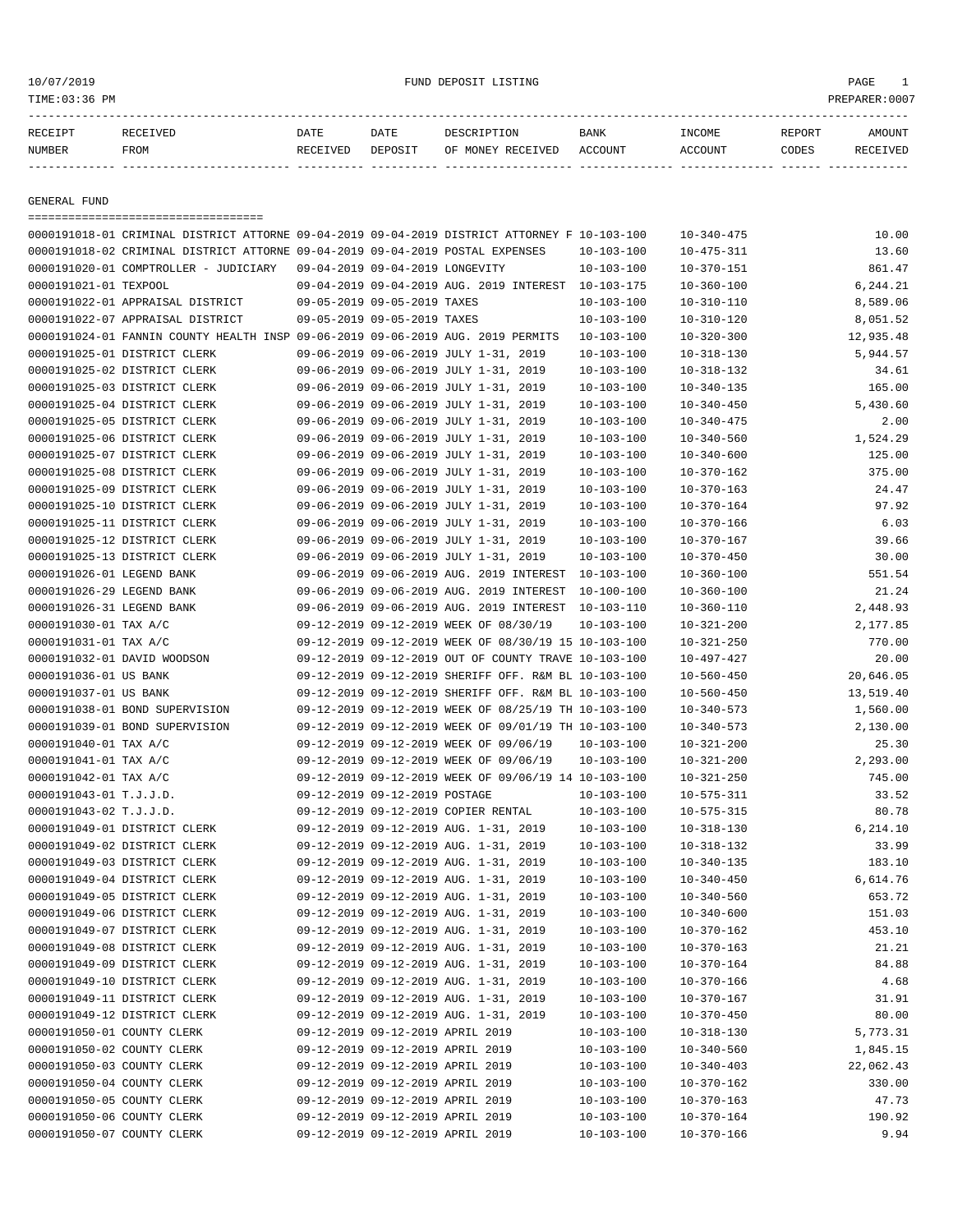| RECEIPT       |              | RECEIVED                           | DATE     | DATE                             | DESCRIPTION       | BANK             | INCOME           | REPORT | AMOUNT    |
|---------------|--------------|------------------------------------|----------|----------------------------------|-------------------|------------------|------------------|--------|-----------|
| <b>NUMBER</b> |              | FROM                               | RECEIVED | DEPOSIT                          | OF MONEY RECEIVED | ACCOUNT          | ACCOUNT          | CODES  | RECEIVED  |
|               |              |                                    |          |                                  |                   |                  |                  |        |           |
|               |              |                                    |          |                                  |                   |                  |                  |        |           |
|               | GENERAL FUND |                                    |          |                                  |                   |                  |                  |        |           |
|               |              | ================================== |          |                                  |                   |                  |                  |        |           |
|               |              | 0000191050-08 COUNTY CLERK         |          | 09-12-2019 09-12-2019 APRIL 2019 |                   | 10-103-100       | 10-370-167       |        | 66.85     |
|               |              | 0000191050-09 COUNTY CLERK         |          | 09-12-2019 09-12-2019 APRIL 2019 |                   | $10 - 103 - 100$ | $10 - 340 - 400$ |        | 84.00     |
|               |              | 0000191050-10 COUNTY CLERK         |          | 09-12-2019 09-12-2019 APRIL 2019 |                   | $10 - 103 - 100$ | $10 - 340 - 475$ |        | 526.15    |
|               |              | 0000191050-11 COUNTY CLERK         |          | 09-12-2019 09-12-2019 APRIL 2019 |                   | $10 - 103 - 100$ | $10 - 340 - 601$ |        | 110.00    |
|               |              | 0000191050-12 COUNTY CLERK         |          | 09-12-2019 09-12-2019 APRIL 2019 |                   | $10 - 103 - 100$ | $10 - 318 - 132$ |        | 1,483.26  |
|               |              | 0000191050-13 COUNTY CLERK         |          | 09-12-2019 09-12-2019 APRIL 2019 |                   | $10 - 103 - 100$ | $10 - 360 - 100$ |        | 18.34     |
|               |              | 0000191051-01 COUNTY CLERK         |          | 09-12-2019 09-12-2019 MAY 2019   |                   | $10 - 103 - 100$ | $10 - 318 - 130$ |        | 4,667.47  |
|               |              | 0000191051-02 COUNTY CLERK         |          | 09-12-2019 09-12-2019 MAY 2019   |                   | $10 - 103 - 100$ | $10 - 340 - 560$ |        | 1,213.06  |
|               |              | 0000191051-03 COUNTY CLERK         |          | 09-12-2019 09-12-2019 MAY 2019   |                   | $10 - 103 - 100$ | $10 - 340 - 403$ |        | 20,562.65 |
|               |              | 0000191051-04 COUNTY CLERK         |          | 09-12-2019 09-12-2019 MAY 2019   |                   | $10 - 103 - 100$ | 10-370-162       |        | 210.00    |
|               |              | 0000191051-05 COUNTY CLERK         |          | 09-12-2019 09-12-2019 MAY 2019   |                   | $10 - 103 - 100$ | $10 - 370 - 163$ |        | 43.57     |

| 0000191050-12 COUNTY CLERK                                                                  | 09-12-2019 09-12-2019 APRIL 2019                     | $10 - 103 - 100$ | $10 - 318 - 132$ | 1,483.26   |
|---------------------------------------------------------------------------------------------|------------------------------------------------------|------------------|------------------|------------|
| 0000191050-13 COUNTY CLERK                                                                  | 09-12-2019 09-12-2019 APRIL 2019                     | $10 - 103 - 100$ | $10 - 360 - 100$ | 18.34      |
| 0000191051-01 COUNTY CLERK                                                                  | 09-12-2019 09-12-2019 MAY 2019                       | $10 - 103 - 100$ | $10 - 318 - 130$ | 4,667.47   |
| 0000191051-02 COUNTY CLERK                                                                  | 09-12-2019 09-12-2019 MAY 2019                       | $10 - 103 - 100$ | $10 - 340 - 560$ | 1,213.06   |
| 0000191051-03 COUNTY CLERK                                                                  | 09-12-2019 09-12-2019 MAY 2019                       | $10 - 103 - 100$ | $10 - 340 - 403$ | 20,562.65  |
| 0000191051-04 COUNTY CLERK                                                                  | 09-12-2019 09-12-2019 MAY 2019                       | $10 - 103 - 100$ | $10 - 370 - 162$ | 210.00     |
| 0000191051-05 COUNTY CLERK                                                                  | 09-12-2019 09-12-2019 MAY 2019                       | $10 - 103 - 100$ | $10 - 370 - 163$ | 43.57      |
| 0000191051-06 COUNTY CLERK                                                                  | 09-12-2019 09-12-2019 MAY 2019                       | $10 - 103 - 100$ | $10 - 370 - 164$ | 174.32     |
| 0000191051-07 COUNTY CLERK                                                                  | 09-12-2019 09-12-2019 MAY 2019                       | $10 - 103 - 100$ | $10 - 370 - 166$ | 9.35       |
| 0000191051-08 COUNTY CLERK                                                                  | 09-12-2019 09-12-2019 MAY 2019                       | $10 - 103 - 100$ | $10 - 370 - 167$ | 62.26      |
| 0000191051-09 COUNTY CLERK                                                                  | 09-12-2019 09-12-2019 MAY 2019                       | $10 - 103 - 100$ | $10 - 340 - 400$ | 56.20      |
| 0000191051-10 COUNTY CLERK                                                                  | 09-12-2019 09-12-2019 MAY 2019                       | $10 - 103 - 100$ | $10 - 340 - 475$ | 450.06     |
| 0000191051-11 COUNTY CLERK                                                                  | 09-12-2019 09-12-2019 MAY 2019                       | $10 - 103 - 100$ | $10 - 340 - 601$ | 70.00      |
| 0000191051-12 COUNTY CLERK                                                                  | 09-12-2019 09-12-2019 MAY 2019                       | $10 - 103 - 100$ | $10 - 318 - 132$ | 1,114.07   |
| 0000191051-13 COUNTY CLERK                                                                  | 09-12-2019 09-12-2019 MAY 2019                       | $10 - 103 - 100$ | $10 - 360 - 100$ | 19.38      |
| 0000191052-01 APPRAISAL DISTRICT                                                            | 09-13-2019 09-13-2019 TAXES                          | $10 - 103 - 100$ | $10 - 310 - 110$ | 2,475.68   |
| 0000191052-02 APPRAISAL DISTRICT                                                            | 09-13-2019 09-13-2019 TAXES                          | $10 - 103 - 100$ | $10 - 321 - 901$ | 519.87     |
| 0000191052-08 APPRAISAL DISTRICT                                                            | 09-13-2019 09-13-2019 TAXES                          | $10 - 103 - 100$ | $10 - 310 - 120$ | 20.12      |
| 0000191053-01 COMPTROLLER                                                                   | 09-13-2019 09-13-2019 JULY 2019 LOCAL SAL 10-103-100 |                  | $10 - 318 - 160$ | 100,972.20 |
| 0000191055-01 VISION MEDIA GROUP, INC. 09-13-2019 09-13-2019 SEPT. 2019 TOWER RE 10-103-100 |                                                      |                  | $10 - 370 - 100$ | 200.00     |
| 0000191059-01 COMPTROLLER                                                                   | 09-16-2019 09-16-2019 D.A. SALARY REIMBUR 10-103-100 |                  | $10 - 370 - 143$ | 9,166.66   |
| 0000191061-01 CONSTABLE PCT. # 1                                                            | 09-17-2019 09-17-2019 SERVE PAPERS                   | $10 - 103 - 100$ | $10 - 340 - 551$ | 70.00      |
| 0000191062-01 FRONTIER COMMUNICATIONS                                                       | 09-17-2019 09-17-2019 PHONE REFUND                   | $10 - 103 - 100$ | $10 - 499 - 420$ | 60.41      |
| 0000191068-01 APPRAISAL DISTRICT                                                            | 09-19-2019 09-19-2019 TAXES                          | $10 - 103 - 100$ | $10 - 310 - 110$ | 6,282.39   |
| 0000191068-02 APPRAISAL DISTRICT                                                            | 09-19-2019 09-19-2019 TAXES                          | $10 - 103 - 100$ | $10 - 321 - 901$ | 194.94     |
| 0000191068-08 APPRAISAL DISTRICT                                                            | 09-19-2019 09-19-2019 TAXES                          | $10 - 103 - 100$ | $10 - 310 - 120$ | 10,319.88  |
| 0000191069-01 COUNTY CLERK                                                                  | 09-20-2019 09-20-2019 JUNE 2019                      | $10 - 103 - 100$ | $10 - 318 - 130$ | 6,431.55   |
| 0000191069-02 COUNTY CLERK                                                                  | 09-20-2019 09-20-2019 JUNE 2019                      | $10 - 103 - 100$ | $10 - 340 - 560$ | 1,701.33   |
| 0000191069-03 COUNTY CLERK                                                                  | 09-20-2019 09-20-2019 JUNE 2019                      | $10 - 103 - 100$ | $10 - 340 - 403$ | 22,587.04  |
| 0000191069-04 COUNTY CLERK                                                                  | 09-20-2019 09-20-2019 JUNE 2019                      | $10 - 103 - 100$ | $10 - 370 - 162$ | 420.00     |
| 0000191069-05 COUNTY CLERK                                                                  | 09-20-2019 09-20-2019 JUNE 2019                      | $10 - 103 - 100$ | $10 - 370 - 163$ | 39.38      |
| 0000191069-06 COUNTY CLERK                                                                  | 09-20-2019 09-20-2019 JUNE 2019                      | $10 - 103 - 100$ | $10 - 370 - 164$ | 157.52     |
| 0000191069-07 COUNTY CLERK                                                                  | 09-20-2019 09-20-2019 JUNE 2019                      | $10 - 103 - 100$ | $10 - 370 - 166$ | 8.43       |
| 0000191069-08 COUNTY CLERK                                                                  | 09-20-2019 09-20-2019 JUNE 2019                      | $10 - 103 - 100$ | $10 - 370 - 167$ | 55.68      |
| 0000191069-09 COUNTY CLERK                                                                  | 09-20-2019 09-20-2019 JUNE 2019                      | $10 - 103 - 100$ | $10 - 340 - 400$ | 78.00      |
| 0000191069-10 COUNTY CLERK                                                                  | 09-20-2019 09-20-2019 JUNE 2019                      | $10 - 103 - 100$ | $10 - 340 - 475$ | 424.09     |
| 0000191069-11 COUNTY CLERK                                                                  | 09-20-2019 09-20-2019 JUNE 2019                      | $10 - 103 - 100$ | $10 - 340 - 601$ | 140.00     |
| 0000191069-12 COUNTY CLERK                                                                  | 09-20-2019 09-20-2019 JUNE 2019                      | $10 - 103 - 100$ | $10 - 318 - 132$ | 1,016.51   |
| 0000191069-13 COUNTY CLERK                                                                  | 09-20-2019 09-20-2019 JUNE 2019                      | $10 - 103 - 100$ | $10 - 352 - 201$ | 5.00       |
| 0000191069-14 COUNTY CLERK                                                                  | 09-20-2019 09-20-2019 JUNE 2019                      | $10 - 103 - 100$ | $10 - 360 - 100$ | 21.25      |
| 0000191070-01 YVONNE GEESAMAN                                                               | 09-20-2019 09-20-2019 TRAVEL REIMBURSEMEN 10-103-100 |                  | $10 - 495 - 427$ | 4.00       |
| 0000191072-01 BOND SUPERVISION                                                              | 09-23-2019 09-23-2019 WEEK OF 09/08/19 TH 10-103-100 |                  | $10 - 340 - 573$ | 1,489.21   |
| 0000191073-01 BOND SUPERVISION                                                              | 09-23-2019 09-23-2019 WEEK OF 09/15/19 TH 10-103-100 |                  | $10 - 340 - 573$ | 1,895.00   |
| 0000191078-01 LINEBARGER GOGGAN BLAIR                                                       | 09-25-2019 09-25-2019 SUIT # TX-15-4311              | $10 - 103 - 100$ | $10 - 370 - 130$ | 14,305.25  |
| 0000191079-01 LINEBARGER GOGGAN BLAIR                                                       | 09-25-2019 09-25-2019 SUIT #TX-13-4127               | $10 - 103 - 100$ | $10 - 370 - 130$ | 371.86     |
| 0000191084-01 TAX A/C                                                                       | 09-25-2019 09-25-2019 WEEK OF 09/13/19               | 10-103-100       | $10 - 321 - 200$ | 1,810.70   |
| 0000191085-01 TAX A/C                                                                       | 09-25-2019 09-25-2019 WEEK OF 09/13/19 19 10-103-100 |                  | $10 - 321 - 250$ | 980.00     |
| 0000191086-01 TAX A/C                                                                       | 09-25-2019 09-25-2019 WEEK OF 09/20/19 15 10-103-100 |                  | $10 - 321 - 250$ | 765.00     |
| 0000191087-01 JP PCT. # 1                                                                   | 09-26-2019 09-26-2019 DEC. 2018                      | $10 - 103 - 100$ | $10 - 318 - 130$ | 2,132.91   |
| 0000191087-02 JP PCT. # 1                                                                   | 09-26-2019 09-26-2019 DEC. 2018                      | $10 - 103 - 100$ | $10 - 340 - 560$ | 13.06      |
|                                                                                             |                                                      |                  |                  |            |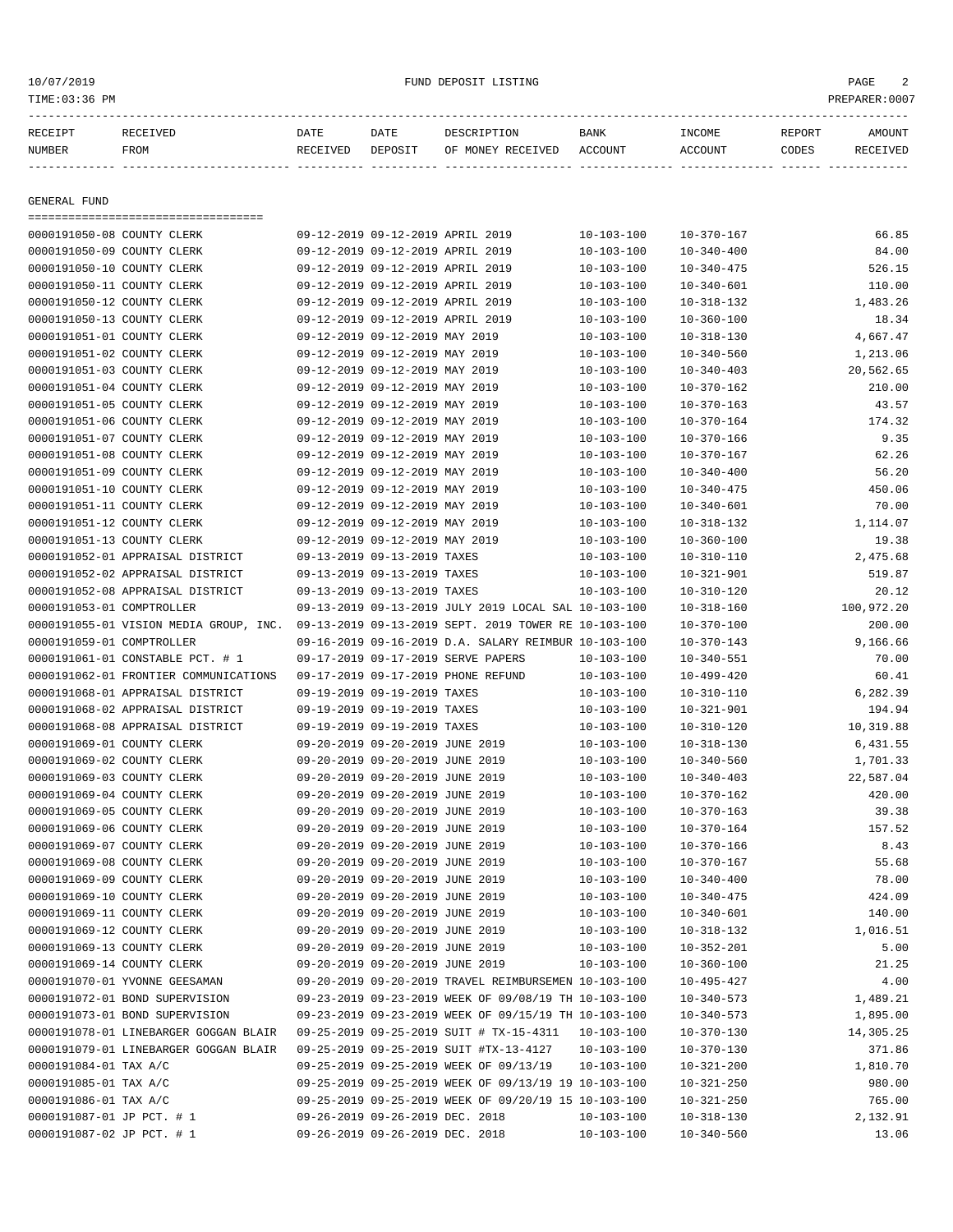| 10/07/2019<br>TIME:03:36 PM |                                       |          |                                             | FUND DEPOSIT LISTING      |                  |                  |        | PAGE<br>3<br>PREPARER: 0007 |
|-----------------------------|---------------------------------------|----------|---------------------------------------------|---------------------------|------------------|------------------|--------|-----------------------------|
| RECEIPT                     | RECEIVED                              | DATE     | DATE                                        | DESCRIPTION               | BANK             | INCOME           | REPORT | AMOUNT                      |
| NUMBER                      | FROM                                  | RECEIVED | DEPOSIT                                     | OF MONEY RECEIVED ACCOUNT |                  | ACCOUNT          | CODES  | RECEIVED                    |
| GENERAL FUND                | ===================================== |          |                                             |                           |                  |                  |        |                             |
|                             | 0000191087-03 JP PCT. # 1             |          | 09-26-2019 09-26-2019 DEC. 2018             |                           | $10 - 103 - 100$ | $10 - 350 - 455$ |        | 164.05                      |
|                             | 0000191087-04 JP PCT. # 1             |          | 09-26-2019 09-26-2019 DEC. 2018             |                           | $10 - 103 - 100$ | $10 - 370 - 163$ |        | 0.40                        |
|                             | 0000191087-05 JP PCT. # 1             |          | 09-26-2019 09-26-2019 DEC. 2018             |                           | $10 - 103 - 100$ | $10 - 370 - 164$ |        | 1.58                        |
|                             | 0000191087-06 JP PCT. # 1             |          | 09-26-2019 09-26-2019 DEC. 2018             |                           | $10 - 103 - 100$ | $10 - 370 - 166$ |        | 12.51                       |
|                             | 0000191087-07 JP PCT. # 1             |          | 09-26-2019 09-26-2019 DEC. 2018             |                           | $10 - 103 - 100$ | $10 - 370 - 167$ |        | 83.40                       |
|                             | 0000191087-08 JP PCT. # 1             |          | 09-26-2019 09-26-2019 DEC. 2018             |                           | $10 - 103 - 100$ | $10 - 340 - 455$ |        | 930.33                      |
|                             | 0000191087-09 JP PCT. # 1             |          | 09-26-2019 09-26-2019 DEC. 2018             |                           | $10 - 103 - 100$ | $10 - 340 - 551$ |        | 500.00                      |
|                             | 0000191087-10 JP PCT. # 1             |          | 09-26-2019 09-26-2019 DEC. 2018             |                           | $10 - 103 - 100$ | $10 - 360 - 100$ |        | 3.85                        |
|                             | 0000191088-01 JP PCT. # 1             |          | 09-26-2019 09-26-2019 JAN. 2019             |                           | $10 - 103 - 100$ | $10 - 318 - 130$ |        | 6,706.12                    |
|                             | 0000191088-02 JP PCT. # 1             |          | 09-26-2019 09-26-2019 JAN. 2019             |                           | $10 - 103 - 100$ | $10 - 340 - 560$ |        | 51.62                       |
|                             | 0000191088-03 JP PCT. # 1             |          | 09-26-2019 09-26-2019 JAN. 2019             |                           | $10 - 103 - 100$ | $10 - 350 - 455$ |        | 143.25                      |
|                             | 0000191088-04 JP PCT. # 1             |          | 09-26-2019 09-26-2019 JAN. 2019             |                           | $10 - 103 - 100$ | $10 - 370 - 166$ |        | 36.88                       |
|                             | 0000191088-05 JP PCT. # 1             |          | 09-26-2019 09-26-2019 JAN. 2019             |                           | $10 - 103 - 100$ | $10 - 370 - 167$ |        | 245.78                      |
|                             | 0000191088-06 JP PCT. # 1             |          | 09-26-2019 09-26-2019 JAN. 2019             |                           | $10 - 103 - 100$ | $10 - 340 - 455$ |        | 1,712.40                    |
|                             | 0000191088-07 JP PCT. # 1             |          | 09-26-2019 09-26-2019 JAN. 2019             |                           | $10 - 103 - 100$ | $10 - 340 - 551$ |        | 980.00                      |
|                             | 0000191088-08 JP PCT. # 1             |          | 09-26-2019 09-26-2019 JAN. 2019             |                           | $10 - 103 - 100$ | $10 - 360 - 100$ |        | 1.43                        |
|                             | 0000191089-01 JP PCT. # 1             |          | 09-26-2019 09-26-2019 FEB. 2019             |                           | $10 - 103 - 100$ | $10 - 318 - 130$ |        | 5,535.47                    |
|                             | 0000191089-02 JP PCT. # 1             |          | 09-26-2019 09-26-2019 FEB. 2019             |                           | $10 - 103 - 100$ | $10 - 340 - 560$ |        | 26.50                       |
|                             | 0000191089-03 JP PCT. # 1             |          | 09-26-2019 09-26-2019 FEB. 2019             |                           | $10 - 103 - 100$ | $10 - 350 - 455$ |        | 120.00                      |
|                             | 0000191089-04 JP PCT. # 1             |          | 09-26-2019 09-26-2019 FEB. 2019             |                           | $10 - 103 - 100$ | $10 - 370 - 163$ |        | 5.63                        |
|                             | 0000191089-05 JP PCT. # 1             |          | 09-26-2019 09-26-2019 FEB. 2019             |                           | $10 - 103 - 100$ | $10 - 370 - 164$ |        | 22.50                       |
|                             | 0000191089-06 JP PCT. # 1             |          | 09-26-2019 09-26-2019 FEB. 2019             |                           | $10 - 103 - 100$ | $10 - 370 - 166$ |        | 34.53                       |
|                             | 0000191089-07 JP PCT. # 1             |          | 09-26-2019 09-26-2019 FEB. 2019             |                           | $10 - 103 - 100$ | $10 - 370 - 167$ |        | 230.15                      |
|                             | 0000191089-08 JP PCT. # 1             |          | 09-26-2019 09-26-2019 FEB. 2019             |                           | $10 - 103 - 100$ | $10 - 340 - 455$ |        | 1,766.62                    |
|                             | 0000191089-09 JP PCT. # 1             |          | 09-26-2019 09-26-2019 FEB. 2019             |                           | $10 - 103 - 100$ | $10 - 340 - 551$ |        | 576.50                      |
|                             | 0000191089-10 JP PCT. # 1             |          | 09-26-2019 09-26-2019 FEB. 2019             |                           | $10 - 103 - 100$ | $10 - 360 - 100$ |        | 2.91                        |
|                             | 0000191090-01 JP PCT. # 1             |          | 09-26-2019 09-26-2019 MAR. 2019             |                           | $10 - 103 - 100$ | 10-318-130       |        | 4,425.12                    |
|                             | 0000191090-02 JP PCT. # 1             |          | 09-26-2019 09-26-2019 MAR. 2019             |                           | $10 - 103 - 100$ | $10 - 340 - 560$ |        | 13.75                       |
|                             | 0000191090-03 JP PCT. # 1             |          | 09-26-2019 09-26-2019 MAR. 2019             |                           | $10 - 103 - 100$ | $10 - 350 - 455$ |        | 279.00                      |
|                             | $0.000101000 - 0.4$ TD $DCD = 1$      |          | $0.9 - 26 - 2019 - 0.9 - 26 - 2019 - 0.019$ |                           | $10 - 102 - 100$ | $10 - 270 - 162$ |        | $\Lambda$ 2.9               |

| 0000191089-07 JP PCT. # 1 | 09-26-2019 09-26-2019 FEB. 2019  | $10 - 103 - 100$ | $10 - 3.10 - 10.1$ | 230.15   |
|---------------------------|----------------------------------|------------------|--------------------|----------|
| 0000191089-08 JP PCT. # 1 | 09-26-2019 09-26-2019 FEB. 2019  | $10 - 103 - 100$ | $10 - 340 - 455$   | 1,766.62 |
| 0000191089-09 JP PCT. # 1 | 09-26-2019 09-26-2019 FEB. 2019  | $10 - 103 - 100$ | $10 - 340 - 551$   | 576.50   |
| 0000191089-10 JP PCT. # 1 | 09-26-2019 09-26-2019 FEB. 2019  | $10 - 103 - 100$ | $10 - 360 - 100$   | 2.91     |
| 0000191090-01 JP PCT. # 1 | 09-26-2019 09-26-2019 MAR. 2019  | $10 - 103 - 100$ | $10 - 318 - 130$   | 4,425.12 |
| 0000191090-02 JP PCT. # 1 | 09-26-2019 09-26-2019 MAR. 2019  | $10 - 103 - 100$ | $10 - 340 - 560$   | 13.75    |
| 0000191090-03 JP PCT. # 1 | 09-26-2019 09-26-2019 MAR. 2019  | $10 - 103 - 100$ | $10 - 350 - 455$   | 279.00   |
| 0000191090-04 JP PCT. # 1 | 09-26-2019 09-26-2019 MAR. 2019  | $10 - 103 - 100$ | 10-370-163         | 4.28     |
| 0000191090-05 JP PCT. # 1 | 09-26-2019 09-26-2019 MAR. 2019  | $10 - 103 - 100$ | $10 - 370 - 164$   | 17.12    |
| 0000191090-06 JP PCT. # 1 | 09-26-2019 09-26-2019 MAR. 2019  | $10 - 103 - 100$ | $10 - 370 - 166$   | 26.96    |
| 0000191090-07 JP PCT. # 1 | 09-26-2019 09-26-2019 MAR. 2019  | $10 - 103 - 100$ | $10 - 370 - 167$   | 179.75   |
| 0000191090-08 JP PCT. # 1 | 09-26-2019 09-26-2019 MAR. 2019  | $10 - 103 - 100$ | $10 - 340 - 455$   | 1,390.84 |
| 0000191090-09 JP PCT. # 1 | 09-26-2019 09-26-2019 MAR. 2019  | $10 - 103 - 100$ | $10 - 340 - 551$   | 1,240.00 |
| 0000191090-10 JP PCT. # 1 | 09-26-2019 09-26-2019 MAR. 2019  | $10 - 103 - 100$ | $10 - 360 - 100$   | 4.08     |
| 0000191091-01 JP PCT. # 1 | 09-26-2019 09-26-2019 APRIL 2019 | $10 - 103 - 100$ | 10-318-130         | 5,421.61 |
| 0000191091-02 JP PCT. # 1 | 09-26-2019 09-26-2019 APRIL 2019 | $10 - 103 - 100$ | $10 - 340 - 560$   | 16.60    |
| 0000191091-03 JP PCT. # 1 | 09-26-2019 09-26-2019 APRIL 2019 | $10 - 103 - 100$ | $10 - 370 - 163$   | 1.56     |
| 0000191091-04 JP PCT. # 1 | 09-26-2019 09-26-2019 APRIL 2019 | $10 - 103 - 100$ | $10 - 370 - 164$   | 6.24     |
| 0000191091-05 JP PCT. # 1 | 09-26-2019 09-26-2019 APRIL 2019 | $10 - 103 - 100$ | $10 - 370 - 166$   | 32.63    |
| 0000191091-06 JP PCT. # 1 | 09-26-2019 09-26-2019 APRIL 2019 | $10 - 103 - 100$ | $10 - 370 - 167$   | 217.47   |
| 0000191091-07 JP PCT. # 1 | 09-26-2019 09-26-2019 APRIL 2019 | $10 - 103 - 100$ | $10 - 340 - 455$   | 2,554.70 |
| 0000191091-08 JP PCT. # 1 | 09-26-2019 09-26-2019 APRIL 2019 | $10 - 103 - 100$ | $10 - 340 - 551$   | 952.98   |
| 0000191091-09 JP PCT. # 1 | 09-26-2019 09-26-2019 APRIL 2019 | $10 - 103 - 100$ | $10 - 360 - 100$   | 5.42     |
| 0000191092-01 JP PCT. # 1 | 09-26-2019 09-26-2019 MAY 2019   | $10 - 103 - 100$ | $10 - 318 - 130$   | 5,665.13 |
| 0000191092-02 JP PCT. # 1 | 09-26-2019 09-26-2019 MAY 2019   | $10 - 103 - 100$ | $10 - 340 - 560$   | 500.99   |
| 0000191092-03 JP PCT. # 1 | 09-26-2019 09-26-2019 MAY 2019   | $10 - 103 - 100$ | $10 - 350 - 455$   | 120.00   |
| 0000191092-04 JP PCT. # 1 | 09-26-2019 09-26-2019 MAY 2019   | $10 - 103 - 100$ | $10 - 370 - 163$   | 3.12     |
| 0000191092-05 JP PCT. # 1 | 09-26-2019 09-26-2019 MAY 2019   | $10 - 103 - 100$ | $10 - 370 - 164$   | 12.49    |
| 0000191092-06 JP PCT. # 1 | 09-26-2019 09-26-2019 MAY 2019   | $10 - 103 - 100$ | 10-370-166         | 38.73    |
| 0000191092-07 JP PCT. # 1 | 09-26-2019 09-26-2019 MAY 2019   | $10 - 103 - 100$ | 10-370-167         | 255.01   |
| 0000191092-08 JP PCT. # 1 | 09-26-2019 09-26-2019 MAY 2019   | $10 - 103 - 100$ | $10 - 340 - 455$   | 1,860.77 |
| 0000191092-09 JP PCT. # 1 | 09-26-2019 09-26-2019 MAY 2019   | $10 - 103 - 100$ | 10-340-551         | 473.91   |
|                           |                                  |                  |                    |          |
|                           |                                  |                  |                    |          |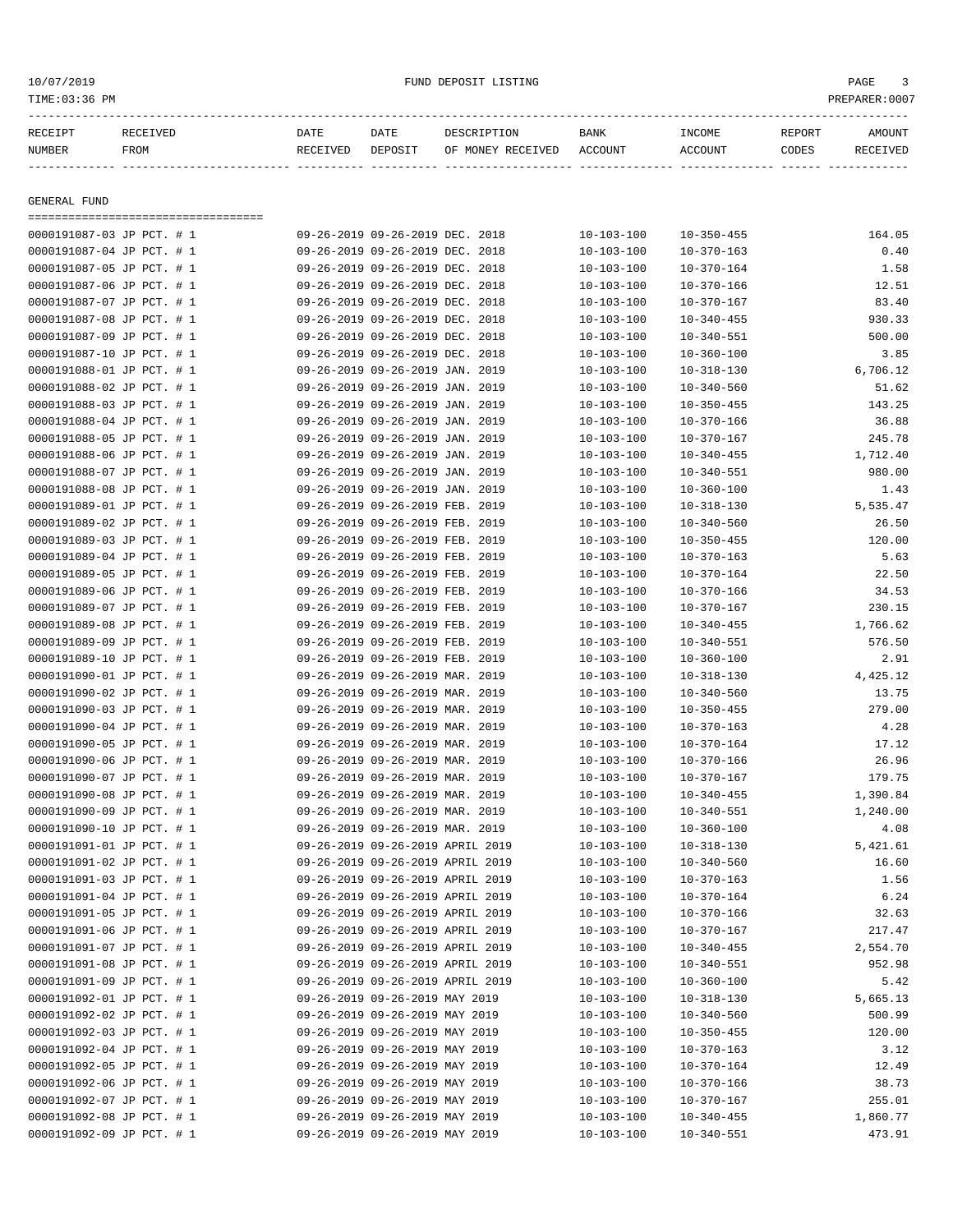# ${\rm FUND\ DEPOST\ LISTING} \begin{minipage}{10.2\linewidth} \vspace{0.1in} \vspace{0.1in} \vspace{0.1in} \vspace{0.1in} \vspace{0.1in} \vspace{0.1in} \vspace{0.1in} \vspace{0.1in} \vspace{0.1in} \vspace{0.1in} \vspace{0.1in} \vspace{0.1in} \vspace{0.1in} \vspace{0.1in} \vspace{0.1in} \vspace{0.1in} \vspace{0.1in} \vspace{0.1in} \vspace{0.1in} \vspace{0.1in} \vspace{0.1in} \vspace{0.$

| RECEIPT      | RECEIVED | <b>DATE</b> | DATE    | DESCRIPTION       | <b>BANK</b> | INCOME  | REPORT | <b>AMOUNT</b> |  |  |  |
|--------------|----------|-------------|---------|-------------------|-------------|---------|--------|---------------|--|--|--|
| NUMBER       | FROM     | RECEIVED    | DEPOSIT | OF MONEY RECEIVED | ACCOUNT     | ACCOUNT | CODES  | RECEIVED      |  |  |  |
|              |          |             |         |                   |             |         |        |               |  |  |  |
|              |          |             |         |                   |             |         |        |               |  |  |  |
| GENERAL FUND |          |             |         |                   |             |         |        |               |  |  |  |
|              |          |             |         |                   |             |         |        |               |  |  |  |

| 0000191092-10 JP PCT. # 1                                                       |                                 | 09-26-2019 09-26-2019 MAY 2019  |                                                      | $10 - 103 - 100$ | $10 - 360 - 100$ | 6.45        |
|---------------------------------------------------------------------------------|---------------------------------|---------------------------------|------------------------------------------------------|------------------|------------------|-------------|
| 0000191093-01 JP PCT. # 1                                                       | 09-26-2019 09-26-2019 JUNE 2019 |                                 |                                                      | $10 - 103 - 100$ | $10 - 318 - 130$ | 5,748.50    |
| 0000191093-02 JP PCT. # 1                                                       | 09-26-2019 09-26-2019 JUNE 2019 |                                 |                                                      | $10 - 103 - 100$ | $10 - 340 - 560$ | 51.96       |
| 0000191093-03 JP PCT. # 1                                                       | 09-26-2019 09-26-2019 JUNE 2019 |                                 |                                                      | $10 - 103 - 100$ | $10 - 350 - 455$ | 220.00      |
| 0000191093-04 JP PCT. # 1                                                       | 09-26-2019 09-26-2019 JUNE 2019 |                                 |                                                      | $10 - 103 - 100$ | $10 - 370 - 163$ | 8.28        |
| 0000191093-05 JP PCT. # 1                                                       | 09-26-2019 09-26-2019 JUNE 2019 |                                 |                                                      | $10 - 103 - 100$ | $10 - 370 - 164$ | 33.14       |
| 0000191093-06 JP PCT. # 1                                                       | 09-26-2019 09-26-2019 JUNE 2019 |                                 |                                                      | $10 - 103 - 100$ | $10 - 370 - 166$ | 28.65       |
| 0000191093-07 JP PCT. # 1                                                       | 09-26-2019 09-26-2019 JUNE 2019 |                                 |                                                      | $10 - 103 - 100$ | $10 - 370 - 167$ | 191.01      |
| 0000191093-08 JP PCT. # 1                                                       | 09-26-2019 09-26-2019 JUNE 2019 |                                 |                                                      | $10 - 103 - 100$ | $10 - 340 - 455$ | 2,658.62    |
| 0000191093-09 JP PCT. # 1                                                       | 09-26-2019 09-26-2019 JUNE 2019 |                                 |                                                      | $10 - 103 - 100$ | $10 - 340 - 551$ | 1,010.00    |
| 0000191093-10 JP PCT. # 1                                                       |                                 | 09-26-2019 09-26-2019 JUNE 2019 |                                                      | $10 - 103 - 100$ | $10 - 360 - 100$ | 7.08        |
| 0000191094-01 JP PCT. # 1                                                       | 09-26-2019 09-26-2019 JULY 2019 |                                 |                                                      | $10 - 103 - 100$ | $10 - 318 - 130$ | 9,464.10    |
| 0000191094-02 JP PCT. # 1                                                       | 09-26-2019 09-26-2019 JULY 2019 |                                 |                                                      | $10 - 103 - 100$ | $10 - 340 - 560$ | 128.25      |
| 0000191094-03 JP PCT. # 1                                                       | 09-26-2019 09-26-2019 JULY 2019 |                                 |                                                      | $10 - 103 - 100$ | $10 - 350 - 455$ | 145.00      |
| 0000191094-04 JP PCT. # 1                                                       | 09-26-2019 09-26-2019 JULY 2019 |                                 |                                                      | $10 - 103 - 100$ | $10 - 370 - 163$ | 2.20        |
| 0000191094-05 JP PCT. # 1                                                       | 09-26-2019 09-26-2019 JULY 2019 |                                 |                                                      | $10 - 103 - 100$ | $10 - 370 - 164$ | 8.79        |
| 0000191094-06 JP PCT. # 1                                                       | 09-26-2019 09-26-2019 JULY 2019 |                                 |                                                      | $10 - 103 - 100$ | $10 - 370 - 166$ | 52.78       |
| 0000191094-07 JP PCT. # 1                                                       | 09-26-2019 09-26-2019 JULY 2019 |                                 |                                                      | $10 - 103 - 100$ | $10 - 370 - 167$ | 351.63      |
|                                                                                 |                                 |                                 |                                                      |                  |                  |             |
| 0000191094-08 JP PCT. # 1                                                       | 09-26-2019 09-26-2019 JULY 2019 |                                 |                                                      | $10 - 103 - 100$ | $10 - 340 - 455$ | 2,099.33    |
| 0000191094-09 JP PCT. # 1                                                       | 09-26-2019 09-26-2019 JULY 2019 |                                 |                                                      | $10 - 103 - 100$ | $10 - 340 - 551$ | 723.41      |
| 0000191094-10 JP PCT. # 1                                                       | 09-26-2019 09-26-2019 JULY 2019 |                                 |                                                      | $10 - 103 - 100$ | $10 - 340 - 552$ | 70.00       |
| 0000191094-11 JP PCT. # 1                                                       | 09-26-2019 09-26-2019 JULY 2019 |                                 |                                                      | $10 - 103 - 100$ | $10 - 360 - 100$ | 9.94        |
| 0000191096-01 TAX A/C                                                           |                                 |                                 | 09-26-2019 09-26-2019 WEEK OF 09/06/19               | $10 - 103 - 100$ | $10 - 321 - 200$ | 11.50       |
| 0000191097-01 TAX A/C                                                           |                                 |                                 | 09-26-2019 09-26-2019 WEEK OF 09/20/19               | $10 - 103 - 100$ | $10 - 321 - 200$ | 1,747.60    |
| 0000191098-01 COUNTY CLERK                                                      | 09-27-2019 09-27-2019 JULY 2019 |                                 |                                                      | $10 - 103 - 100$ | $10 - 318 - 130$ | 5,832.83    |
| 0000191098-02 COUNTY CLERK                                                      |                                 | 09-27-2019 09-27-2019 JULY 2019 |                                                      | $10 - 103 - 100$ | $10 - 340 - 560$ | 1,535.34    |
| 0000191098-03 COUNTY CLERK                                                      |                                 | 09-27-2019 09-27-2019 JULY 2019 |                                                      | $10 - 103 - 100$ | $10 - 340 - 403$ | 25, 165. 75 |
| 0000191098-04 COUNTY CLERK                                                      |                                 | 09-27-2019 09-27-2019 JULY 2019 |                                                      | $10 - 103 - 100$ | $10 - 370 - 162$ | 360.00      |
| 0000191098-05 COUNTY CLERK                                                      |                                 | 09-27-2019 09-27-2019 JULY 2019 |                                                      | $10 - 103 - 100$ | $10 - 370 - 163$ | 33.52       |
| 0000191098-06 COUNTY CLERK                                                      |                                 | 09-27-2019 09-27-2019 JULY 2019 |                                                      | $10 - 103 - 100$ | $10 - 370 - 164$ | 134.09      |
| 0000191098-07 COUNTY CLERK                                                      | 09-27-2019 09-27-2019 JULY 2019 |                                 |                                                      | $10 - 103 - 100$ | $10 - 370 - 166$ | 8.75        |
| 0000191098-08 COUNTY CLERK                                                      | 09-27-2019 09-27-2019 JULY 2019 |                                 |                                                      | $10 - 103 - 100$ | $10 - 370 - 167$ | 58.15       |
| 0000191098-09 COUNTY CLERK                                                      |                                 | 09-27-2019 09-27-2019 JULY 2019 |                                                      | $10 - 103 - 100$ | $10 - 340 - 400$ | 52.00       |
| 0000191098-10 COUNTY CLERK                                                      |                                 | 09-27-2019 09-27-2019 JULY 2019 |                                                      | $10 - 103 - 100$ | $10 - 340 - 475$ | 401.14      |
| 0000191098-11 COUNTY CLERK                                                      | 09-27-2019 09-27-2019 JULY 2019 |                                 |                                                      | $10 - 103 - 100$ | $10 - 340 - 601$ | 120.00      |
| 0000191098-12 COUNTY CLERK                                                      | 09-27-2019 09-27-2019 JULY 2019 |                                 |                                                      | $10 - 103 - 100$ | $10 - 318 - 132$ | 1,229.22    |
| 0000191098-13 COUNTY CLERK                                                      |                                 | 09-27-2019 09-27-2019 JULY 2019 |                                                      | $10 - 103 - 100$ | $10 - 352 - 201$ | 6.00        |
| 0000191098-14 COUNTY CLERK                                                      | 09-27-2019 09-27-2019 JULY 2019 |                                 |                                                      | $10 - 103 - 100$ | $10 - 360 - 100$ | 30.51       |
| 0000191099-01 COUNTY CLERK                                                      | 09-27-2019 09-27-2019 AUG. 2019 |                                 |                                                      | $10 - 103 - 100$ | $10 - 318 - 130$ | 5,829.07    |
| 0000191099-02 COUNTY CLERK                                                      | 09-27-2019 09-27-2019 AUG. 2019 |                                 |                                                      | $10 - 103 - 100$ | 10-340-560       | 1,570.22    |
| 0000191099-03 COUNTY CLERK                                                      |                                 | 09-27-2019 09-27-2019 AUG. 2019 |                                                      | $10 - 103 - 100$ | $10 - 340 - 403$ | 26,713.71   |
| 0000191099-04 COUNTY CLERK                                                      |                                 | 09-27-2019 09-27-2019 AUG. 2019 |                                                      | $10 - 103 - 100$ | $10 - 370 - 162$ | 405.00      |
| 0000191099-05 COUNTY CLERK                                                      |                                 | 09-27-2019 09-27-2019 AUG. 2019 |                                                      | $10 - 103 - 100$ | $10 - 370 - 163$ | 30.35       |
| 0000191099-06 COUNTY CLERK                                                      | 09-27-2019 09-27-2019 AUG. 2019 |                                 |                                                      | $10 - 103 - 100$ | $10 - 370 - 164$ | 121.41      |
| 0000191099-07 COUNTY CLERK                                                      | 09-27-2019 09-27-2019 AUG. 2019 |                                 |                                                      | $10 - 103 - 100$ | $10 - 370 - 166$ | 6.74        |
| 0000191099-08 COUNTY CLERK                                                      | 09-27-2019 09-27-2019 AUG. 2019 |                                 |                                                      | $10 - 103 - 100$ | $10 - 370 - 167$ | 44.55       |
| 0000191099-09 COUNTY CLERK                                                      |                                 | 09-27-2019 09-27-2019 AUG. 2019 |                                                      | $10 - 103 - 100$ | $10 - 340 - 400$ | 80.00       |
| 0000191099-10 COUNTY CLERK                                                      |                                 | 09-27-2019 09-27-2019 AUG. 2019 |                                                      | $10 - 103 - 100$ | $10 - 340 - 475$ | 314.56      |
| 0000191099-11 COUNTY CLERK                                                      |                                 | 09-27-2019 09-27-2019 AUG. 2019 |                                                      | $10 - 103 - 100$ | $10 - 340 - 601$ | 135.00      |
| 0000191099-12 COUNTY CLERK                                                      | 09-27-2019 09-27-2019 AUG. 2019 |                                 |                                                      | $10 - 103 - 100$ | $10 - 318 - 132$ | 983.64      |
| 0000191099-13 COUNTY CLERK                                                      | 09-27-2019 09-27-2019 AUG. 2019 |                                 |                                                      | $10 - 103 - 100$ | $10 - 352 - 201$ | 3.00        |
| 0000191099-14 COUNTY CLERK                                                      | 09-27-2019 09-27-2019 AUG. 2019 |                                 |                                                      | $10 - 103 - 100$ | $10 - 360 - 100$ | 28.10       |
| 0000191100-01 RENE' BATES AUCTIONEERS, I 09-27-2019 09-27-2019 AUCTION PROCEEDS |                                 |                                 |                                                      | $10 - 103 - 100$ | $10 - 370 - 130$ | 634.00      |
| 0000191101-01 AMERICAN TOWERS                                                   |                                 |                                 | 09-27-2019 09-27-2019 OCT. 2019 TOWER REN 10-103-100 |                  | $10 - 370 - 115$ | 1,064.61    |
|                                                                                 |                                 |                                 |                                                      |                  |                  |             |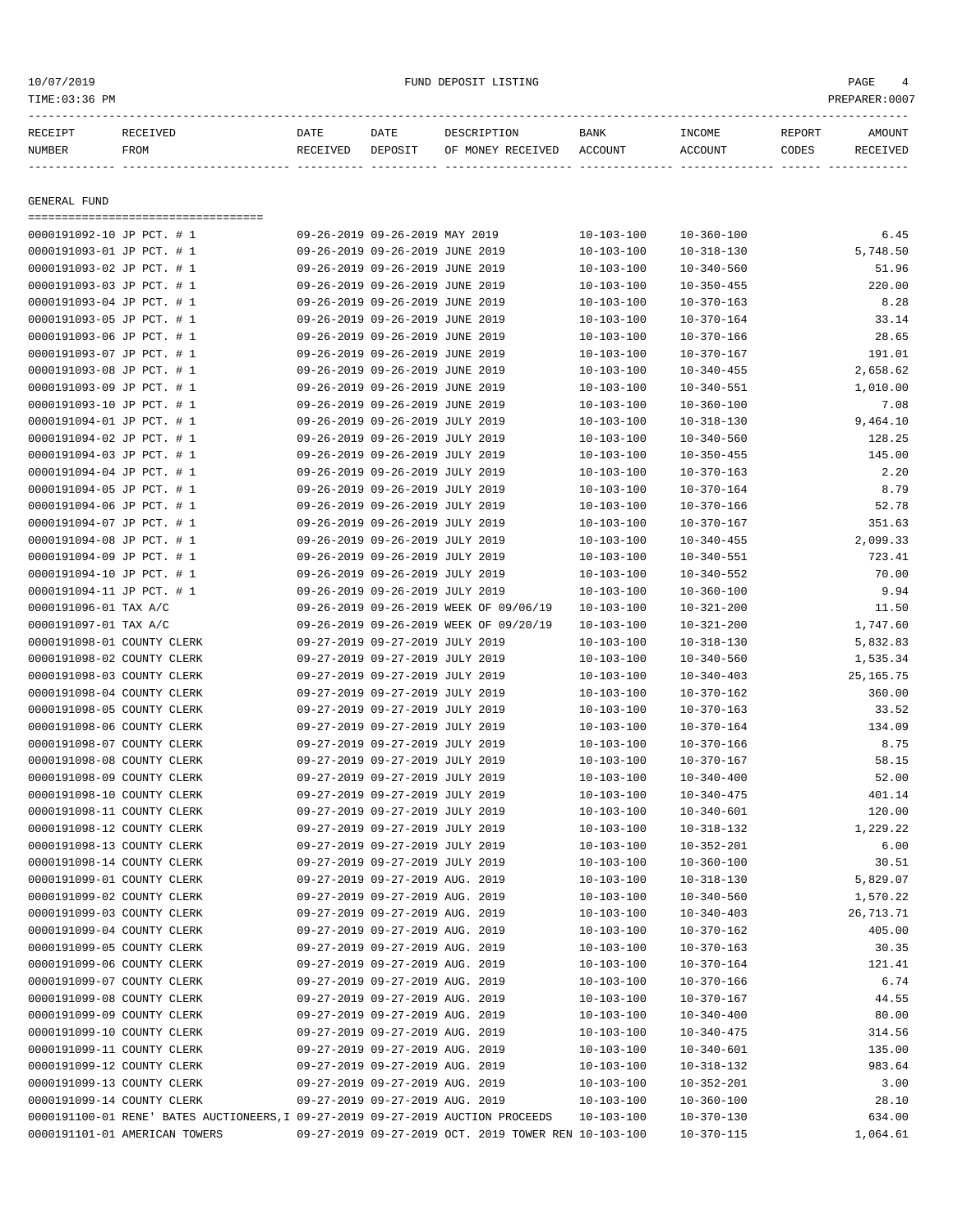10/07/2019 FUND DEPOSIT LISTING PAGE 5

| RECEIPT | <b>RECEIVED</b> | DATE     | DATE    | DESCRIPTION       | <b>BANK</b> | INCOME  | REPORT | AMOUNT   |
|---------|-----------------|----------|---------|-------------------|-------------|---------|--------|----------|
| NUMBER  | FROM            | RECEIVED | DEPOSIT | OF MONEY RECEIVED | ACCOUNT     | ACCOUNT | CODES  | RECEIVED |
|         |                 |          |         |                   |             |         |        |          |

GENERAL FUND

| -------------------------------------                                                        |                                 |                                 |                                                      |                  |                  |           |
|----------------------------------------------------------------------------------------------|---------------------------------|---------------------------------|------------------------------------------------------|------------------|------------------|-----------|
| 0000191103-01 APPRAISAL DISTRICT                                                             |                                 | 09-27-2019 09-27-2019 TAXES     |                                                      | $10 - 103 - 100$ | $10 - 310 - 110$ | 2,450.24  |
| 0000191103-07 APPRAISAL DISTRICT                                                             |                                 | 09-27-2019 09-27-2019 TAXES     |                                                      | 10-103-100       | $10 - 310 - 120$ | 2,055.99  |
| 0000191104-01 BAR S CUSTOM FENCING LLC                                                       |                                 |                                 | 09-27-2019 09-27-2019 BUILDING PERMITS               | $10 - 103 - 100$ | $10 - 340 - 655$ | 150.00    |
| 0000191105-01 CECILY LAUREN SPINDLE                                                          |                                 |                                 | 09-27-2019 09-27-2019 BUILDING PERMITS               | $10 - 103 - 100$ | $10 - 340 - 655$ | 150.00    |
| 0000191106-01 ROUTE 82 TRADERS LLC                                                           |                                 |                                 | 09-27-2019 09-27-2019 SUBDIVISION FEES               | $10 - 103 - 100$ | $10 - 340 - 652$ | 519.14    |
| 0000191112-01 JP PCT. # 3                                                                    |                                 | 09-30-2019 09-30-2019 JUNE 2019 |                                                      | $10 - 103 - 100$ | $10 - 318 - 130$ | 2,582.00  |
| 0000191112-02 JP PCT. # 3                                                                    |                                 | 09-30-2019 09-30-2019 JUNE 2019 |                                                      | $10 - 103 - 100$ | $10 - 340 - 560$ | 67.41     |
| 0000191112-03 JP PCT. # 3                                                                    |                                 | 09-30-2019 09-30-2019 JUNE 2019 |                                                      | $10 - 103 - 100$ | $10 - 350 - 457$ | 1.50      |
| 0000191112-04 JP PCT. # 3                                                                    |                                 | 09-30-2019 09-30-2019 JUNE 2019 |                                                      | $10 - 103 - 100$ | $10 - 370 - 166$ | 16.26     |
| 0000191112-05 JP PCT. # 3                                                                    |                                 | 09-30-2019 09-30-2019 JUNE 2019 |                                                      | $10 - 103 - 100$ | $10 - 370 - 167$ | 108.41    |
| 0000191112-06 JP PCT. # 3                                                                    |                                 | 09-30-2019 09-30-2019 JUNE 2019 |                                                      | $10 - 103 - 100$ | $10 - 340 - 457$ | 985.20    |
| 0000191112-07 JP PCT. # 3                                                                    |                                 | 09-30-2019 09-30-2019 JUNE 2019 |                                                      | $10 - 103 - 100$ | $10 - 340 - 553$ | 70.00     |
| 0000191113-01 JP PCT. # 3                                                                    |                                 | 09-30-2019 09-30-2019 JULY 2019 |                                                      | $10 - 103 - 100$ | $10 - 318 - 130$ | 3,919.40  |
| 0000191113-02 JP PCT. # 3                                                                    |                                 | 09-30-2019 09-30-2019 JULY 2019 |                                                      | $10 - 103 - 100$ | $10 - 340 - 560$ | 23.25     |
| 0000191113-03 JP PCT. # 3                                                                    |                                 | 09-30-2019 09-30-2019 JULY 2019 |                                                      | $10 - 103 - 100$ | $10 - 350 - 457$ | 236.30    |
| 0000191113-04 JP PCT. # 3                                                                    |                                 | 09-30-2019 09-30-2019 JULY 2019 |                                                      | 10-103-100       | 10-370-166       | 24.88     |
| 0000191113-05 JP PCT. # 3                                                                    |                                 | 09-30-2019 09-30-2019 JULY 2019 |                                                      | $10 - 103 - 100$ | $10 - 370 - 167$ | 165.79    |
| 0000191113-06 JP PCT. # 3                                                                    |                                 | 09-30-2019 09-30-2019 JULY 2019 |                                                      | $10 - 103 - 100$ | $10 - 340 - 457$ | 689.31    |
| 0000191113-07 JP PCT. # 3                                                                    |                                 | 09-30-2019 09-30-2019 JULY 2019 |                                                      | 10-103-100       | $10 - 340 - 553$ | 145.00    |
| 0000191114-01 JP PCT. # 3                                                                    |                                 | 09-30-2019 09-30-2019 AUG. 2019 |                                                      | $10 - 103 - 100$ | $10 - 318 - 130$ | 3,327.21  |
| 0000191114-02 JP PCT. # 3                                                                    | 09-30-2019 09-30-2019 AUG. 2019 |                                 |                                                      | $10 - 103 - 100$ | $10 - 340 - 560$ | 76.13     |
| 0000191114-03 JP PCT. # 3                                                                    |                                 | 09-30-2019 09-30-2019 AUG. 2019 |                                                      | $10 - 103 - 100$ | $10 - 370 - 166$ | 22.23     |
| 0000191114-04 JP PCT. # 3                                                                    |                                 | 09-30-2019 09-30-2019 AUG. 2019 |                                                      | $10 - 103 - 100$ | $10 - 370 - 167$ | 148.21    |
| 0000191114-05 JP PCT. # 3                                                                    |                                 | 09-30-2019 09-30-2019 AUG. 2019 |                                                      | $10 - 103 - 100$ | $10 - 340 - 457$ | 960.60    |
| 0000191114-06 JP PCT. # 3                                                                    | 09-30-2019 09-30-2019 AUG. 2019 |                                 |                                                      | 10-103-100       | $10 - 340 - 553$ | 70.00     |
| 0000191115-01 T.J.J.D.                                                                       |                                 |                                 | 09-30-2019 09-30-2019 COPIER RENTAL                  | $10 - 103 - 100$ | $10 - 575 - 315$ | 27.19     |
| 0000191115-02 T.J.J.D.                                                                       |                                 | 09-30-2019 09-30-2019 POSTAGE   |                                                      | 10-103-100       | $10 - 575 - 311$ | 6.00      |
| 0000191116-01 BOND SUPERVISION                                                               |                                 |                                 | 09-30-2019 09-30-2019 WEEK OF 09/22/19 TH 10-103-100 |                  | $10 - 340 - 573$ | 1,130.00  |
| 0000191118-01 LASALLE CORRECTIONS VI, L 09-30-2019 09-30-2019 OCT.-DEC. ODYSSET H 10-103-100 |                                 |                                 |                                                      |                  | $10 - 370 - 453$ | 5,398.25  |
| 0000191119-01 SECURUS                                                                        |                                 |                                 | 09-30-2019 09-30-2019 AUG. 2019 PAY JAIL 10-103-100  |                  | $10 - 319 - 420$ | 18,485.69 |

FUND TOTAL 547,724.71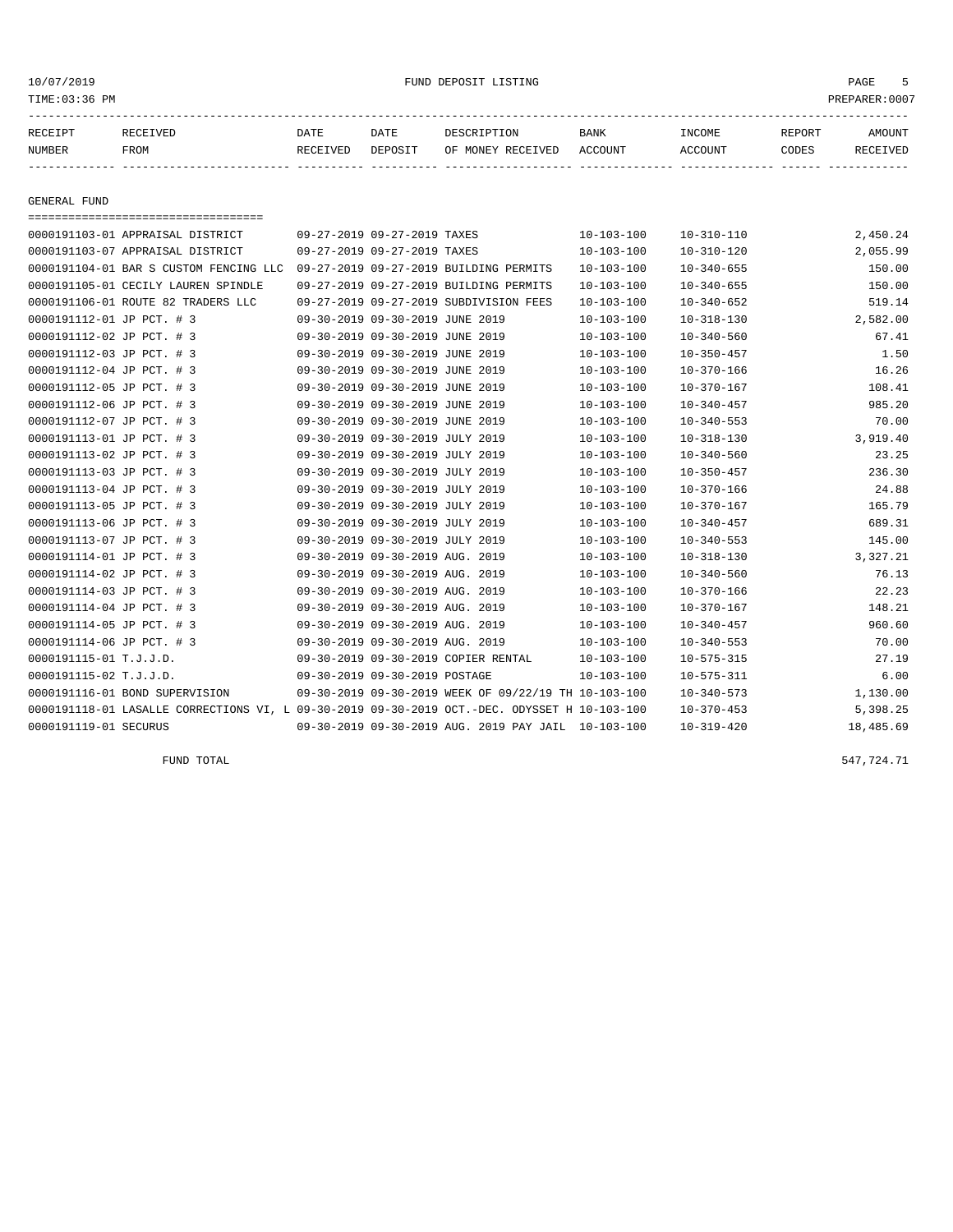# 10/07/2019 FUND DEPOSIT LISTING PAGE 1

| RECEIPT | <b>RECEIVED</b> | DATE            | DATE    | DESCRIPTION       | <b>BANK</b> | INCOME  | REPORT | AMOUNT          |
|---------|-----------------|-----------------|---------|-------------------|-------------|---------|--------|-----------------|
| NUMBER  | FROM            | <b>RECEIVED</b> | DEPOSIT | OF MONEY RECEIVED | ACCOUNT     | ACCOUNT | CODES  | <b>RECEIVED</b> |
|         |                 |                 |         |                   |             |         |        |                 |

COURTHOUSE SECURITY

===================================

| 0000191025-14 DISTRICT CLERK | 09-06-2019 09-06-2019 JULY 1-31, 2019    | $11 - 103 - 100$ | $11 - 340 - 650$ | 207.40   |
|------------------------------|------------------------------------------|------------------|------------------|----------|
| 0000191026-02 LEGEND BANK    | 09-06-2019 09-06-2019 AUG. 2019 INTEREST | $11 - 103 - 100$ | $11 - 360 - 100$ | 24.74    |
| 0000191049-13 DISTRICT CLERK | 09-12-2019 09-12-2019 AUG. 1-31, 2019    | $11 - 103 - 100$ | $11 - 340 - 650$ | 208.64   |
| 0000191050-14 COUNTY CLERK   | 09-12-2019 09-12-2019 APRIL 2019         | $11 - 103 - 100$ | $11 - 340 - 600$ | 900.10   |
| 0000191051-14 COUNTY CLERK   | 09-12-2019 09-12-2019 MAY 2019           | $11 - 103 - 100$ | $11 - 340 - 600$ | 888.57   |
| 0000191069-15 COUNTY CLERK   | 09-20-2019 09-20-2019 JUNE 2019          | $11 - 103 - 100$ | $11 - 340 - 600$ | 860.84   |
| 0000191087-11 JP PCT. # 1    | 09-26-2019 09-26-2019 DEC. 2018          | $11 - 103 - 100$ | $11 - 340 - 651$ | 62.56    |
| 0000191088-09 JP PCT. # 1    | 09-26-2019 09-26-2019 JAN. 2019          | $11 - 103 - 100$ | $11 - 340 - 651$ | 184.32   |
| 0000191089-11 JP PCT. # 1    | 09-26-2019 09-26-2019 FEB. 2019          | $11 - 103 - 100$ | $11 - 340 - 651$ | 172.62   |
| 0000191090-11 JP PCT. # 1    | 09-26-2019 09-26-2019 MAR. 2019          | $11 - 103 - 100$ | $11 - 340 - 651$ | 137.80   |
| 0000191091-10 JP PCT. # 1    | 09-26-2019 09-26-2019 APRIL 2019         | $11 - 103 - 100$ | $11 - 340 - 651$ | 163.11   |
| 0000191092-11 JP PCT. # 1    | 09-26-2019 09-26-2019 MAY 2019           | $11 - 103 - 100$ | $11 - 340 - 651$ | 193.58   |
| 0000191093-11 JP PCT. # 1    | 09-26-2019 09-26-2019 JUNE 2019          | $11 - 103 - 100$ | $11 - 340 - 651$ | 143.27   |
| 0000191094-12 JP PCT. # 1    | 09-26-2019 09-26-2019 JULY 2019          | $11 - 103 - 100$ | $11 - 340 - 651$ | 263.93   |
| 0000191098-15 COUNTY CLERK   | 09-27-2019 09-27-2019 JULY 2019          | $11 - 103 - 100$ | $11 - 340 - 600$ | 938.37   |
| 0000191099-15 COUNTY CLERK   | 09-27-2019 09-27-2019 AUG. 2019          | $11 - 103 - 100$ | $11 - 340 - 600$ | 1,223.02 |
| 0000191112-08 JP PCT. # 3    | 09-30-2019 09-30-2019 JUNE 2019          | $11 - 103 - 100$ | $11 - 340 - 651$ | 81.30    |
| 0000191113-08 JP PCT. # 3    | 09-30-2019 09-30-2019 JULY 2019          | $11 - 103 - 100$ | $11 - 340 - 651$ | 124.33   |
| 0000191114-07 JP PCT. # 3    | 09-30-2019 09-30-2019 AUG. 2019          | $11 - 103 - 100$ | $11 - 340 - 651$ | 111.17   |

FUND TOTAL  $6,889.67$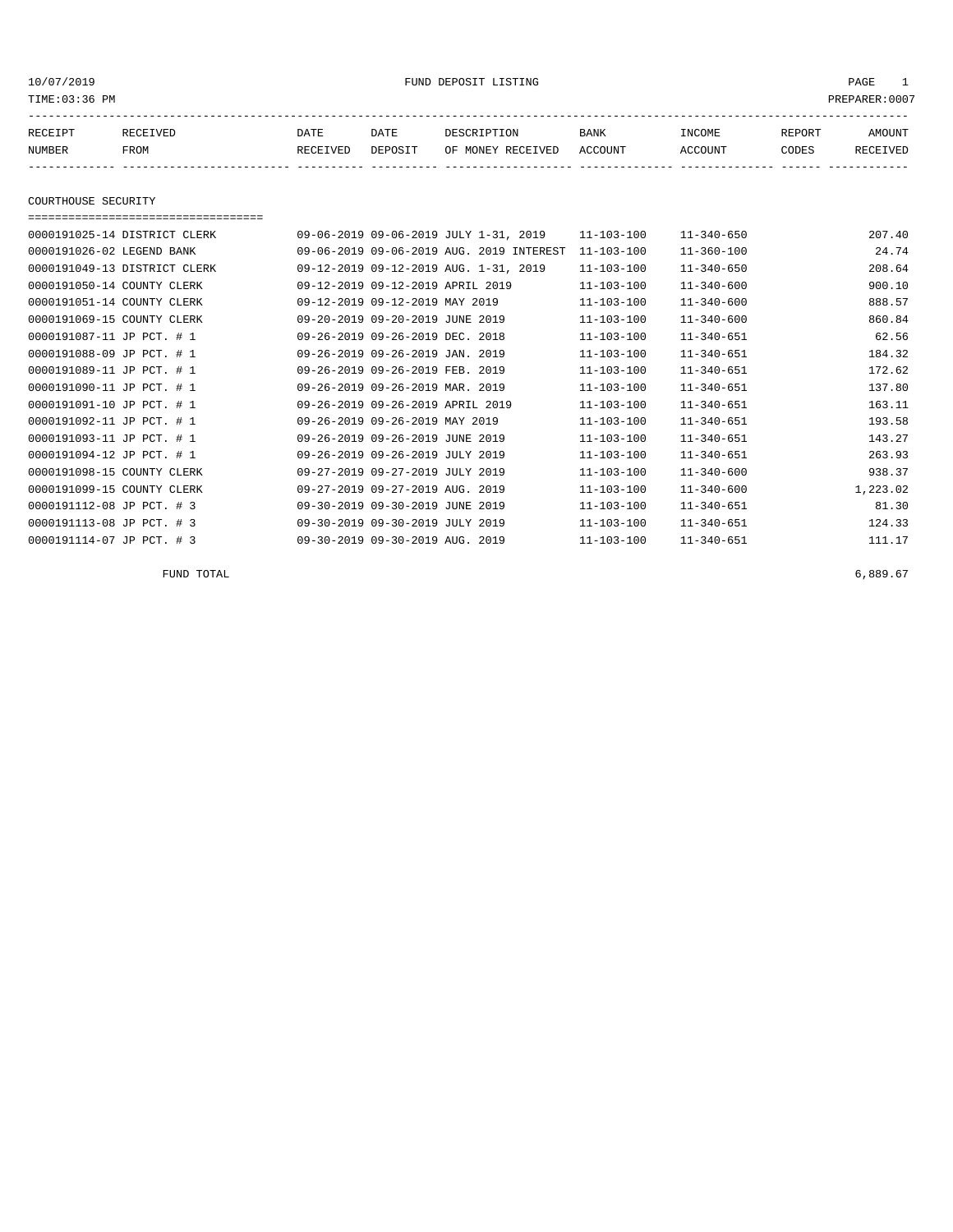10/07/2019 FUND DEPOSIT LISTING PAGE 1

| RECEIPT | RECEIVED | DATE     | DATE    | DESCRIPTION       | <b>BANK</b> | INCOME         | REPORT | AMOUNT   |
|---------|----------|----------|---------|-------------------|-------------|----------------|--------|----------|
| NUMBER  | FROM     | RECEIVED | DEPOSIT | OF MONEY RECEIVED | ACCOUNT     | <b>ACCOUNT</b> | CODES  | RECEIVED |
|         |          |          |         |                   |             |                |        |          |

#### CO.CLK.VITAL STAT.FEE

| --------------------------------- |                                          |                  |                  |        |
|-----------------------------------|------------------------------------------|------------------|------------------|--------|
| 0000191026-03 LEGEND BANK         | 09-06-2019 09-06-2019 AUG. 2019 INTEREST | $12 - 103 - 100$ | 12-360-100       | 0.63   |
| 0000191050-15 COUNTY CLERK        | 09-12-2019 09-12-2019 APRIL 2019         | $12 - 103 - 100$ | $12 - 370 - 134$ | 95.00  |
| 0000191051-15 COUNTY CLERK        | 09-12-2019 09-12-2019 MAY 2019           | $12 - 103 - 100$ | $12 - 370 - 134$ | 123.00 |
| 0000191069-16 COUNTY CLERK        | 09-20-2019 09-20-2019 JUNE 2019          | $12 - 103 - 100$ | $12 - 370 - 134$ | 148.00 |
| 0000191098-16 COUNTY CLERK        | 09-27-2019 09-27-2019 JULY 2019          | $12 - 103 - 100$ | $12 - 370 - 134$ | 182.00 |
| 0000191099-16 COUNTY CLERK        | 09-27-2019 09-27-2019 AUG. 2019          | $12 - 103 - 100$ | $12 - 370 - 134$ | 142.00 |
|                                   |                                          |                  |                  |        |

FUND TOTAL 690.63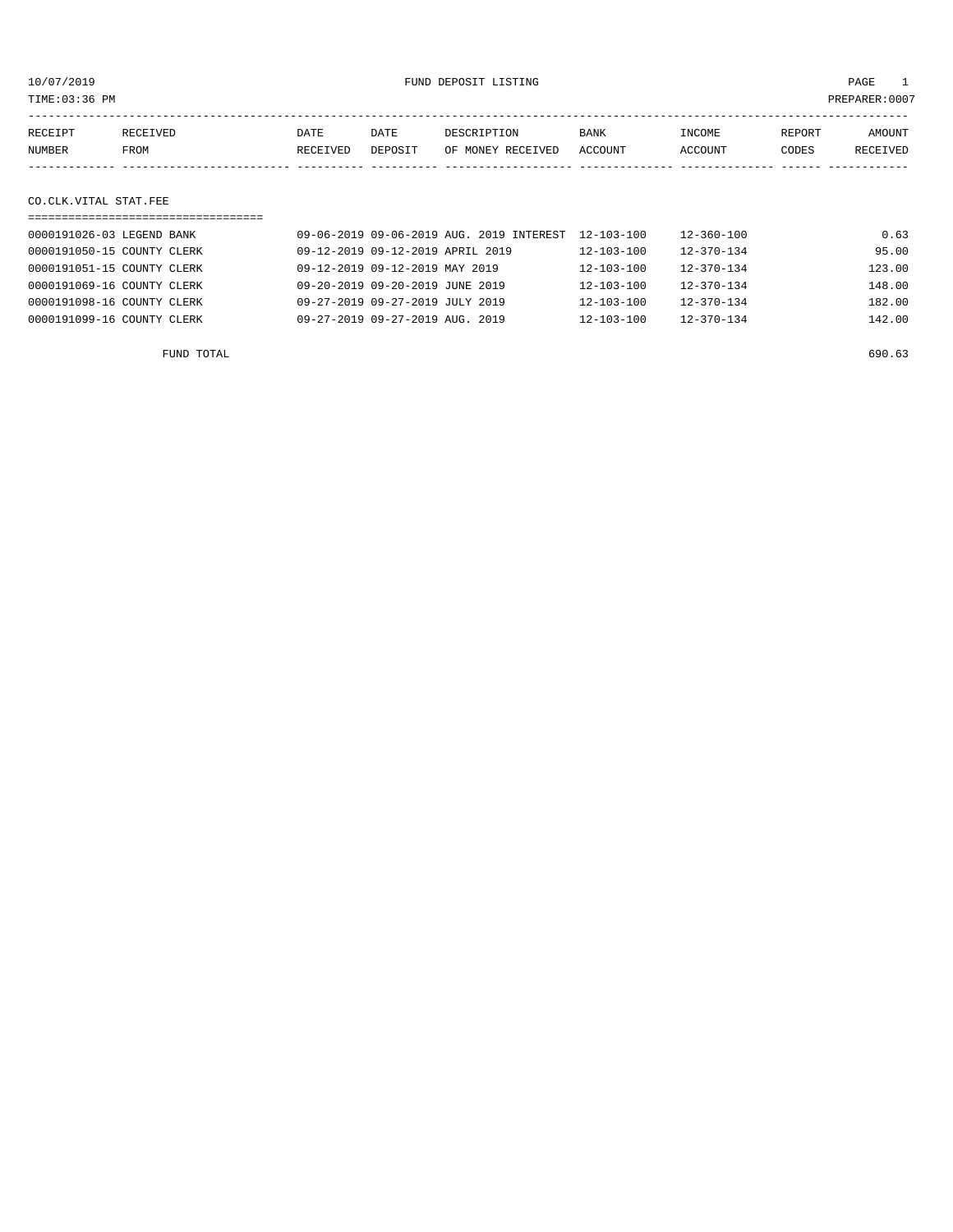# 10/07/2019 FUND DEPOSIT LISTING PAGE 1

| RECEIPT | RECEIVED | DATE     | DATE    | DESCRIPTION       | BANK    | INCOME  | REPORT | <b>AMOUNT</b> |
|---------|----------|----------|---------|-------------------|---------|---------|--------|---------------|
| NUMBER  | FROM     | RECEIVED | DEPOSIT | OF MONEY RECEIVED | ACCOUNT | ACCOUNT | CODES  | RECEIVED      |
|         |          |          |         |                   |         |         |        |               |
|         |          |          |         |                   |         |         |        |               |

# BAIL BONDS TRUST FUND

| -----------------------------------    |                                 |                  |                  |        |
|----------------------------------------|---------------------------------|------------------|------------------|--------|
| 0000191014-01 JOHN NIX P.C.            | 09-04-2019 09-04-2019 BOND FEE  | $13 - 103 - 113$ | $13 - 345 - 113$ | 30.00  |
| 0000191015-01 DOC'S BAIL BONDS         | 09-04-2019 09-04-2019 BOND FEES | $13 - 103 - 113$ | $13 - 345 - 113$ | 45.00  |
| 0000191016-01 FANNIN COUNTY BAIL BONDS | 09-04-2019 09-04-2019 BOND FEES | $13 - 103 - 113$ | $13 - 345 - 113$ | 60.00  |
| 0000191017-01 CARPENTER'S BAIL BOND    | 09-04-2019 09-04-2019 BOND FEES | $13 - 103 - 113$ | $13 - 345 - 113$ | 120.00 |
| 0000191056-01 CARPENTER'S BAIL BONDS   | 09-13-2019 09-13-2019 BOND FEES | $13 - 103 - 113$ | $13 - 345 - 113$ | 60.00  |
| 0000191057-01 FANNIN COUNTY BAIL BONDS | 09-13-2019 09-13-2019 BOND FEES | $13 - 103 - 113$ | $13 - 345 - 113$ | 90.00  |
| 0000191058-01 DOC'S BAIL BONDS         | 09-13-2019 09-13-2019 BOND FEES | $13 - 103 - 113$ | $13 - 345 - 113$ | 30.00  |
| 0000191074-01 CARPENTER'S BAIL BONDS   | 09-23-2019 09-23-2019 BOND FEES | $13 - 103 - 113$ | $13 - 345 - 113$ | 45.00  |
| 0000191075-01 FANNIN COUNTY BAIL BONDS | 09-23-2019 09-23-2019 BOND FEES | $13 - 103 - 113$ | $13 - 345 - 113$ | 120.00 |
| 0000191076-01 DOC'S BAIL BONDS         | 09-23-2019 09-23-2019 BOND FEES | $13 - 103 - 113$ | $13 - 345 - 113$ | 105.00 |
| 0000191109-01 FANNIN COUNTY BAIL BONDS | 09-30-2019 09-30-2019 BOND FEES | $13 - 103 - 113$ | $13 - 345 - 113$ | 60.00  |
| 0000191110-01 DOC'S BAIL BONDS         | 09-30-2019 09-30-2019 BOND FEES | $13 - 103 - 113$ | $13 - 345 - 113$ | 60.00  |
| 0000191111-01 CARPENTER'S BAIL BONDS   | 09-30-2019 09-30-2019 BOND FEES | $13 - 103 - 113$ | $13 - 345 - 113$ | 90.00  |

FUND TOTAL 915.00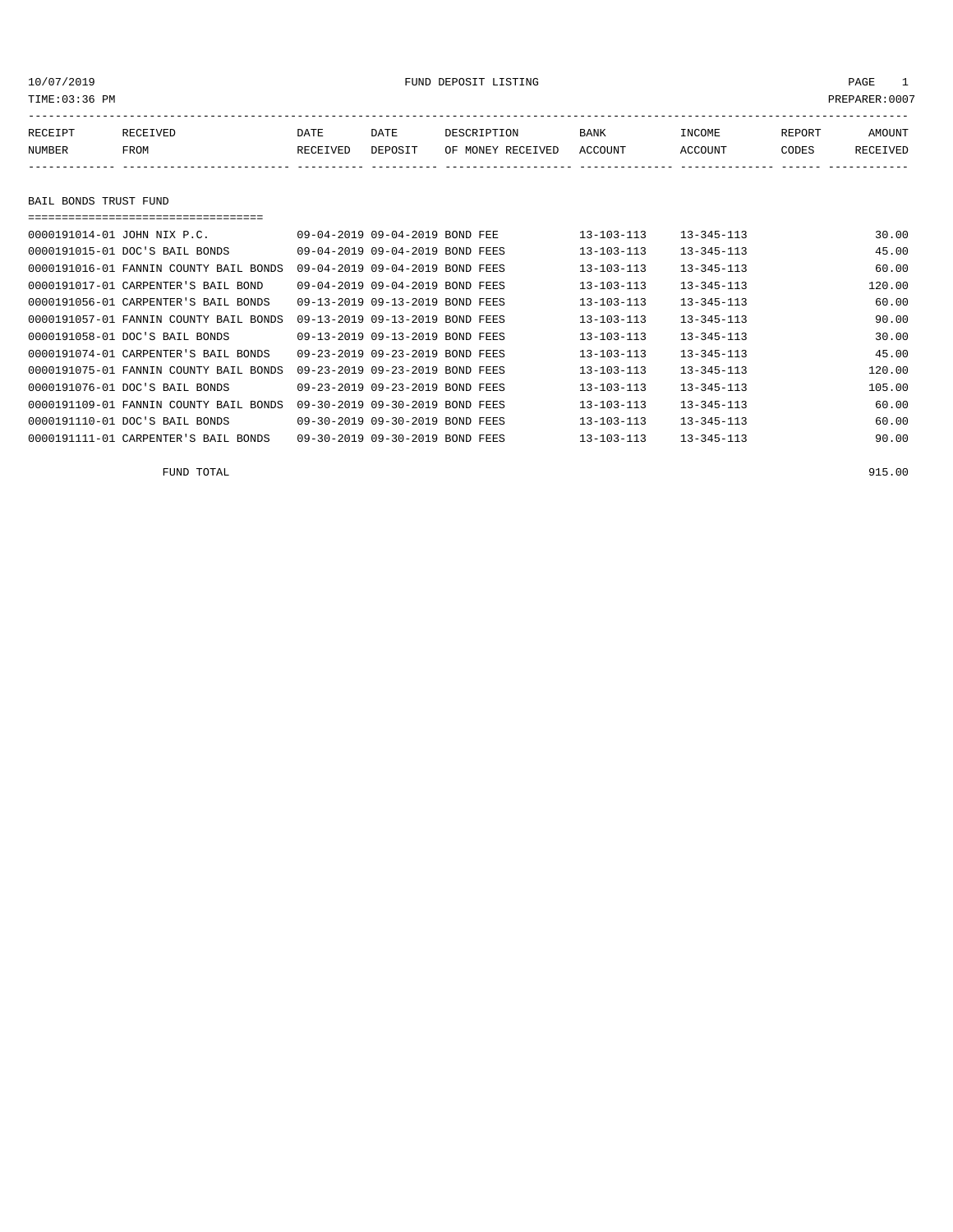# 10/07/2019 PAGE 1

|                           |             |         |                   |                                                                                                                                                                                                                                                                                                                                                            |                  |        | PREPARER:0007 |
|---------------------------|-------------|---------|-------------------|------------------------------------------------------------------------------------------------------------------------------------------------------------------------------------------------------------------------------------------------------------------------------------------------------------------------------------------------------------|------------------|--------|---------------|
| RECEIVED                  | <b>DATE</b> | DATE    | DESCRIPTION       | <b>BANK</b>                                                                                                                                                                                                                                                                                                                                                | INCOME           | REPORT | AMOUNT        |
| FROM                      | RECEIVED    | DEPOSIT | OF MONEY RECEIVED | ACCOUNT                                                                                                                                                                                                                                                                                                                                                    | ACCOUNT          | CODES  | RECEIVED      |
|                           |             |         |                   |                                                                                                                                                                                                                                                                                                                                                            |                  |        |               |
| JUSTICE CT.BLDG.SECURITY  |             |         |                   |                                                                                                                                                                                                                                                                                                                                                            |                  |        |               |
|                           |             |         |                   |                                                                                                                                                                                                                                                                                                                                                            |                  |        |               |
| 0000191087-12 JP PCT. # 1 |             |         |                   | $14 - 103 - 100$                                                                                                                                                                                                                                                                                                                                           | 14-370-455       |        | 20.85         |
| 0000191088-10 JP PCT. # 1 |             |         |                   | $14 - 103 - 100$                                                                                                                                                                                                                                                                                                                                           | $14 - 370 - 455$ |        | 61.45         |
| 0000191089-12 JP PCT. # 1 |             |         |                   | $14 - 103 - 100$                                                                                                                                                                                                                                                                                                                                           | $14 - 370 - 455$ |        | 57.53         |
| 0000191090-12 JP PCT. # 1 |             |         |                   | 14-103-100                                                                                                                                                                                                                                                                                                                                                 | $14 - 370 - 455$ |        | 44.93         |
| 0000191091-11 JP PCT. # 1 |             |         |                   | $14 - 103 - 100$                                                                                                                                                                                                                                                                                                                                           | $14 - 370 - 455$ |        | 54.37         |
| 0000191092-12 JP PCT. # 1 |             |         |                   | $14 - 103 - 100$                                                                                                                                                                                                                                                                                                                                           | $14 - 370 - 455$ |        | 64.53         |
| 0000191093-12 JP PCT. # 1 |             |         |                   | 14-103-100                                                                                                                                                                                                                                                                                                                                                 | $14 - 370 - 455$ |        | 47.76         |
| 0000191094-13 JP PCT. # 1 |             |         |                   | 14-103-100                                                                                                                                                                                                                                                                                                                                                 | $14 - 370 - 455$ |        | 87.97         |
| 0000191112-09 JP PCT. # 3 |             |         |                   | $14 - 103 - 100$                                                                                                                                                                                                                                                                                                                                           | $14 - 370 - 457$ |        | 27.11         |
| 0000191113-09 JP PCT. # 3 |             |         |                   | $14 - 103 - 100$                                                                                                                                                                                                                                                                                                                                           | $14 - 370 - 457$ |        | 41.45         |
|                           |             |         |                   | 09-26-2019 09-26-2019 DEC. 2018<br>09-26-2019 09-26-2019 JAN. 2019<br>09-26-2019 09-26-2019 FEB. 2019<br>09-26-2019 09-26-2019 MAR. 2019<br>09-26-2019 09-26-2019 APRIL 2019<br>09-26-2019 09-26-2019 MAY 2019<br>09-26-2019 09-26-2019 JUNE 2019<br>09-26-2019 09-26-2019 JULY 2019<br>09-30-2019 09-30-2019 JUNE 2019<br>09-30-2019 09-30-2019 JULY 2019 |                  |        |               |

0000191114-08 JP PCT. # 3 09-30-2019 09-30-2019 AUG. 2019 14-103-100 14-370-457 37.04

FUND TOTAL 544.99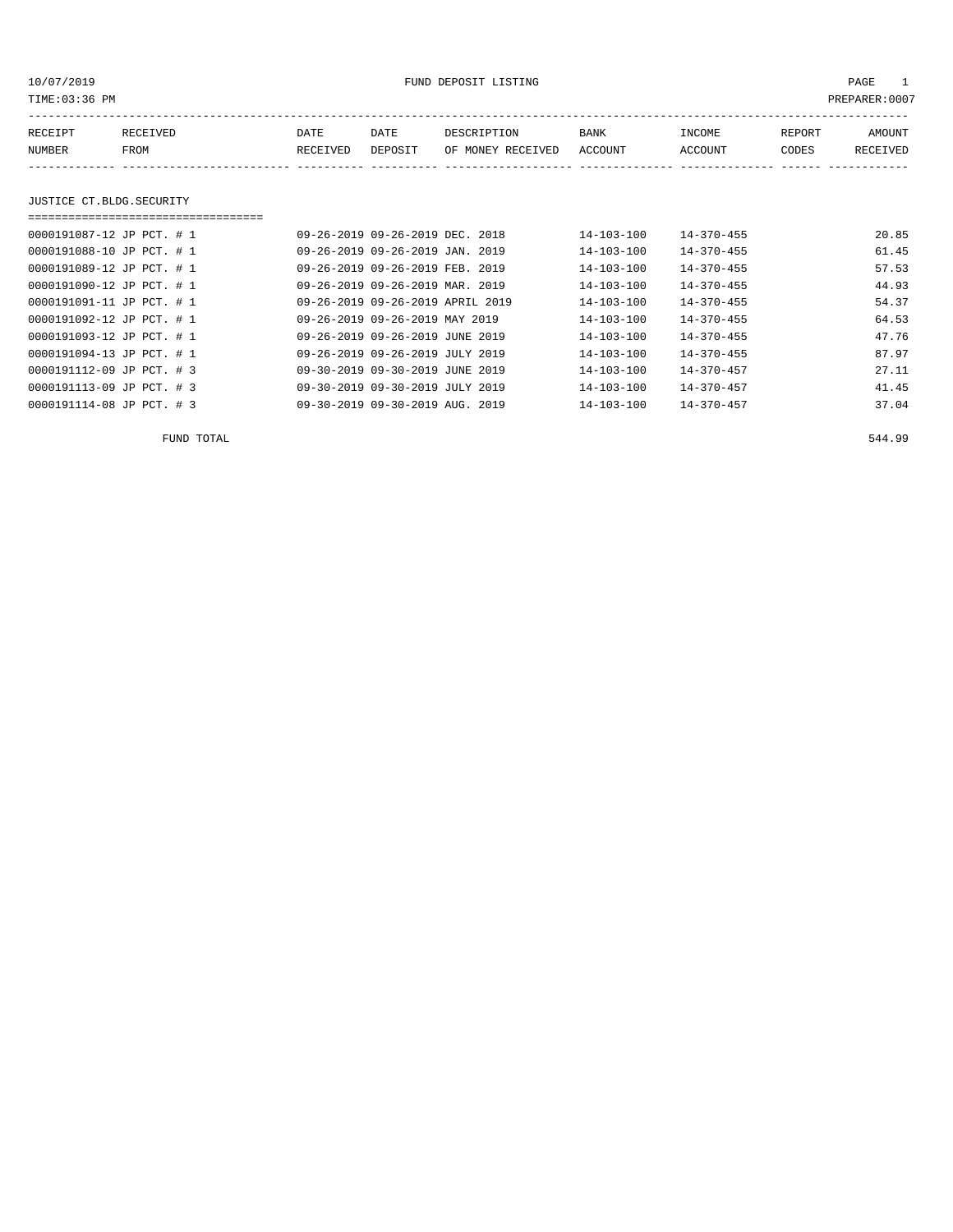| TIME:03:36 PM            |                            |          |                                  |                   |                  |                  |        | PREPARER:0007 |
|--------------------------|----------------------------|----------|----------------------------------|-------------------|------------------|------------------|--------|---------------|
| RECEIPT                  | RECEIVED                   | DATE     | DATE                             | DESCRIPTION       | BANK             | INCOME           | REPORT | AMOUNT        |
| NUMBER                   | FROM                       | RECEIVED | DEPOSIT                          | OF MONEY RECEIVED | ACCOUNT          | ACCOUNT          | CODES  | RECEIVED      |
|                          |                            |          |                                  |                   |                  |                  |        |               |
| PROBATE JUDGES EDUCATION |                            |          |                                  |                   |                  |                  |        |               |
|                          |                            |          |                                  |                   |                  |                  |        |               |
|                          | 0000191050-16 COUNTY CLERK |          | 09-12-2019 09-12-2019 APRIL 2019 |                   | $17 - 103 - 100$ | $17 - 340 - 131$ |        | 50.00         |
|                          | 0000191051-16 COUNTY CLERK |          | 09-12-2019 09-12-2019 MAY 2019   |                   | $17 - 103 - 100$ | $17 - 340 - 131$ |        | 30.00         |

0000191069-17 COUNTY CLERK 09-20-2019 09-20-2019 JUNE 2019 17-103-100 17-340-131 55.00 0000191098-17 COUNTY CLERK 09-27-2019 09-27-2019 JULY 2019 17-103-100 17-340-131 50.00 0000191099-17 COUNTY CLERK 09-27-2019 09-27-2019 AUG. 2019 17-103-100 17-340-131 60.00

| FUND TOTAL | 245.00 |
|------------|--------|
|            |        |
|            |        |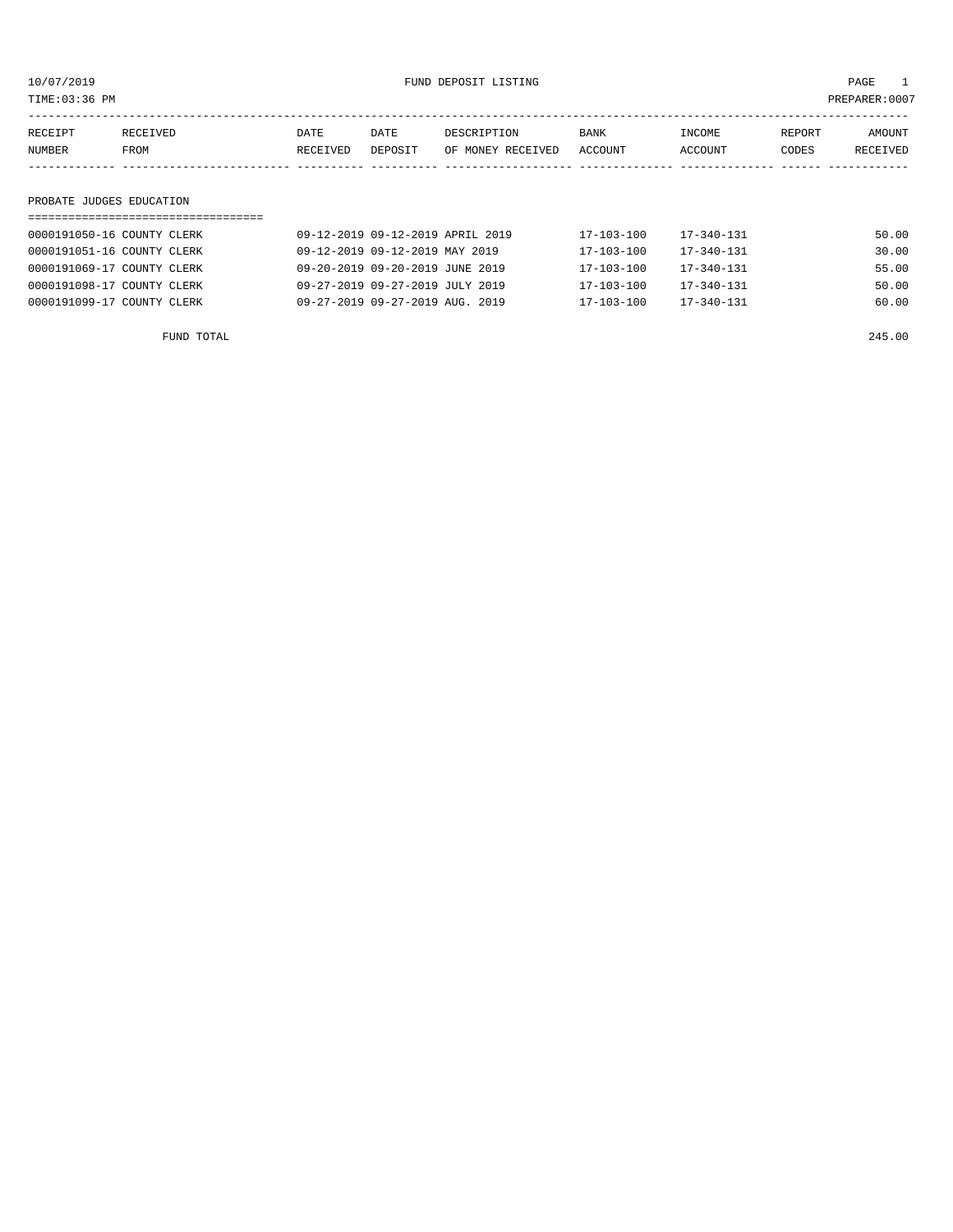10/07/2019 FUND DEPOSIT LISTING PAGE 1

| RECEIPT | <b>RECEIVED</b> | DATE     | DATE    | DESCRIPTION       | <b>BANK</b> | INCOME         | REPORT | AMOUNT          |
|---------|-----------------|----------|---------|-------------------|-------------|----------------|--------|-----------------|
| NUMBER  | <b>FROM</b>     | RECEIVED | DEPOSIT | OF MONEY RECEIVED | ACCOUNT     | <b>ACCOUNT</b> | CODES  | <b>RECEIVED</b> |
|         |                 |          |         |                   |             |                |        |                 |

#### CO.CLERK RECORD MNGMT.

| =================================== |                                          |                  |                  |          |
|-------------------------------------|------------------------------------------|------------------|------------------|----------|
| 0000191026-04 LEGEND BANK           | 09-06-2019 09-06-2019 AUG. 2019 INTEREST | $18 - 103 - 100$ | 18-360-100       | 14.42    |
| 0000191050-17 COUNTY CLERK          | 09-12-2019 09-12-2019 APRIL 2019         | $18 - 103 - 100$ | $18 - 370 - 133$ | 7,171.55 |
| 0000191051-17 COUNTY CLERK          | 09-12-2019 09-12-2019 MAY 2019           | $18 - 103 - 100$ | $18 - 370 - 133$ | 629.59   |
| 0000191069-18 COUNTY CLERK          | 09-20-2019 09-20-2019 JUNE 2019          | $18 - 103 - 100$ | $18 - 370 - 133$ | 693.36   |
| 0000191098-18 COUNTY CLERK          | 09-27-2019 09-27-2019 JULY 2019          | $18 - 103 - 100$ | $18 - 370 - 133$ | 7,596.29 |
| 0000191099-18 COUNTY CLERK          | 09-27-2019 09-27-2019 AUG. 2019          | $18 - 103 - 100$ | $18 - 370 - 133$ | 8,530.16 |
|                                     |                                          |                  |                  |          |

FUND TOTAL  $24,635.37$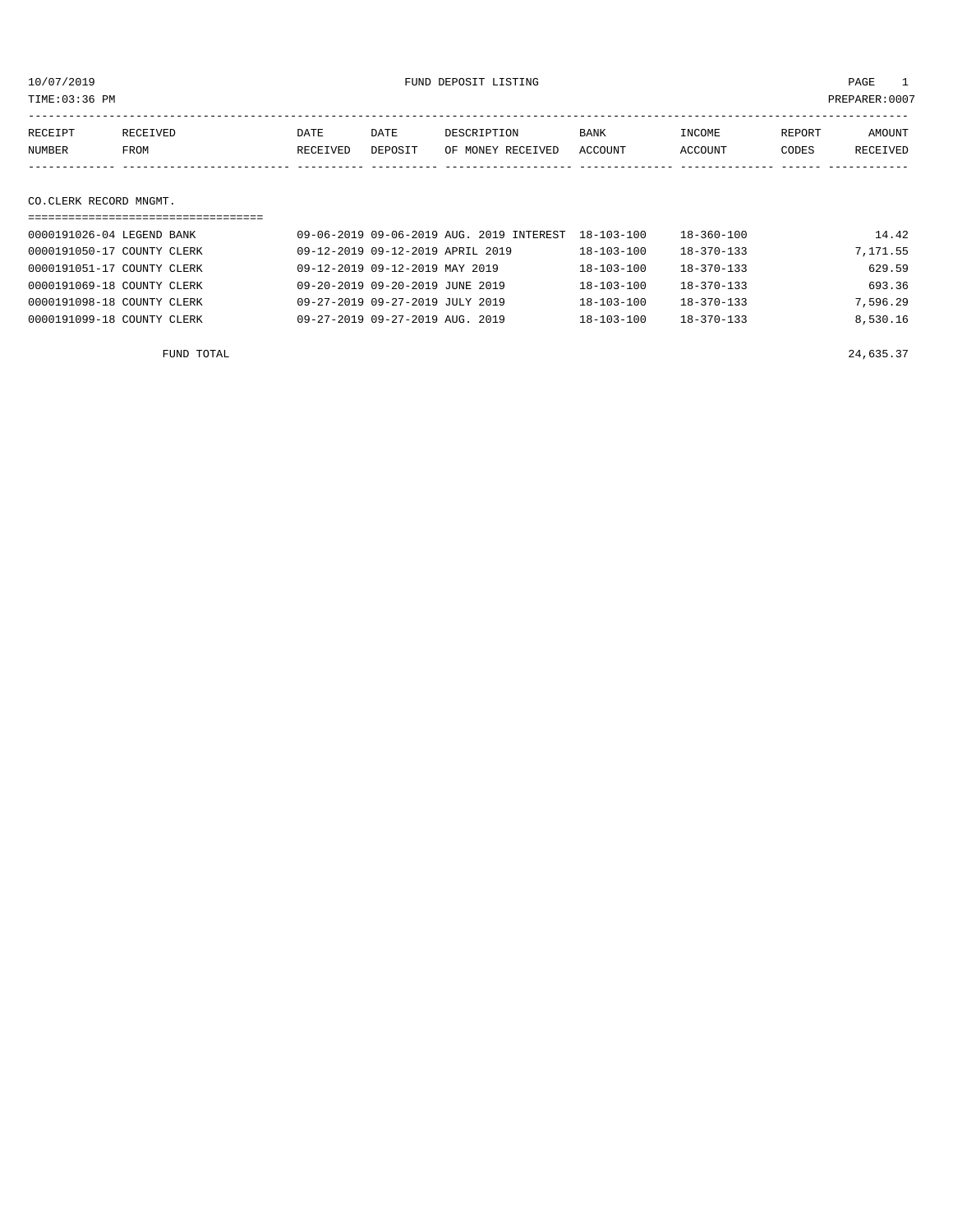TIME:03:36 PM PREPARER:0007

| RECEIPT                 | RECEIVED | DATE     | DATE    | DESCRIPTION       | BANK    | INCOME  | REPORT | AMOUNT   |
|-------------------------|----------|----------|---------|-------------------|---------|---------|--------|----------|
| NUMBER                  | FROM     | RECEIVED | DEPOSIT | OF MONEY RECEIVED | ACCOUNT | ACCOUNT | CODES  | RECEIVED |
|                         |          |          |         |                   |         |         |        |          |
|                         |          |          |         |                   |         |         |        |          |
| DIST.CLK.RECORDS MNGMT. |          |          |         |                   |         |         |        |          |

| 0000191025-15 DISTRICT CLERK | 09-06-2019 09-06-2019 JULY 1-31, 2019               | 19-103-100 | 19-370-136 | 205.54 |
|------------------------------|-----------------------------------------------------|------------|------------|--------|
| 0000191026-05 LEGEND BANK    | 09-06-2019 09-06-2019 AUG. 2019 INTEREST 19-103-100 |            | 19-360-100 | 3.01   |
| 0000191049-14 DISTRICT CLERK | 09-12-2019 09-12-2019 AUG. 1-31, 2019               | 19-103-100 | 19-370-136 | 240.30 |

FUND TOTAL 448.85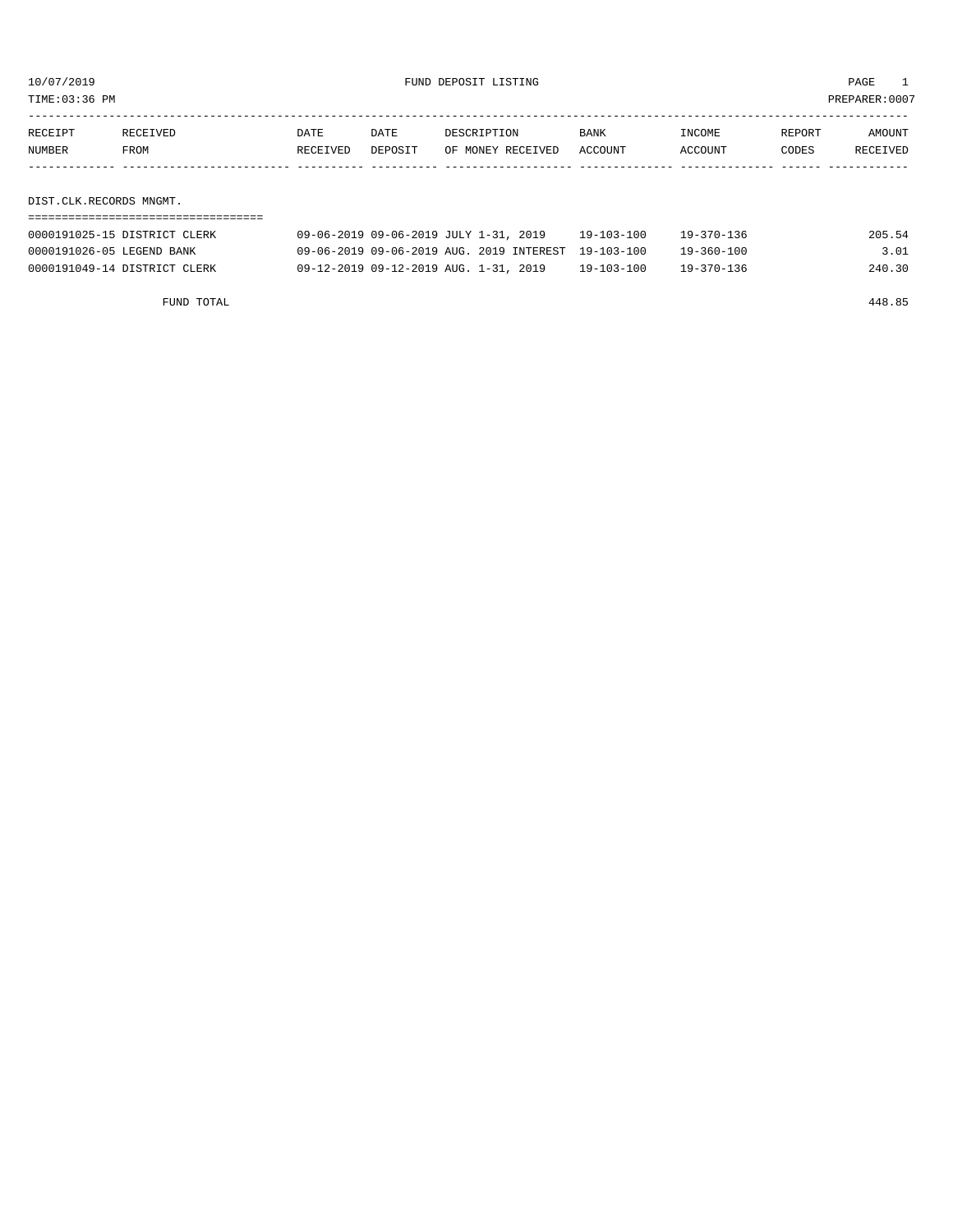10/07/2019 FUND DEPOSIT LISTING PAGE 1

| RECEIPT | RECEIVED | <b>DATE</b> | DATE    | DESCRIPTION               | <b>BANK</b> | INCOME  | REPORT | <b>AMOUNT</b> |
|---------|----------|-------------|---------|---------------------------|-------------|---------|--------|---------------|
| NUMBER  | FROM     | RECEIVED    | DEPOSIT | OF MONEY RECEIVED ACCOUNT |             | ACCOUNT | CODES  | RECEIVED      |
|         |          |             |         |                           |             |         |        |               |

### COUNTY OFFICES REC.MNGMT.

| ================================= |                                          |                  |                  |          |
|-----------------------------------|------------------------------------------|------------------|------------------|----------|
| 0000191025-16 DISTRICT CLERK      | 09-06-2019 09-06-2019 JULY 1-31, 2019    | $20 - 103 - 100$ | $20 - 370 - 135$ | 367.12   |
| 0000191026-06 LEGEND BANK         | 09-06-2019 09-06-2019 AUG. 2019 INTEREST | $20 - 103 - 100$ | $20 - 360 - 100$ | 11.23    |
| 0000191049-15 DISTRICT CLERK      | 09-12-2019 09-12-2019 AUG. 1-31, 2019    | $20 - 103 - 100$ | $20 - 370 - 135$ | 393.55   |
| 0000191050-18 COUNTY CLERK        | 09-12-2019 09-12-2019 APRIL 2019         | $20 - 103 - 100$ | $20 - 370 - 135$ | 1,075.22 |
| 0000191051-18 COUNTY CLERK        | 09-12-2019 09-12-2019 MAY 2019           | $20 - 103 - 100$ | $20 - 370 - 135$ | 7,318.76 |
| 0000191069-19 COUNTY CLERK        | 09-20-2019 09-20-2019 JUNE 2019          | 20-103-100       | $20 - 370 - 135$ | 6,504.48 |
| 0000191098-19 COUNTY CLERK        | 09-27-2019 09-27-2019 JULY 2019          | $20 - 103 - 100$ | $20 - 370 - 135$ | 581.62   |
| 0000191099-19 COUNTY CLERK        | 09-27-2019 09-27-2019 AUG. 2019          | $20 - 103 - 100$ | $20 - 370 - 135$ | 423.76   |

FUND TOTAL  $16,675.74$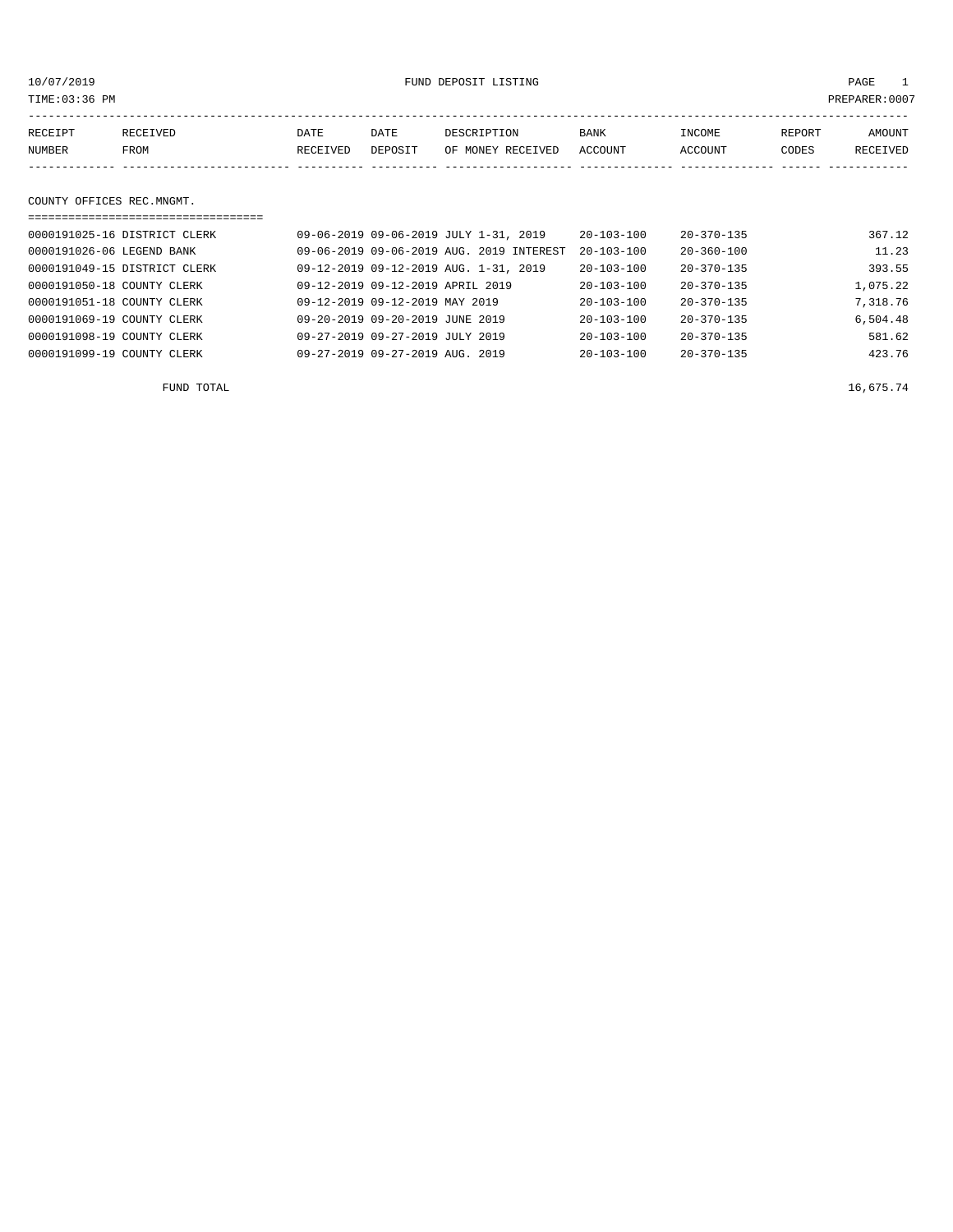# 10/07/2019 FUND DEPOSIT LISTING PAGE 1

| RECEIPT | <b>RECEIVED</b> | DATE     | DATE    | DESCRIPTION          | <b>BANK</b>    | INCOME  | <b>REPORT</b> | AMOUNT          |
|---------|-----------------|----------|---------|----------------------|----------------|---------|---------------|-----------------|
| NUMBER  | FROM            | RECEIVED | DEPOSIT | RECEIVED<br>OF MONEY | <b>ACCOUNT</b> | ACCOUNT | CODES         | <b>RECEIVED</b> |
|         |                 |          |         |                      |                |         |               |                 |

FANNIN CO. R & B #1 FUND

| =====================================                                    |                                  |                                                      |                  |                  |           |
|--------------------------------------------------------------------------|----------------------------------|------------------------------------------------------|------------------|------------------|-----------|
| 0000191021-02 TEXPOOL                                                    |                                  | 09-04-2019 09-04-2019 AUG. 2019 INTEREST 21-103-175  |                  | $21 - 360 - 100$ | 33.42     |
| 0000191022-03 APPRAISAL DISTRICT                                         | 09-05-2019 09-05-2019 TAXES      |                                                      | $21 - 103 - 100$ | $21 - 310 - 110$ | 520.04    |
| 0000191022-09 APPRAISAL DISTRICT                                         | 09-05-2019 09-05-2019 TAXES      |                                                      | $21 - 103 - 100$ | $21 - 310 - 120$ | 487.50    |
| 0000191025-19 DISTRICT CLERK                                             |                                  | 09-06-2019 09-06-2019 JULY 1-31, 2019                | $21 - 103 - 100$ | $21 - 350 - 450$ | 442.41    |
| 0000191026-07 LEGEND BANK                                                |                                  | 09-06-2019 09-06-2019 AUG. 2019 INTEREST             | $21 - 103 - 100$ | $21 - 360 - 100$ | 21.27     |
| 0000191030-02 TAX A/C                                                    |                                  | 09-12-2019 09-12-2019 WEEK OF 08/30/19               | $21 - 103 - 100$ | $21 - 321 - 300$ | 1,502.00  |
| 0000191040-02 TAX A/C                                                    |                                  | 09-12-2019 09-12-2019 WEEK OF 09/06/19               | $21 - 103 - 100$ | $21 - 321 - 300$ | 22.42     |
| 0000191041-02 TAX A/C                                                    |                                  | 09-12-2019 09-12-2019 WEEK OF 09/06/19               | $21 - 103 - 100$ | $21 - 321 - 300$ | 1,428.64  |
| 0000191049-18 DISTRICT CLERK                                             |                                  | 09-12-2019 09-12-2019 AUG. 1-31, 2019                | $21 - 103 - 100$ | $21 - 350 - 450$ | 777.61    |
| 0000191050-20 COUNTY CLERK                                               | 09-12-2019 09-12-2019 APRIL 2019 |                                                      | $21 - 103 - 100$ | $21 - 350 - 403$ | 704.12    |
| 0000191051-20 COUNTY CLERK                                               | 09-12-2019 09-12-2019 MAY 2019   |                                                      | $21 - 103 - 100$ | $21 - 350 - 403$ | 422.26    |
| 0000191052-04 APPRAISAL DISTRICT                                         | 09-13-2019 09-13-2019 TAXES      |                                                      | $21 - 103 - 100$ | $21 - 310 - 110$ | 149.90    |
| 0000191052-09 APPRAISAL DISTRICT                                         | 09-13-2019 09-13-2019 TAXES      |                                                      | $21 - 103 - 100$ | $21 - 310 - 120$ | 1.22      |
| 0000191053-02 COMPTROLLER                                                |                                  | 09-13-2019 09-13-2019 JULY 2019 LOCAL SAL 21-103-100 |                  | $21 - 318 - 160$ | 5,804.09  |
| 0000191064-01 TEXAS DIVISION OF EMERGEN 09-17-2019 09-17-2019 FEMA GRANT |                                  |                                                      | $21 - 103 - 100$ | $21 - 330 - 200$ | 10,132.46 |
| 0000191067-01 ROBERT S. AVERY                                            | 09-19-2019 09-19-2019 CULVERT    |                                                      | $21 - 103 - 100$ | $21 - 370 - 145$ | 534.80    |
| 0000191068-04 APPRAISAL DISTRICT                                         | 09-19-2019 09-19-2019 TAXES      |                                                      | $21 - 103 - 100$ | $21 - 310 - 110$ | 380.38    |
| 0000191068-10 APPRAISAL DISTRICT                                         | 09-19-2019 09-19-2019 TAXES      |                                                      | $21 - 103 - 100$ | $21 - 310 - 120$ | 624.85    |
| 0000191069-21 COUNTY CLERK                                               | 09-20-2019 09-20-2019 JUNE 2019  |                                                      | $21 - 103 - 100$ | $21 - 350 - 403$ | 518.65    |
| 0000191084-02 TAX A/C                                                    |                                  | 09-25-2019 09-25-2019 WEEK OF 09/13/19               | $21 - 103 - 100$ | $21 - 321 - 300$ | 1,222.80  |
| 0000191087-14 JP PCT. # 1                                                | 09-26-2019 09-26-2019 DEC. 2018  |                                                      | $21 - 103 - 100$ | $21 - 350 - 455$ | 302.49    |
| 0000191088-12 JP PCT. # 1                                                | 09-26-2019 09-26-2019 JAN. 2019  |                                                      | $21 - 103 - 100$ | $21 - 350 - 455$ | 1,052.21  |
| 0000191089-14 JP PCT. # 1                                                | 09-26-2019 09-26-2019 FEB. 2019  |                                                      | $21 - 103 - 100$ | $21 - 350 - 455$ | 919.08    |
| 0000191090-14 JP PCT. # 1                                                | 09-26-2019 09-26-2019 MAR. 2019  |                                                      | $21 - 103 - 100$ | $21 - 350 - 455$ | 540.21    |
| 0000191091-13 JP PCT. # 1                                                | 09-26-2019 09-26-2019 APRIL 2019 |                                                      | $21 - 103 - 100$ | $21 - 350 - 455$ | 572.76    |
| 0000191092-14 JP PCT. # 1                                                | 09-26-2019 09-26-2019 MAY 2019   |                                                      | $21 - 103 - 100$ | $21 - 350 - 455$ | 1,027.10  |
| 0000191093-14 JP PCT. # 1                                                | 09-26-2019 09-26-2019 JUNE 2019  |                                                      | $21 - 103 - 100$ | $21 - 350 - 455$ | 963.53    |
| 0000191094-15 JP PCT. # 1                                                | 09-26-2019 09-26-2019 JULY 2019  |                                                      | $21 - 103 - 100$ | $21 - 350 - 455$ | 1,509.29  |
| 0000191096-02 TAX A/C                                                    |                                  | 09-26-2019 09-26-2019 WEEK OF 09/06/19               | $21 - 103 - 100$ | $21 - 321 - 300$ | 10.19     |
| 0000191097-02 TAX A/C                                                    |                                  | 09-26-2019 09-26-2019 WEEK OF 09/20/19               | $21 - 103 - 100$ | $21 - 321 - 300$ | 1,041.42  |
| 0000191098-21 COUNTY CLERK                                               | 09-27-2019 09-27-2019 JULY 2019  |                                                      | $21 - 103 - 100$ | $21 - 350 - 403$ | 447.89    |
| 0000191099-21 COUNTY CLERK                                               | 09-27-2019 09-27-2019 AUG. 2019  |                                                      | $21 - 103 - 100$ | $21 - 350 - 403$ | 256.95    |
| 0000191103-03 APPRAISAL DISTRICT                                         | 09-27-2019 09-27-2019 TAXES      |                                                      | $21 - 103 - 100$ | $21 - 310 - 110$ | 148.35    |
| 0000191103-09 APPRAISAL DISTRICT                                         | 09-27-2019 09-27-2019 TAXES      |                                                      | $21 - 103 - 100$ | $21 - 310 - 120$ | 124.49    |
| 0000191112-11 JP PCT. # 3                                                | 09-30-2019 09-30-2019 JUNE 2019  |                                                      | $21 - 103 - 100$ | $21 - 350 - 457$ | 317.09    |
| 0000191113-11 JP PCT. # 3                                                | 09-30-2019 09-30-2019 JULY 2019  |                                                      | $21 - 103 - 100$ | $21 - 350 - 457$ | 558.97    |
| 0000191114-10 JP PCT. # 3                                                | 09-30-2019 09-30-2019 AUG. 2019  |                                                      | $21 - 103 - 100$ | $21 - 350 - 457$ | 434.54    |
| 0000191117-01 AUCTIONEEREXPRESS.COM                                      |                                  | 09-30-2019 09-30-2019 SALE OF EQUIPMENT              | $21 - 103 - 100$ | $21 - 364 - 163$ | 23,565.30 |

FUND TOTAL  $59,522.70$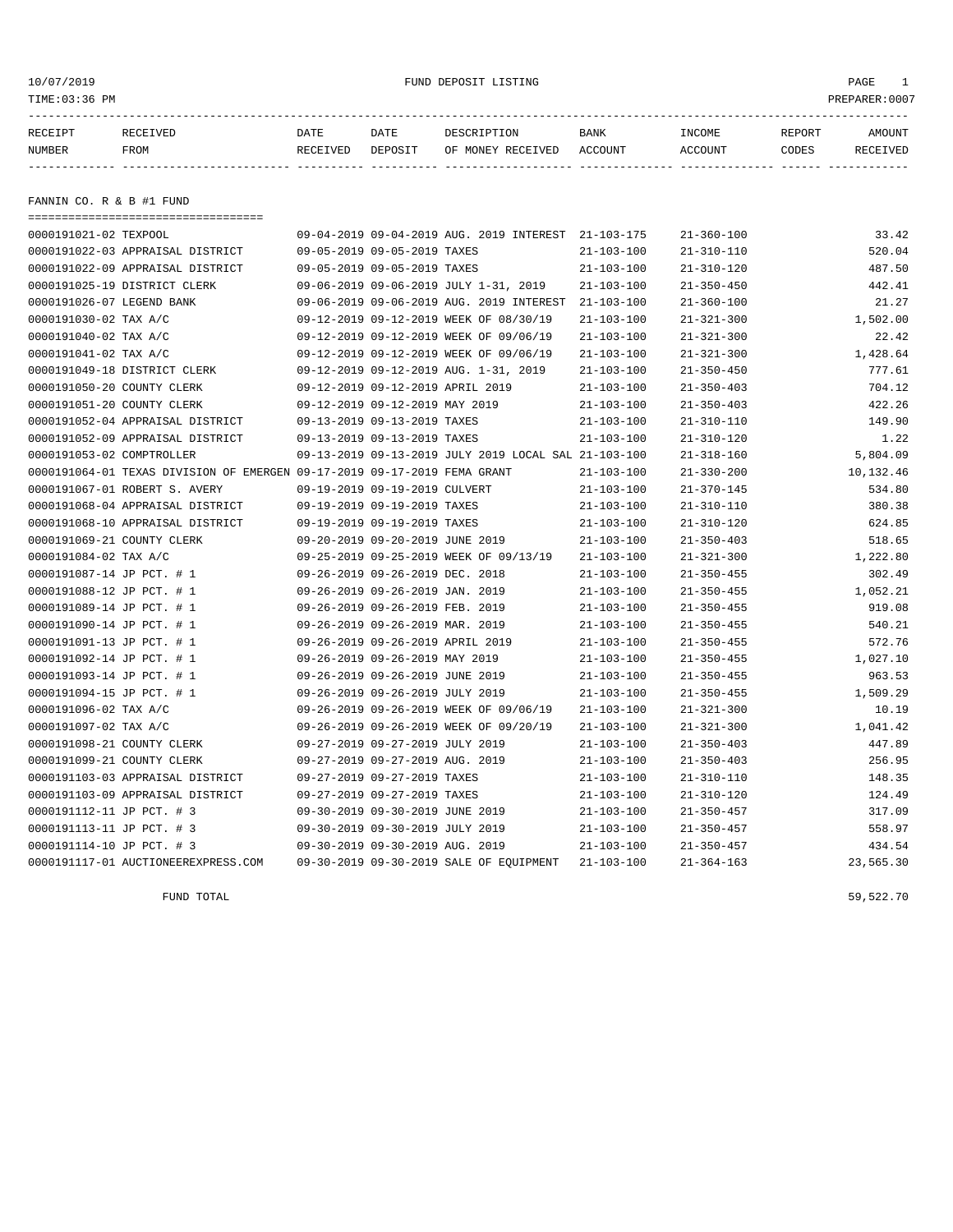# 10/07/2019 FUND DEPOSIT LISTING PAGE 1

| RECEIPT | RECEIVED | DATE     | DATE    | DESCRIPTION          | <b>BANK</b>    | INCOME  | REPORT       | AMOUNT   |
|---------|----------|----------|---------|----------------------|----------------|---------|--------------|----------|
| NUMBER  | FROM     | RECEIVED | DEPOSIT | RECEIVED<br>OF MONEY | <b>ACCOUNT</b> | ACCOUNT | <b>TODES</b> | RECEIVED |
|         |          |          |         |                      |                |         |              |          |

FANNIN CO. R & B #2 FUND

| ======================================                                   |                                  |                                                      |                  |                  |           |
|--------------------------------------------------------------------------|----------------------------------|------------------------------------------------------|------------------|------------------|-----------|
| 0000191021-03 TEXPOOL                                                    |                                  | 09-04-2019 09-04-2019 AUG. 2019 INTEREST 22-103-175  |                  | $22 - 360 - 100$ | 477.41    |
| 0000191022-04 APPRAISAL DISTRICT                                         | 09-05-2019 09-05-2019 TAXES      |                                                      | $22 - 103 - 100$ | $22 - 310 - 110$ | 605.79    |
| 0000191022-10 APPRAISAL DISTRICT                                         | 09-05-2019 09-05-2019 TAXES      |                                                      | $22 - 103 - 100$ | $22 - 310 - 120$ | 567.87    |
| 0000191023-01 DAVID D. KNEELAND                                          | 09-06-2019 09-06-2019 CULVERTS   |                                                      | $22 - 103 - 100$ | $22 - 370 - 145$ | 669.60    |
| 0000191025-20 DISTRICT CLERK                                             |                                  | 09-06-2019 09-06-2019 JULY 1-31, 2019                | $22 - 103 - 100$ | $22 - 350 - 450$ | 515.35    |
| 0000191026-08 LEGEND BANK                                                |                                  | 09-06-2019 09-06-2019 AUG. 2019 INTEREST             | $22 - 103 - 100$ | $22 - 360 - 100$ | 64.37     |
| 0000191027-01 COMPTROLLER                                                |                                  | 09-09-2019 09-09-2019 IFTA REFUNDS                   | 22-103-100       | $22 - 622 - 457$ | 16.82     |
| 0000191030-04 TAX A/C                                                    |                                  | 09-12-2019 09-12-2019 WEEK OF 08/30/19               | $22 - 103 - 100$ | $22 - 321 - 300$ | 1,749.64  |
| 0000191040-03 TAX A/C                                                    |                                  | 09-12-2019 09-12-2019 WEEK OF 09/06/19               | $22 - 103 - 100$ | $22 - 321 - 300$ | 26.11     |
| 0000191041-03 TAX A/C                                                    |                                  | 09-12-2019 09-12-2019 WEEK OF 09/06/19               | $22 - 103 - 100$ | $22 - 321 - 300$ | 1,664.17  |
| 0000191049-19 DISTRICT CLERK                                             |                                  | 09-12-2019 09-12-2019 AUG. 1-31, 2019                | $22 - 103 - 100$ | $22 - 350 - 450$ | 905.81    |
| 0000191050-21 COUNTY CLERK                                               | 09-12-2019 09-12-2019 APRIL 2019 |                                                      | $22 - 103 - 100$ | $22 - 350 - 403$ | 820.21    |
| 0000191051-21 COUNTY CLERK                                               | 09-12-2019 09-12-2019 MAY 2019   |                                                      | $22 - 103 - 100$ | $22 - 350 - 403$ | 491.87    |
| 0000191052-05 APPRAISAL DISTRICT                                         | 09-13-2019 09-13-2019 TAXES      |                                                      | $22 - 103 - 100$ | $22 - 310 - 110$ | 174.61    |
| 0000191052-10 APPRAISAL DISTRICT                                         | 09-13-2019 09-13-2019 TAXES      |                                                      | $22 - 103 - 100$ | $22 - 310 - 120$ | 1.42      |
| 0000191053-03 COMPTROLLER                                                |                                  | 09-13-2019 09-13-2019 JULY 2019 LOCAL SAL 22-103-100 |                  | $22 - 318 - 160$ | 6,761.00  |
| 0000191054-01 TIMOTHY GARCIA                                             | 09-13-2019 09-13-2019 CULVERT    |                                                      | $22 - 103 - 100$ | $22 - 370 - 145$ | 382.02    |
| 0000191065-01 TEXAS DIVISION OF EMERGEN 09-17-2019 09-17-2019 FEMA GRANT |                                  |                                                      | $22 - 103 - 100$ | $22 - 330 - 200$ | 12,212.09 |
| 0000191068-05 APPRAISAL DISTRICT                                         | 09-19-2019 09-19-2019 TAXES      |                                                      | $22 - 103 - 100$ | $22 - 310 - 110$ | 443.10    |
| 0000191068-11 APPRAISAL DISTRICT                                         | 09-19-2019 09-19-2019 TAXES      |                                                      | $22 - 103 - 100$ | $22 - 310 - 120$ | 727.86    |
| 0000191069-22 COUNTY CLERK                                               | 09-20-2019 09-20-2019 JUNE 2019  |                                                      | $22 - 103 - 100$ | $22 - 350 - 403$ | 604.16    |
| 0000191084-03 TAX A/C                                                    |                                  | 09-25-2019 09-25-2019 WEEK OF 09/13/19               | $22 - 103 - 100$ | $22 - 321 - 300$ | 1,424.40  |
| 0000191087-15 JP PCT. # 1                                                | 09-26-2019 09-26-2019 DEC. 2018  |                                                      | $22 - 103 - 100$ | $22 - 350 - 455$ | 352.36    |
| 0000191088-13 JP PCT. # 1                                                | 09-26-2019 09-26-2019 JAN. 2019  |                                                      | $22 - 103 - 100$ | $22 - 350 - 455$ | 1,225.68  |
| 0000191089-15 JP PCT. # 1                                                | 09-26-2019 09-26-2019 FEB. 2019  |                                                      | $22 - 103 - 100$ | $22 - 350 - 455$ | 1,070.60  |
| 0000191090-15 JP PCT. # 1                                                | 09-26-2019 09-26-2019 MAR. 2019  |                                                      | $22 - 103 - 100$ | $22 - 350 - 455$ | 629.28    |
| 0000191091-14 JP PCT. # 1                                                | 09-26-2019 09-26-2019 APRIL 2019 |                                                      | $22 - 103 - 100$ | $22 - 350 - 455$ | 667.19    |
| 0000191092-15 JP PCT. # 1                                                | 09-26-2019 09-26-2019 MAY 2019   |                                                      | $22 - 103 - 100$ | $22 - 350 - 455$ | 1,196.44  |
| 0000191093-15 JP PCT. # 1                                                | 09-26-2019 09-26-2019 JUNE 2019  |                                                      | $22 - 103 - 100$ | $22 - 350 - 455$ | 1,122.38  |
| 0000191094-16 JP PCT. # 1                                                | 09-26-2019 09-26-2019 JULY 2019  |                                                      | $22 - 103 - 100$ | $22 - 350 - 455$ | 1,758.12  |
| 0000191096-03 TAX A/C                                                    |                                  | 09-26-2019 09-26-2019 WEEK OF 09/06/19               | $22 - 103 - 100$ | $22 - 321 - 300$ | 11.87     |
| 0000191097-03 TAX A/C                                                    |                                  | 09-26-2019 09-26-2019 WEEK OF 09/20/19               | $22 - 103 - 100$ | $22 - 321 - 300$ | 1,213.11  |
| 0000191098-22 COUNTY CLERK                                               | 09-27-2019 09-27-2019 JULY 2019  |                                                      | $22 - 103 - 100$ | $22 - 350 - 403$ | 521.73    |
| 0000191099-22 COUNTY CLERK                                               | 09-27-2019 09-27-2019 AUG. 2019  |                                                      | $22 - 103 - 100$ | $22 - 350 - 403$ | 299.31    |
| 0000191103-04 APPRAISAL DISTRICT                                         | 09-27-2019 09-27-2019 TAXES      |                                                      | $22 - 103 - 100$ | $22 - 310 - 110$ | 172.82    |
| 0000191103-10 APPRAISAL DISTRICT                                         | 09-27-2019 09-27-2019 TAXES      |                                                      | $22 - 103 - 100$ | $22 - 310 - 120$ | 145.01    |
| 0000191112-12 JP PCT. # 3                                                | 09-30-2019 09-30-2019 JUNE 2019  |                                                      | $22 - 103 - 100$ | $22 - 350 - 457$ | 369.37    |
| 0000191113-12 JP PCT. # 3                                                | 09-30-2019 09-30-2019 JULY 2019  |                                                      | $22 - 103 - 100$ | $22 - 350 - 457$ | 651.13    |
| 0000191114-11 JP PCT. # 3                                                | 09-30-2019 09-30-2019 AUG. 2019  |                                                      | $22 - 103 - 100$ | $22 - 350 - 457$ | 506.18    |

FUND TOTAL  $^{43}$ ,  $^{218}$ .26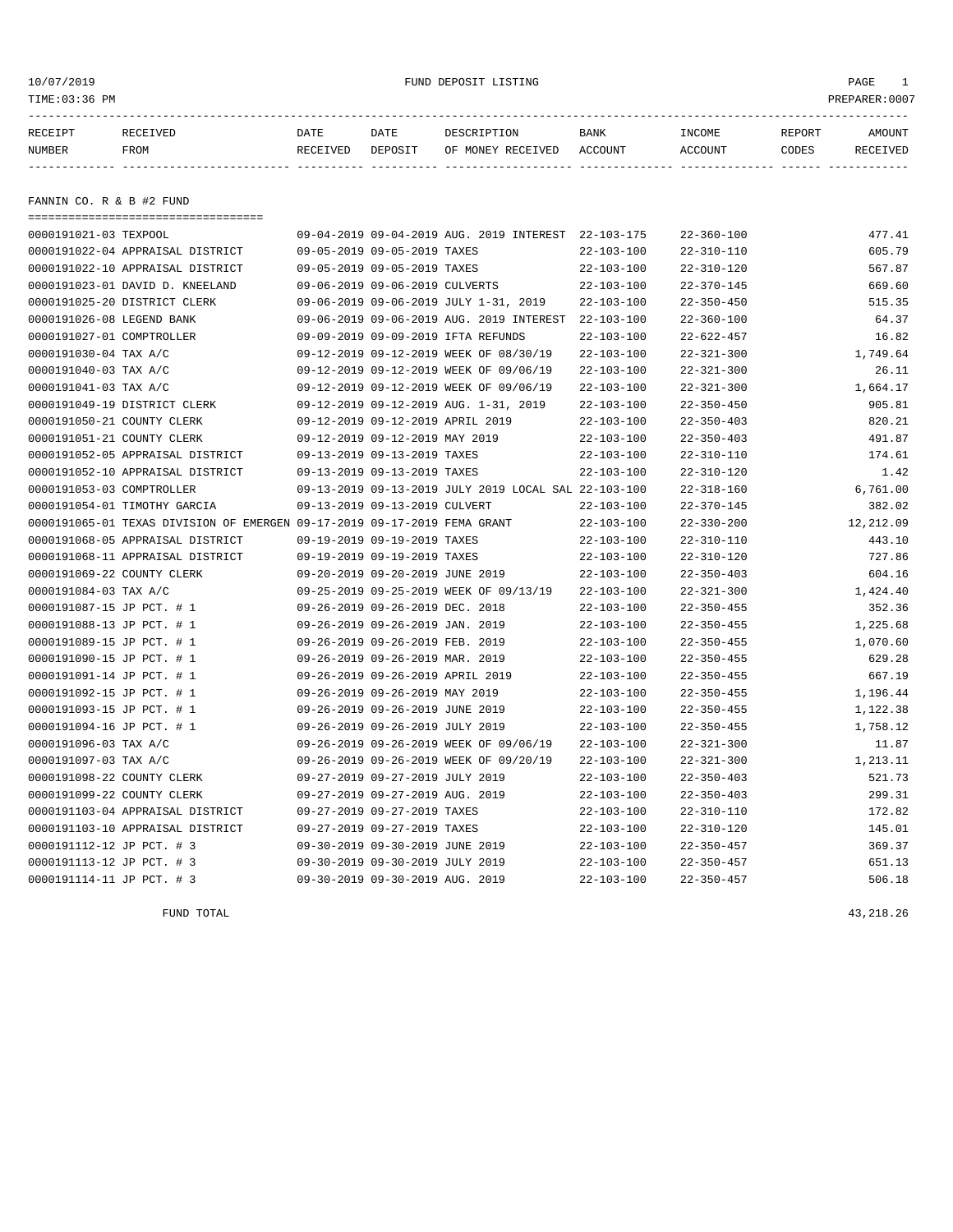# 10/07/2019 FUND DEPOSIT LISTING PAGE 1

| RECEIPT | <b>RECEIVED</b> | DATE     | DATE    | DESCRIPTION          | <b>BANK</b>    | INCOME  | <b>REPORT</b> | AMOUNT          |
|---------|-----------------|----------|---------|----------------------|----------------|---------|---------------|-----------------|
| NUMBER  | FROM            | RECEIVED | DEPOSIT | RECEIVED<br>OF MONEY | <b>ACCOUNT</b> | ACCOUNT | CODES         | <b>RECEIVED</b> |
|         |                 |          |         |                      |                |         |               |                 |

FANNIN CO. R & B #3 FUND

| ==================================== |                                                      |                  |                  |           |
|--------------------------------------|------------------------------------------------------|------------------|------------------|-----------|
| 0000191013-01 DOUG STROUD            | 09-03-2019 09-03-2019 CULVERT                        | $23 - 103 - 100$ | $23 - 370 - 145$ | 448.80    |
| 0000191021-04 TEXPOOL                | 09-04-2019 09-04-2019 AUG. 2019 INTEREST             | 23-103-175       | $23 - 360 - 100$ | 400.49    |
| 0000191022-05 APPRAISAL DISTRICT     | 09-05-2019 09-05-2019 TAXES                          | $23 - 103 - 100$ | $23 - 310 - 110$ | 908.68    |
| 0000191022-11 APPRAISAL DISTRICT     | 09-05-2019 09-05-2019 TAXES                          | $23 - 103 - 100$ | $23 - 310 - 120$ | 851.81    |
| 0000191025-21 DISTRICT CLERK         | 09-06-2019 09-06-2019 JULY 1-31, 2019                | $23 - 103 - 100$ | $23 - 350 - 450$ | 773.03    |
| 0000191026-09 LEGEND BANK            | 09-06-2019 09-06-2019 AUG. 2019 INTEREST             | $23 - 103 - 100$ | $23 - 360 - 100$ | 106.01    |
| 0000191027-02 COMPTROLLER            | 09-09-2019 09-09-2019 IFTA REFUNDS                   | $23 - 103 - 100$ | $23 - 623 - 458$ | 15.45     |
| 0000191030-03 TAX A/C                | 09-12-2019 09-12-2019 WEEK OF 08/30/19               | $23 - 103 - 100$ | $23 - 321 - 300$ | 2,624.46  |
| 0000191040-04 TAX A/C                | 09-12-2019 09-12-2019 WEEK OF 09/06/19               | $23 - 103 - 100$ | $23 - 321 - 300$ | 39.17     |
| 0000191041-04 TAX A/C                | 09-12-2019 09-12-2019 WEEK OF 09/06/19               | $23 - 103 - 100$ | $23 - 321 - 300$ | 2,496.26  |
| 0000191049-20 DISTRICT CLERK         | 09-12-2019 09-12-2019 AUG. 1-31, 2019                | $23 - 103 - 100$ | $23 - 350 - 450$ | 1,358.71  |
| 0000191050-22 COUNTY CLERK           | 09-12-2019 09-12-2019 APRIL 2019                     | $23 - 103 - 100$ | $23 - 350 - 403$ | 1,230.31  |
| 0000191051-22 COUNTY CLERK           | 09-12-2019 09-12-2019 MAY 2019                       | $23 - 103 - 100$ | $23 - 350 - 403$ | 737.81    |
| 0000191052-06 APPRAISAL DISTRICT     | 09-13-2019 09-13-2019 TAXES                          | $23 - 103 - 100$ | $23 - 310 - 110$ | 261.91    |
| 0000191052-11 APPRAISAL DISTRICT     | 09-13-2019 09-13-2019 TAXES                          | $23 - 103 - 100$ | $23 - 310 - 120$ | 2.13      |
| 0000191053-04 COMPTROLLER            | 09-13-2019 09-13-2019 JULY 2019 LOCAL SAL 23-103-100 |                  | $23 - 318 - 160$ | 10,141.50 |
| 0000191068-06 APPRAISAL DISTRICT     | 09-19-2019 09-19-2019 TAXES                          | $23 - 103 - 100$ | $23 - 310 - 110$ | 664.65    |
| 0000191068-12 APPRAISAL DISTRICT     | 09-19-2019 09-19-2019 TAXES                          | $23 - 103 - 100$ | $23 - 310 - 120$ | 1,091.79  |
| 0000191069-23 COUNTY CLERK           | 09-20-2019 09-20-2019 JUNE 2019                      | $23 - 103 - 100$ | $23 - 350 - 403$ | 906.25    |
| 0000191071-01 RODNEY H. MARSHALL     | 09-20-2019 09-20-2019 CULVERT                        | $23 - 103 - 100$ | $23 - 370 - 145$ | 429.90    |
| 0000191084-04 TAX A/C                | 09-25-2019 09-25-2019 WEEK OF 09/13/19               | $23 - 103 - 100$ | $23 - 321 - 300$ | 2,136.60  |
| 0000191087-16 JP PCT. # 1            | 09-26-2019 09-26-2019 DEC. 2018                      | $23 - 103 - 100$ | $23 - 350 - 455$ | 528.54    |
| 0000191088-14 JP PCT. # 1            | 09-26-2019 09-26-2019 JAN. 2019                      | $23 - 103 - 100$ | $23 - 350 - 455$ | 1,838.53  |
| 0000191089-16 JP PCT. # 1            | 09-26-2019 09-26-2019 FEB. 2019                      | $23 - 103 - 100$ | $23 - 350 - 455$ | 1,605.90  |
| 0000191090-16 JP PCT. # 1            | 09-26-2019 09-26-2019 MAR. 2019                      | $23 - 103 - 100$ | $23 - 350 - 455$ | 943.91    |
| 0000191091-15 JP PCT. # 1            | 09-26-2019 09-26-2019 APRIL 2019                     | $23 - 103 - 100$ | $23 - 350 - 455$ | 1,000.78  |
| 0000191092-16 JP PCT. # 1            | 09-26-2019 09-26-2019 MAY 2019                       | $23 - 103 - 100$ | $23 - 350 - 455$ | 1,794.65  |
| 0000191093-16 JP PCT. # 1            | 09-26-2019 09-26-2019 JUNE 2019                      | $23 - 103 - 100$ | $23 - 350 - 455$ | 1,683.56  |
| 0000191094-17 JP PCT. # 1            | 09-26-2019 09-26-2019 JULY 2019                      | $23 - 103 - 100$ | $23 - 350 - 455$ | 2,637.18  |
| 0000191095-01 RICHARD KELLY          | 09-26-2019 09-26-2019 CULVERT                        | $23 - 103 - 100$ | $23 - 370 - 145$ | 225.00    |
| 0000191096-04 TAX A/C                | 09-26-2019 09-26-2019 WEEK OF 09/06/19               | $23 - 103 - 100$ | $23 - 321 - 300$ | 17.80     |
| 0000191097-04 TAX A/C                | 09-26-2019 09-26-2019 WEEK OF 09/20/19               | $23 - 103 - 100$ | $23 - 321 - 300$ | 1,819.67  |
| 0000191098-23 COUNTY CLERK           | 09-27-2019 09-27-2019 JULY 2019                      | $23 - 103 - 100$ | $23 - 350 - 403$ | 782.59    |
| 0000191099-23 COUNTY CLERK           | 09-27-2019 09-27-2019 AUG. 2019                      | $23 - 103 - 100$ | $23 - 350 - 403$ | 448.97    |
| 0000191103-05 APPRAISAL DISTRICT     | 09-27-2019 09-27-2019 TAXES                          | $23 - 103 - 100$ | $23 - 310 - 110$ | 259.22    |
| 0000191103-11 APPRAISAL DISTRICT     | 09-27-2019 09-27-2019 TAXES                          | $23 - 103 - 100$ | $23 - 310 - 120$ | 217.51    |
| 0000191112-13 JP PCT. # 3            | 09-30-2019 09-30-2019 JUNE 2019                      | $23 - 103 - 100$ | $23 - 350 - 457$ | 554.06    |
| 0000191113-13 JP PCT. # 3            | 09-30-2019 09-30-2019 JULY 2019                      | $23 - 103 - 100$ | $23 - 350 - 457$ | 976.69    |
| 0000191114-12 JP PCT. # 3            | 09-30-2019 09-30-2019 AUG. 2019                      | $23 - 103 - 100$ | $23 - 350 - 457$ | 759.28    |

FUND TOTAL 45,719.56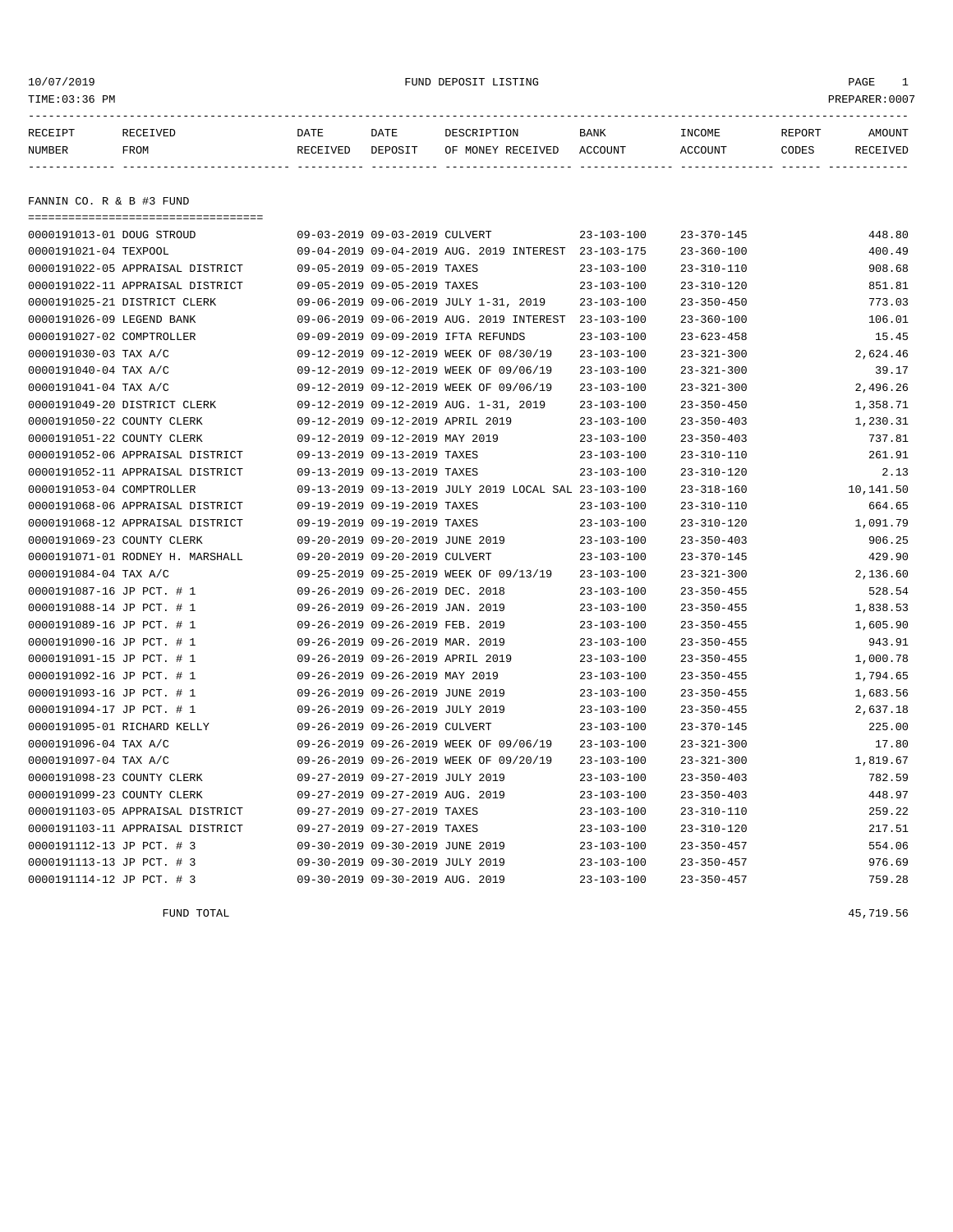10/07/2019 FUND DEPOSIT LISTING PAGE 1

| RECEIPT | <b>RECEIVED</b> | DATE     | DATE    | DESCRIPTION          | <b>BANK</b>    | INCOME  | <b>REPORT</b> | AMOUNT          |
|---------|-----------------|----------|---------|----------------------|----------------|---------|---------------|-----------------|
| NUMBER  | FROM            | RECEIVED | DEPOSIT | RECEIVED<br>OF MONEY | <b>ACCOUNT</b> | ACCOUNT | CODES         | <b>RECEIVED</b> |
|         |                 |          |         |                      |                |         |               |                 |

FANNIN CO. R & B #4 FUND

| ==================================== |                                  |                                                      |                  |                  |          |
|--------------------------------------|----------------------------------|------------------------------------------------------|------------------|------------------|----------|
| 0000191021-05 TEXPOOL                |                                  | 09-04-2019 09-04-2019 AUG. 2019 INTEREST 24-103-175  |                  | $24 - 360 - 100$ | 383.28   |
| 0000191022-06 APPRAISAL DISTRICT     | 09-05-2019 09-05-2019 TAXES      |                                                      | $24 - 103 - 100$ | $24 - 310 - 110$ | 517.24   |
| 0000191022-12 APPRAISAL DISTRICT     | 09-05-2019 09-05-2019 TAXES      |                                                      | $24 - 103 - 100$ | $24 - 310 - 120$ | 484.87   |
| 0000191025-22 DISTRICT CLERK         |                                  | 09-06-2019 09-06-2019 JULY 1-31, 2019                | $24 - 103 - 100$ | $24 - 350 - 450$ | 440.02   |
| 0000191026-10 LEGEND BANK            |                                  | 09-06-2019 09-06-2019 AUG. 2019 INTEREST             | 24-103-100       | $24 - 360 - 100$ | 30.77    |
| 0000191027-03 COMPTROLLER            |                                  | 09-09-2019 09-09-2019 IFTA REFUNDS                   | $24 - 103 - 100$ | $24 - 624 - 458$ | 13.18    |
| 0000191030-05 TAX A/C                |                                  | 09-12-2019 09-12-2019 WEEK OF 08/30/19               | $24 - 103 - 100$ | $24 - 321 - 300$ | 1,493.90 |
| 0000191040-05 TAX A/C                |                                  | 09-12-2019 09-12-2019 WEEK OF 09/06/19               | $24 - 103 - 100$ | $24 - 321 - 300$ | 22.30    |
| 0000191041-05 TAX A/C                |                                  | 09-12-2019 09-12-2019 WEEK OF 09/06/19               | $24 - 103 - 100$ | $24 - 321 - 300$ | 1,420.93 |
| 0000191049-21 DISTRICT CLERK         |                                  | 09-12-2019 09-12-2019 AUG. 1-31, 2019                | $24 - 103 - 100$ | $24 - 350 - 450$ | 773.41   |
| 0000191050-23 COUNTY CLERK           | 09-12-2019 09-12-2019 APRIL 2019 |                                                      | $24 - 103 - 100$ | $24 - 350 - 403$ | 700.32   |
| 0000191051-23 COUNTY CLERK           | 09-12-2019 09-12-2019 MAY 2019   |                                                      | $24 - 103 - 100$ | $24 - 350 - 403$ | 419.98   |
| 0000191052-07 APPRAISAL DISTRICT     | 09-13-2019 09-13-2019 TAXES      |                                                      | $24 - 103 - 100$ | $24 - 310 - 110$ | 149.09   |
| 0000191052-12 APPRAISAL DISTRICT     | 09-13-2019 09-13-2019 TAXES      |                                                      | $24 - 103 - 100$ | $24 - 310 - 120$ | 1.21     |
| 0000191053-05 COMPTROLLER            |                                  | 09-13-2019 09-13-2019 JULY 2019 LOCAL SAL 24-103-100 |                  | $24 - 318 - 160$ | 5,772.76 |
| 0000191068-07 APPRAISAL DISTRICT     | 09-19-2019 09-19-2019 TAXES      |                                                      | $24 - 103 - 100$ | $24 - 310 - 110$ | 378.33   |
| 0000191068-13 APPRAISAL DISTRICT     | 09-19-2019 09-19-2019 TAXES      |                                                      | $24 - 103 - 100$ | $24 - 310 - 120$ | 621.47   |
| 0000191069-24 COUNTY CLERK           | 09-20-2019 09-20-2019 JUNE 2019  |                                                      | $24 - 103 - 100$ | $24 - 350 - 403$ | 515.86   |
| 0000191077-01 ROBERT STOWE           | 09-23-2019 09-23-2019 CULVERT    |                                                      | $24 - 103 - 100$ | $24 - 370 - 145$ | 299.10   |
| 0000191084-05 TAX A/C                |                                  | 09-25-2019 09-25-2019 WEEK OF 09/13/19               | $24 - 103 - 100$ | $24 - 321 - 300$ | 1,216.20 |
| 0000191087-17 JP PCT. # 1            | 09-26-2019 09-26-2019 DEC. 2018  |                                                      | $24 - 103 - 100$ | $24 - 350 - 455$ | 300.86   |
| 0000191088-15 JP PCT. # 1            | 09-26-2019 09-26-2019 JAN. 2019  |                                                      | $24 - 103 - 100$ | $24 - 350 - 455$ | 1,046.53 |
| 0000191089-17 JP PCT. # 1            | 09-26-2019 09-26-2019 FEB. 2019  |                                                      | $24 - 103 - 100$ | $24 - 350 - 455$ | 914.12   |
| 0000191090-17 JP PCT. # 1            | 09-26-2019 09-26-2019 MAR. 2019  |                                                      | $24 - 103 - 100$ | $24 - 350 - 455$ | 537.30   |
| 0000191091-16 JP PCT. # 1            | 09-26-2019 09-26-2019 APRIL 2019 |                                                      | $24 - 103 - 100$ | $24 - 350 - 455$ | 569.67   |
| 0000191092-17 JP PCT. # 1            | 09-26-2019 09-26-2019 MAY 2019   |                                                      | $24 - 103 - 100$ | $24 - 350 - 455$ | 1,021.56 |
| 0000191093-17 JP PCT. # 1            | 09-26-2019 09-26-2019 JUNE 2019  |                                                      | $24 - 103 - 100$ | $24 - 350 - 455$ | 958.33   |
| 0000191094-18 JP PCT. # 1            | 09-26-2019 09-26-2019 JULY 2019  |                                                      | $24 - 103 - 100$ | $24 - 350 - 455$ | 1,501.15 |
| 0000191096-05 TAX A/C                |                                  | 09-26-2019 09-26-2019 WEEK OF 09/06/19               | $24 - 103 - 100$ | $24 - 321 - 300$ | 10.14    |
| 0000191097-05 TAX A/C                |                                  | 09-26-2019 09-26-2019 WEEK OF 09/20/19               | $24 - 103 - 100$ | $24 - 321 - 300$ | 1,035.80 |
| 0000191098-24 COUNTY CLERK           | 09-27-2019 09-27-2019 JULY 2019  |                                                      | $24 - 103 - 100$ | $24 - 350 - 403$ | 445.47   |
| 0000191099-24 COUNTY CLERK           | 09-27-2019 09-27-2019 AUG. 2019  |                                                      | $24 - 103 - 100$ | $24 - 350 - 403$ | 255.57   |
| 0000191103-06 APPRAISAL DISTRICT     | 09-27-2019 09-27-2019 TAXES      |                                                      | $24 - 103 - 100$ | $24 - 310 - 110$ | 147.56   |
| 0000191103-12 APPRAISAL DISTRICT     | 09-27-2019 09-27-2019 TAXES      |                                                      | $24 - 103 - 100$ | $24 - 310 - 120$ | 123.82   |
| 0000191112-14 JP PCT. # 3            | 09-30-2019 09-30-2019 JUNE 2019  |                                                      | $24 - 103 - 100$ | $24 - 350 - 457$ | 315.38   |
| 0000191113-14 JP PCT. # 3            | 09-30-2019 09-30-2019 JULY 2019  |                                                      | $24 - 103 - 100$ | $24 - 350 - 457$ | 555.96   |
| 0000191114-13 JP PCT. # 3            | 09-30-2019 09-30-2019 AUG. 2019  |                                                      | $24 - 103 - 100$ | $24 - 350 - 457$ | 432.20   |

FUND TOTAL 25,825.64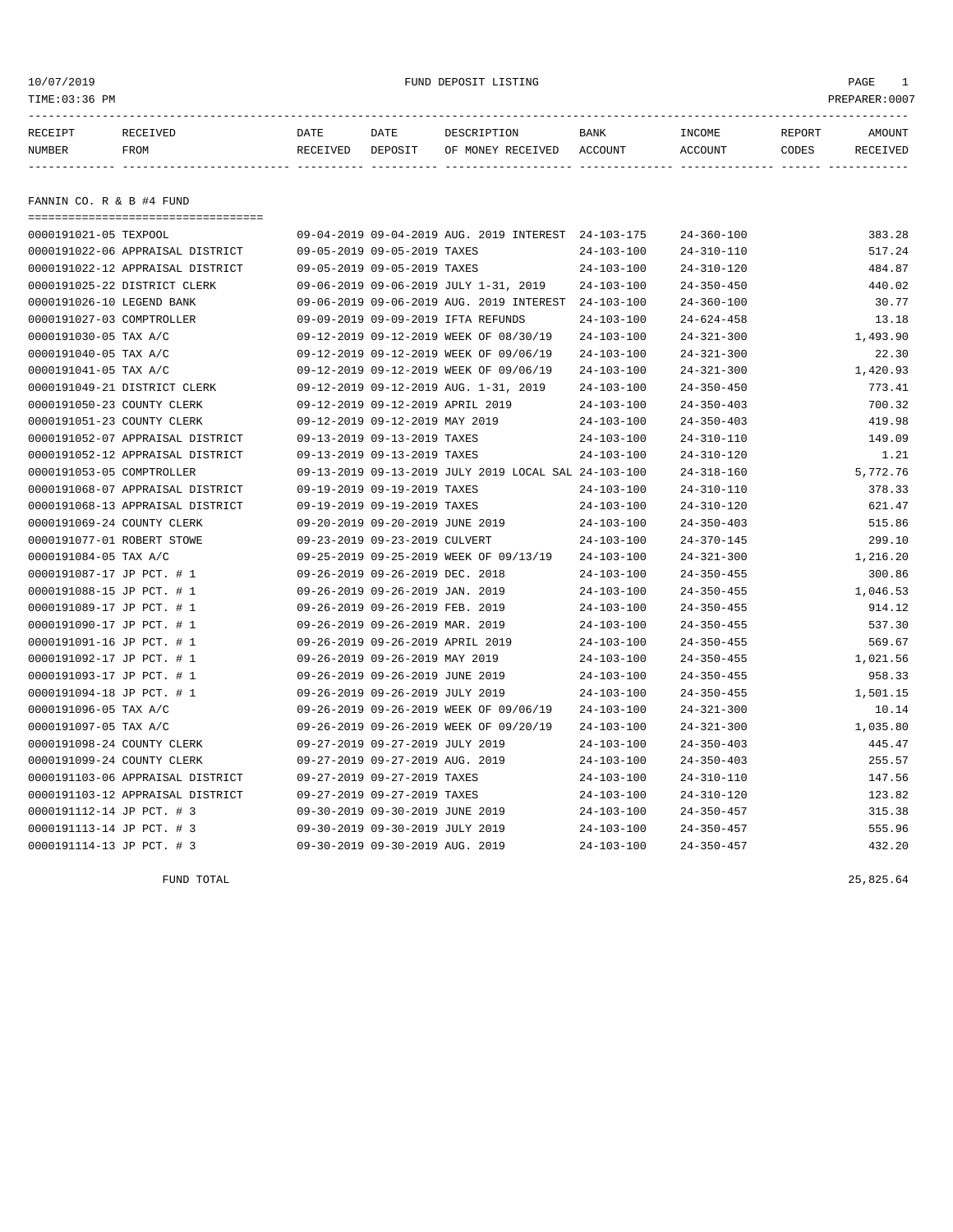10/07/2019 FUND DEPOSIT LISTING PAGE 1

| RECEIPT | <b>RECEIVED</b> | DATE     | DATE    | DESCRIPTION       | <b>BANK</b> | INCOME         | REPORT | AMOUNT          |
|---------|-----------------|----------|---------|-------------------|-------------|----------------|--------|-----------------|
| NUMBER  | FROM            | RECEIVED | DEPOSIT | OF MONEY RECEIVED | ACCOUNT     | <b>ACCOUNT</b> | CODES  | <b>RECEIVED</b> |
|         |                 |          |         |                   |             |                |        |                 |

### J.P.#1 JUST.CT.TECHNOLOGY

| 0000191026-11 LEGEND BANK | 09-06-2019 09-06-2019 AUG. 2019 INTEREST | $26 - 103 - 100$ | $26 - 360 - 100$ | 10.77  |
|---------------------------|------------------------------------------|------------------|------------------|--------|
| 0000191087-13 JP PCT. # 1 | 09-26-2019 09-26-2019 DEC. 2018          | $26 - 103 - 100$ | $26 - 370 - 455$ | 83.40  |
| 0000191088-11 JP PCT. # 1 | 09-26-2019 09-26-2019 JAN. 2019          | $26 - 103 - 100$ | $26 - 370 - 455$ | 245.78 |
| 0000191089-13 JP PCT. # 1 | 09-26-2019 09-26-2019 FEB. 2019          | $26 - 103 - 100$ | $26 - 370 - 455$ | 230.15 |
| 0000191090-13 JP PCT. # 1 | 09-26-2019 09-26-2019 MAR. 2019          | $26 - 103 - 100$ | $26 - 370 - 455$ | 183.75 |
| 0000191091-12 JP PCT. # 1 | 09-26-2019 09-26-2019 APRIL 2019         | $26 - 103 - 100$ | $26 - 370 - 455$ | 217.47 |
| 0000191092-13 JP PCT. # 1 | 09-26-2019 09-26-2019 MAY 2019           | $26 - 103 - 100$ | $26 - 370 - 455$ | 258.14 |
| 0000191093-13 JP PCT. # 1 | 09-26-2019 09-26-2019 JUNE 2019          | $26 - 103 - 100$ | $26 - 370 - 455$ | 191.01 |
| 0000191094-14 JP PCT. # 1 | 09-26-2019 09-26-2019 JULY 2019          | $26 - 103 - 100$ | $26 - 370 - 455$ | 351.87 |

FUND TOTAL  $1,772.34$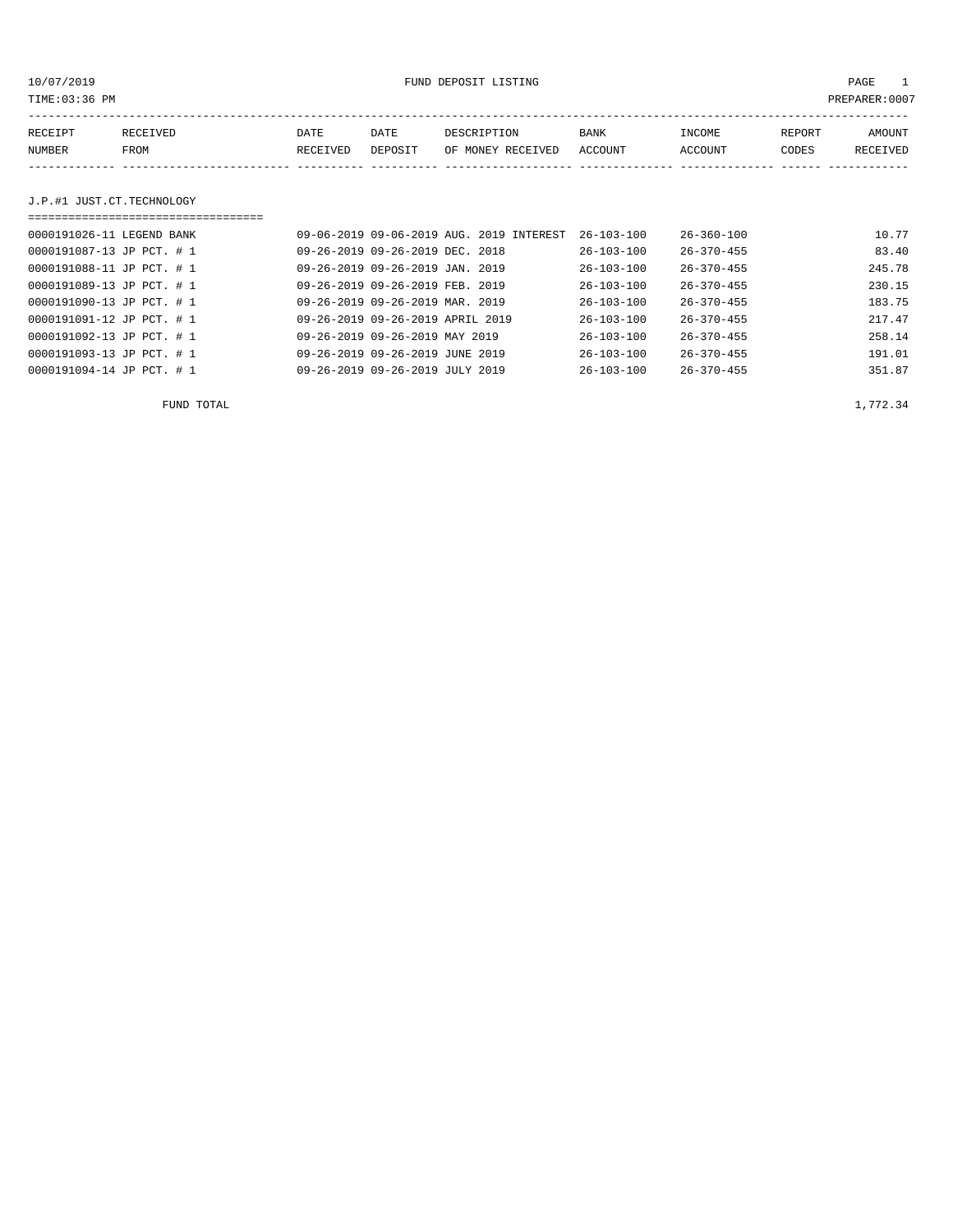TIME:03:36 PM PREPARER:0007

| RECEIPT | RECEIVED | DATE     | DATE    | DESCRIPTION       | <b>BANK</b> | INCOME  | REPORT | AMOUNT   |
|---------|----------|----------|---------|-------------------|-------------|---------|--------|----------|
| NUMBER  | FROM     | RECEIVED | DEPOSIT | OF MONEY RECEIVED | ACCOUNT     | ACCOUNT | CODES  | RECEIVED |
|         |          |          |         |                   |             |         |        |          |
|         |          |          |         |                   |             |         |        |          |

J.P.#2 JUST.CT.TECHNOLOGY

===================================

| 0000191026-12 LEGEND BANK | 09-06-2019 09-06-2019 AUG. | 2019 INTEREST | $27 - 103 - 100$ | $-360 - 100$ |  |
|---------------------------|----------------------------|---------------|------------------|--------------|--|
|                           |                            |               |                  |              |  |

FUND TOTAL 2.10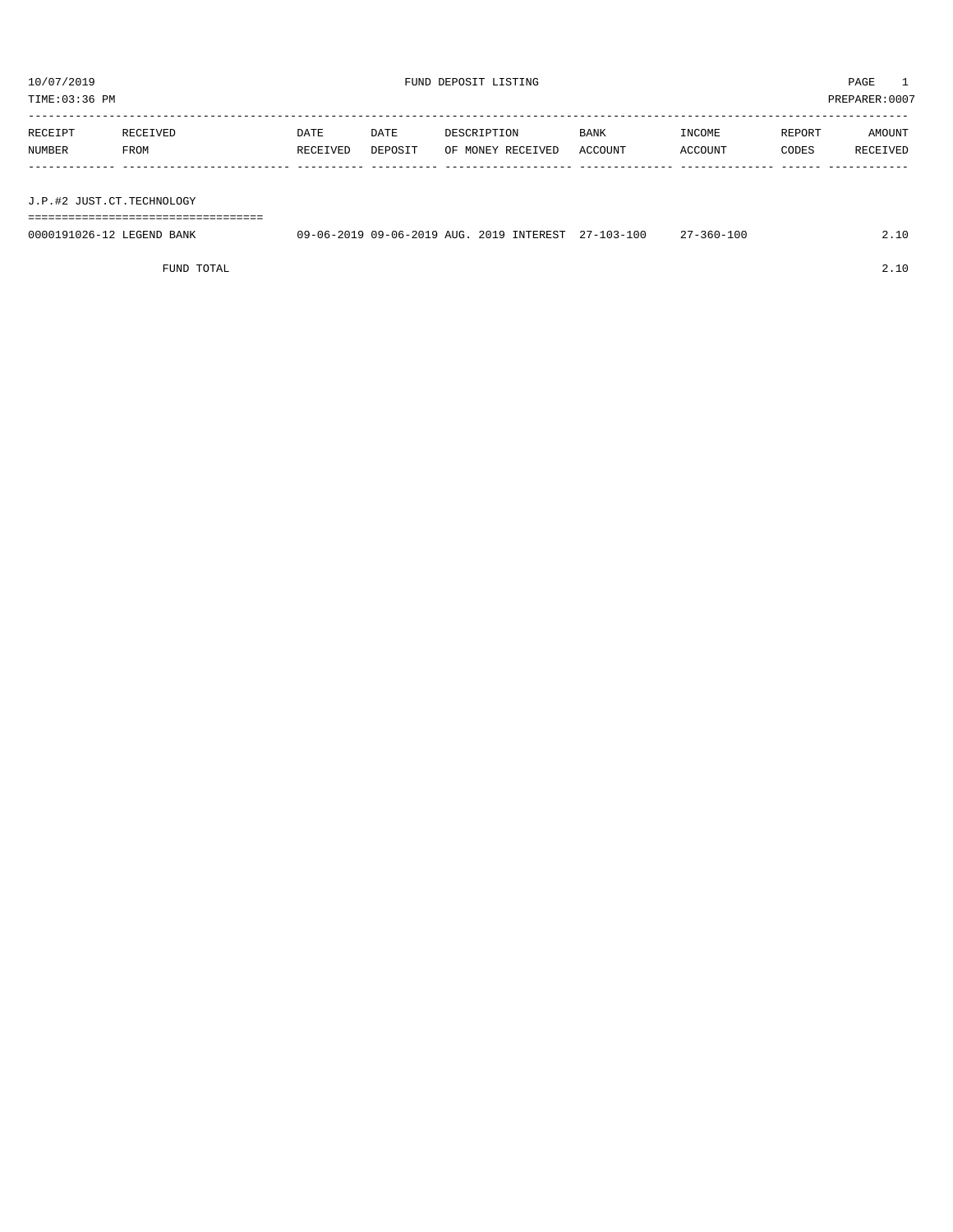TIME:03:36 PM PREPARER:0007

| RECEIPT                   | RECEIVED | DATE     | DATE    | DESCRIPTION       | <b>BANK</b> | INCOME  | REPORT | AMOUNT   |
|---------------------------|----------|----------|---------|-------------------|-------------|---------|--------|----------|
| NUMBER                    | FROM     | RECEIVED | DEPOSIT | OF MONEY RECEIVED | ACCOUNT     | ACCOUNT | CODES  | RECEIVED |
|                           |          |          |         |                   |             |         |        |          |
|                           |          |          |         |                   |             |         |        |          |
| J.P.#3 JUST.CT.TECHNOLOGY |          |          |         |                   |             |         |        |          |

| 0000191026-13 LEGEND BANK | 09-06-2019 09-06-2019 AUG. 2019 INTEREST 28-103-100 |                  | 28-360-100       | 1.27   |
|---------------------------|-----------------------------------------------------|------------------|------------------|--------|
| 0000191112-10 JP PCT. #3  | 09-30-2019 09-30-2019 JUNE 2019                     | $28 - 103 - 100$ | $28 - 370 - 456$ | 108.41 |
| 0000191113-10 JP PCT. # 3 | 09-30-2019 09-30-2019 JULY 2019                     | $28 - 103 - 100$ | $28 - 370 - 456$ | 165.79 |
| 0000191114-09 JP PCT. #3  | 09-30-2019 09-30-2019 AUG. 2019                     | $28 - 103 - 100$ | $28 - 370 - 456$ | 148.21 |

FUND TOTAL 423.68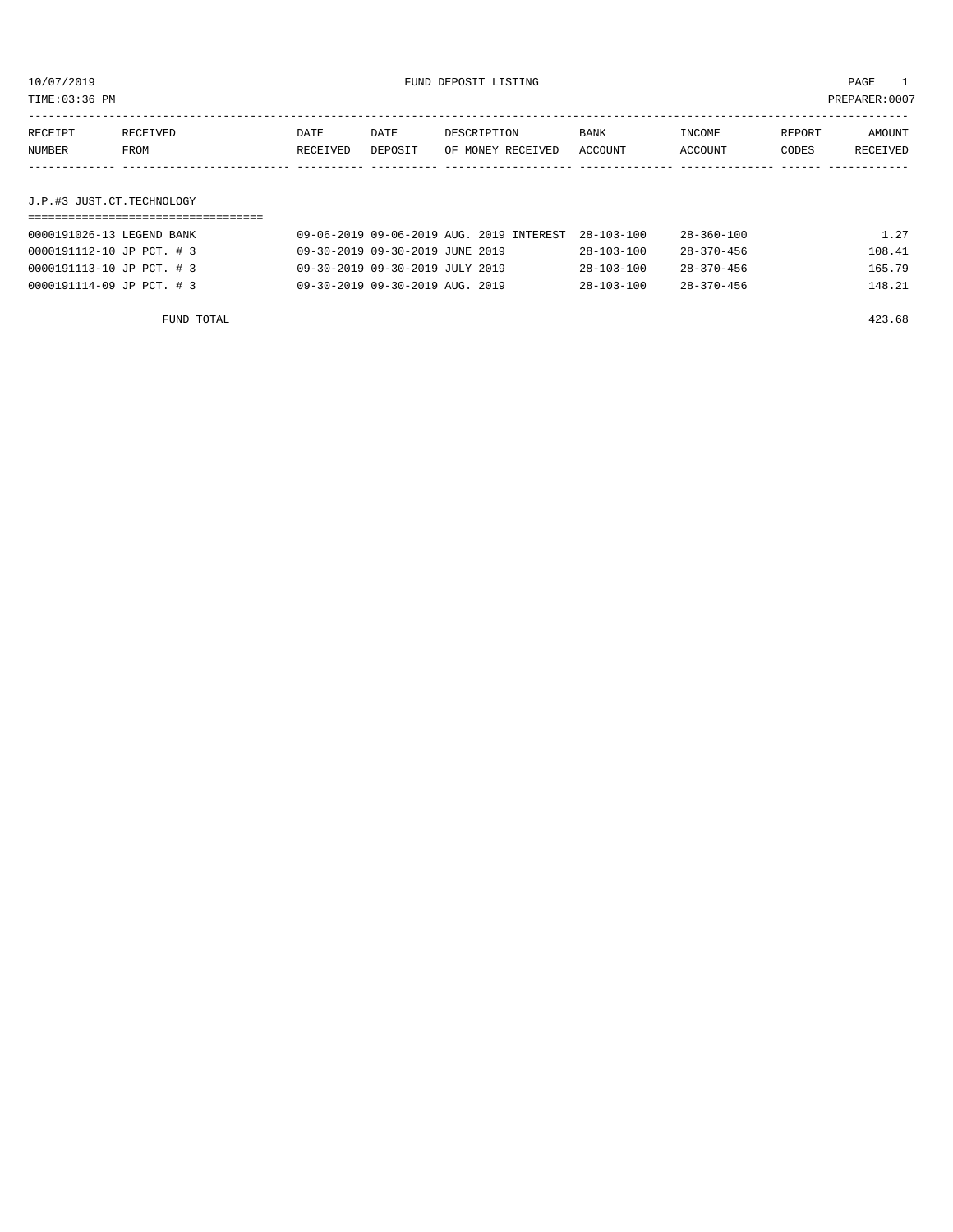10/07/2019 FUND DEPOSIT LISTING PAGE 1

| RECEIPT | RECEIVED                    | DATE     | DATE    | DESCRIPTION       | BANK    | INCOME  | REPORT | <b>AMOUNT</b> |
|---------|-----------------------------|----------|---------|-------------------|---------|---------|--------|---------------|
| NUMBER  | FROM                        | RECEIVED | DEPOSIT | OF MONEY RECEIVED | ACCOUNT | ACCOUNT | CODES  | RECEIVED      |
|         |                             |          |         |                   |         |         |        |               |
|         |                             |          |         |                   |         |         |        |               |
|         | DISTRICT CT.RECORDS ARCHIVE |          |         |                   |         |         |        |               |

===================================

| 0000191025-17 DISTRICT CLERK | 09-06-2019 09-06-2019 JULY 1-31, 2019               | $34 - 103 - 100$ | $34 - 370 - 450$ | 373.33 |
|------------------------------|-----------------------------------------------------|------------------|------------------|--------|
| 0000191026-14 LEGEND BANK    | 09-06-2019 09-06-2019 AUG. 2019 INTEREST 34-103-100 |                  | $34 - 360 - 100$ | 7.03   |
| 0000191049-16 DISTRICT CLERK | 09-12-2019 09-12-2019 AUG. 1-31, 2019               | $34 - 103 - 100$ | $34 - 370 - 450$ | 443.18 |

FUND TOTAL 823.54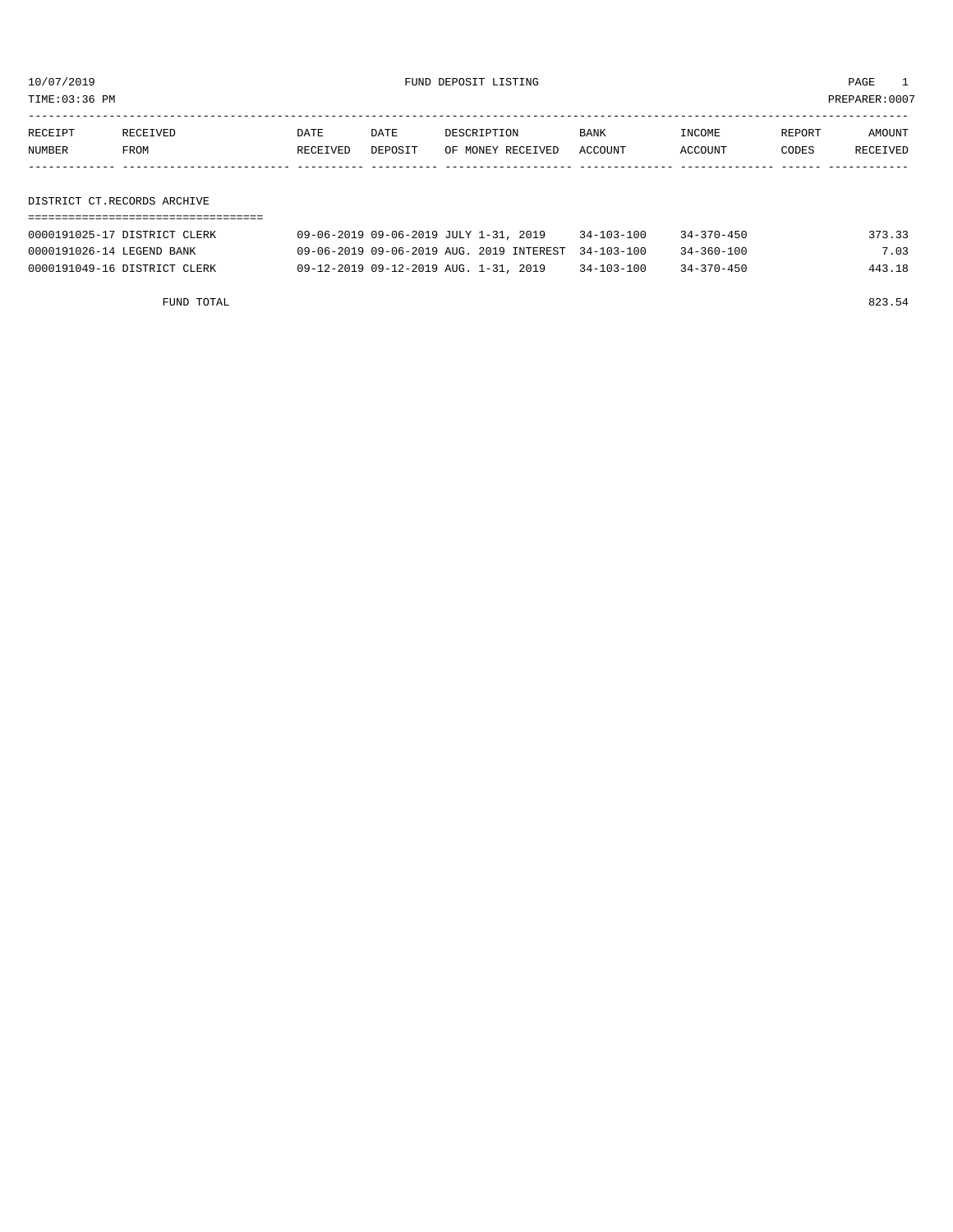10/07/2019 FUND DEPOSIT LISTING PAGE 1

| RECEIPT | RECEIVED | DATE     | DATE    | DESCRIPTION       | <b>BANK</b> | INCOME         | REPORT | <b>AMOUNT</b> |
|---------|----------|----------|---------|-------------------|-------------|----------------|--------|---------------|
| NUMBER  | FROM     | RECEIVED | DEPOSIT | OF MONEY RECEIVED | ACCOUNT     | <b>ACCOUNT</b> | CODES  | RECEIVED      |
|         |          |          |         |                   |             |                |        |               |
|         |          |          |         |                   |             |                |        |               |

#### LAW LIBRARY FUND

| ================================= |                                          |                  |                  |          |
|-----------------------------------|------------------------------------------|------------------|------------------|----------|
| 0000191025-18 DISTRICT CLERK      | 09-06-2019 09-06-2019 JULY 1-31, 2019    | 35-103-100       | $35 - 340 - 450$ | 875.00   |
| 0000191026-15 LEGEND BANK         | 09-06-2019 09-06-2019 AUG. 2019 INTEREST | $35 - 103 - 100$ | $35 - 360 - 100$ | 38.53    |
| 0000191049-17 DISTRICT CLERK      | 09-12-2019 09-12-2019 AUG. 1-31, 2019    | $35 - 103 - 100$ | $35 - 340 - 450$ | 1,057.22 |
| 0000191050-19 COUNTY CLERK        | 09-12-2019 09-12-2019 APRIL 2019         | $35 - 103 - 100$ | $35 - 340 - 403$ | 770.00   |
| 0000191051-19 COUNTY CLERK        | 09-12-2019 09-12-2019 MAY 2019           | 35-103-100       | $35 - 340 - 403$ | 490.00   |
| 0000191069-20 COUNTY CLERK        | 09-20-2019 09-20-2019 JUNE 2019          | $35 - 103 - 100$ | $35 - 340 - 403$ | 980.00   |
| 0000191098-20 COUNTY CLERK        | 09-27-2019 09-27-2019 JULY 2019          | $35 - 103 - 100$ | $35 - 340 - 403$ | 840.00   |
| 0000191099-20 COUNTY CLERK        | 09-27-2019 09-27-2019 AUG. 2019          | $35 - 103 - 100$ | $35 - 340 - 403$ | 945.00   |

 $FUND$  total  $5,995.75$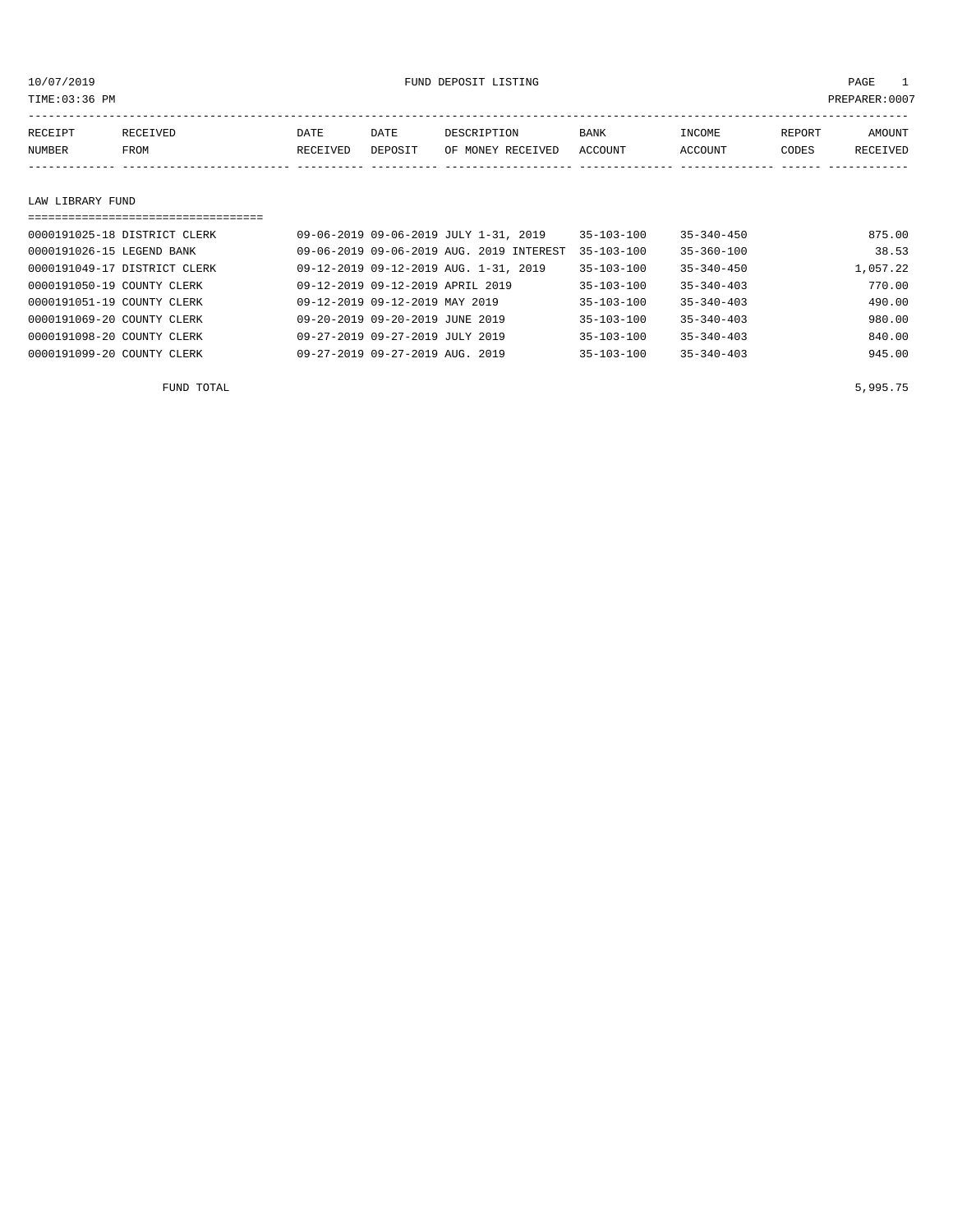10/07/2019 FUND DEPOSIT LISTING PAGE 1

| RECEIPT | RECEIVED | DATE     | DATE    | DESCRIPTION               | <b>BANK</b> | INCOME  | REPORT | AMOUNT   |
|---------|----------|----------|---------|---------------------------|-------------|---------|--------|----------|
| NUMBER  | FROM     | RECEIVED | DEPOSIT | OF MONEY RECEIVED ACCOUNT |             | ACCOUNT | CODES  | RECEIVED |
|         |          |          |         |                           |             |         |        |          |
|         |          |          |         |                           |             |         |        |          |

D.A. FEE ACCOUNT FUND

| ------------------------------------   |                                                     |                  |                  |        |
|----------------------------------------|-----------------------------------------------------|------------------|------------------|--------|
| 0000191019-01 DISTRICT ATTORNEY TRUST  | 09-04-2019 09-04-2019 CHECK FEES                    | $36 - 103 - 136$ | $36 - 340 - 475$ | 141.13 |
| 0000191026-23 LEGEND BANK              | 09-06-2019 09-06-2019 AUG. 2019 INTEREST 36-103-136 |                  | 36-360-100       | 0.53   |
| 0000191026-24 LEGEND BANK              | 09-06-2019 09-06-2019 AUG. 2019 INTEREST 36-103-236 |                  | 36-360-236       | 0.20   |
| 0000191035-01 FANNIN COUNTY CSCD       | 09-12-2019 09-12-2019 BLOOD DRAWS                   | $36 - 103 - 136$ | $36 - 370 - 130$ | 78.72  |
| 0000191108-01 FANNIN COUNTY CONTRABAND | 09-27-2019 09-27-2019 FORFEITURE - CAUSE            | $36 - 103 - 236$ | $36 - 352 - 200$ | 307.49 |
|                                        |                                                     |                  |                  |        |

FUND TOTAL 528.07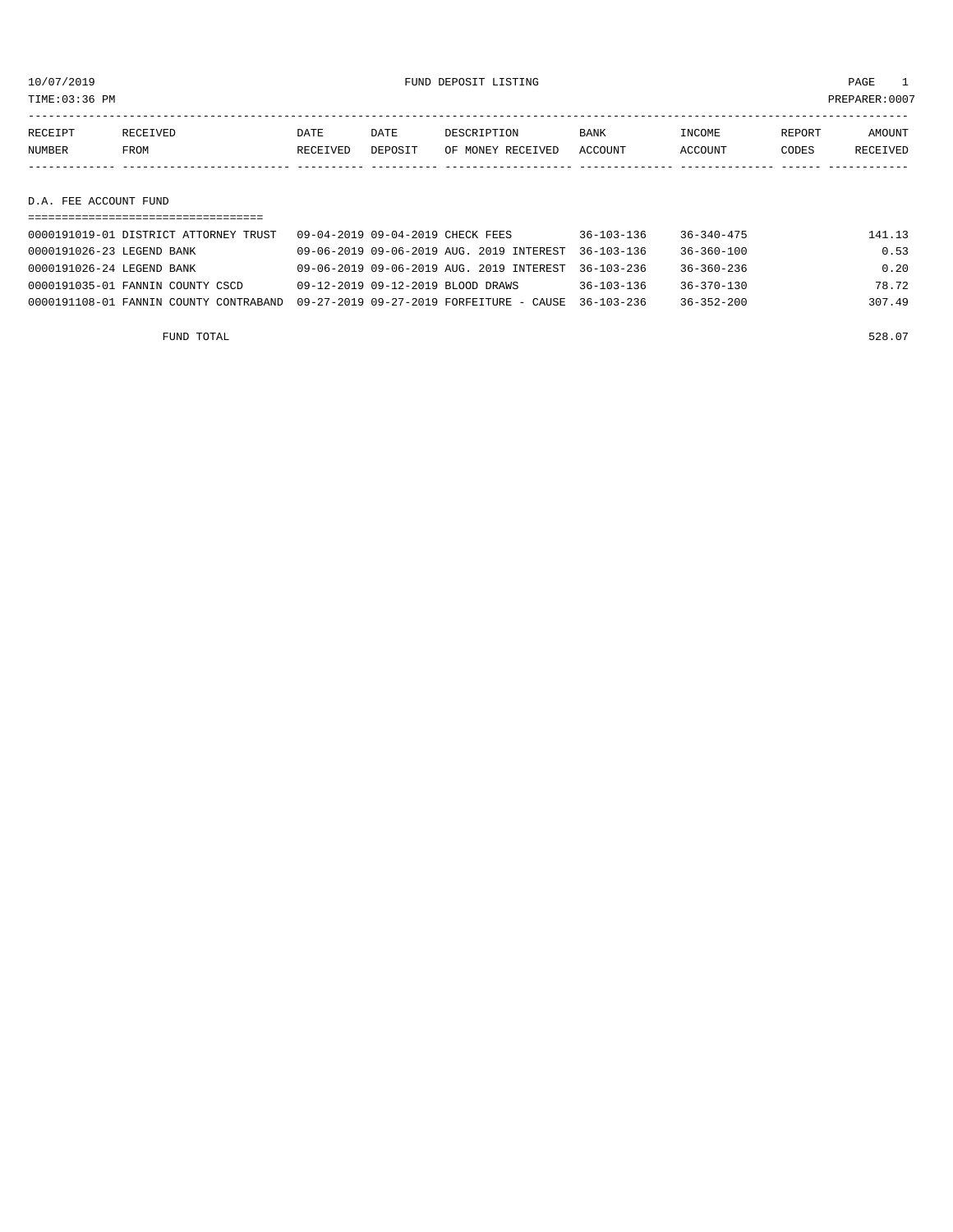| PREPARER: 0007<br>TIME:03:36 PM |                  |                  |                 |                                  |                        |                   |                 |                    |
|---------------------------------|------------------|------------------|-----------------|----------------------------------|------------------------|-------------------|-----------------|--------------------|
| RECEIPT<br>NUMBER               | RECEIVED<br>FROM | DATE<br>RECEIVED | DATE<br>DEPOSIT | DESCRIPTION<br>OF MONEY RECEIVED | <b>BANK</b><br>ACCOUNT | INCOME<br>ACCOUNT | REPORT<br>CODES | AMOUNT<br>RECEIVED |
| CONTRARAND SEIZURE              |                  |                  |                 |                                  |                        |                   |                 |                    |

CO<sub>3</sub>

===================================

| 0000191026-25 LEGEND BANK | 09-06-2019 09-06-2019 AUG. 2019 INTEREST 37-103-137 |  | $1 - 360 - 100$ |  |
|---------------------------|-----------------------------------------------------|--|-----------------|--|
|                           |                                                     |  |                 |  |

FUND TOTAL 4.93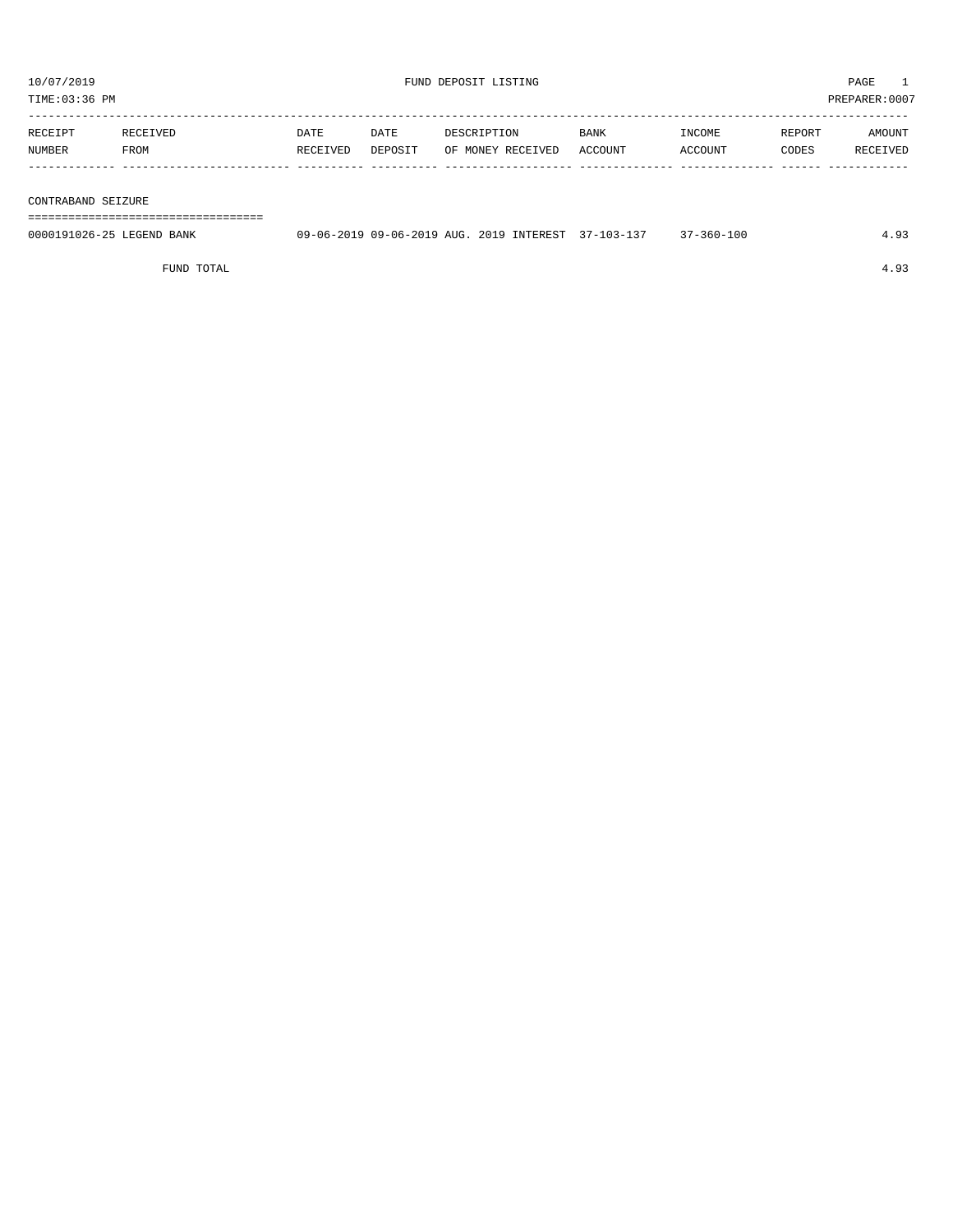TIME:03:36 PM PREPARER:0007

| RECEIPT       | RECEIVED | DATE     | DATE    | DESCRIPTION       | <b>BANK</b> | INCOME  | REPORT | AMOUNT   |
|---------------|----------|----------|---------|-------------------|-------------|---------|--------|----------|
| NUMBER        | FROM     | RECEIVED | DEPOSIT | OF MONEY RECEIVED | ACCOUNT     | ACCOUNT | CODES  | RECEIVED |
|               |          |          |         |                   |             |         |        |          |
|               |          |          |         |                   |             |         |        |          |
| IHC CO-OP GIN |          |          |         |                   |             |         |        |          |

| ================================= |  |  |                                                     |                  |       |
|-----------------------------------|--|--|-----------------------------------------------------|------------------|-------|
| 0000191021-06 TEXPOOL             |  |  | 09-04-2019 09-04-2019 AUG. 2019 INTEREST 38-103-175 | $38 - 360 - 100$ | 35.02 |
| 0000191026-16 LEGEND BANK         |  |  | 09-06-2019 09-06-2019 AUG. 2019 INTEREST 38-103-100 | 38-360-100       | 0.09  |

FUND TOTAL 35.11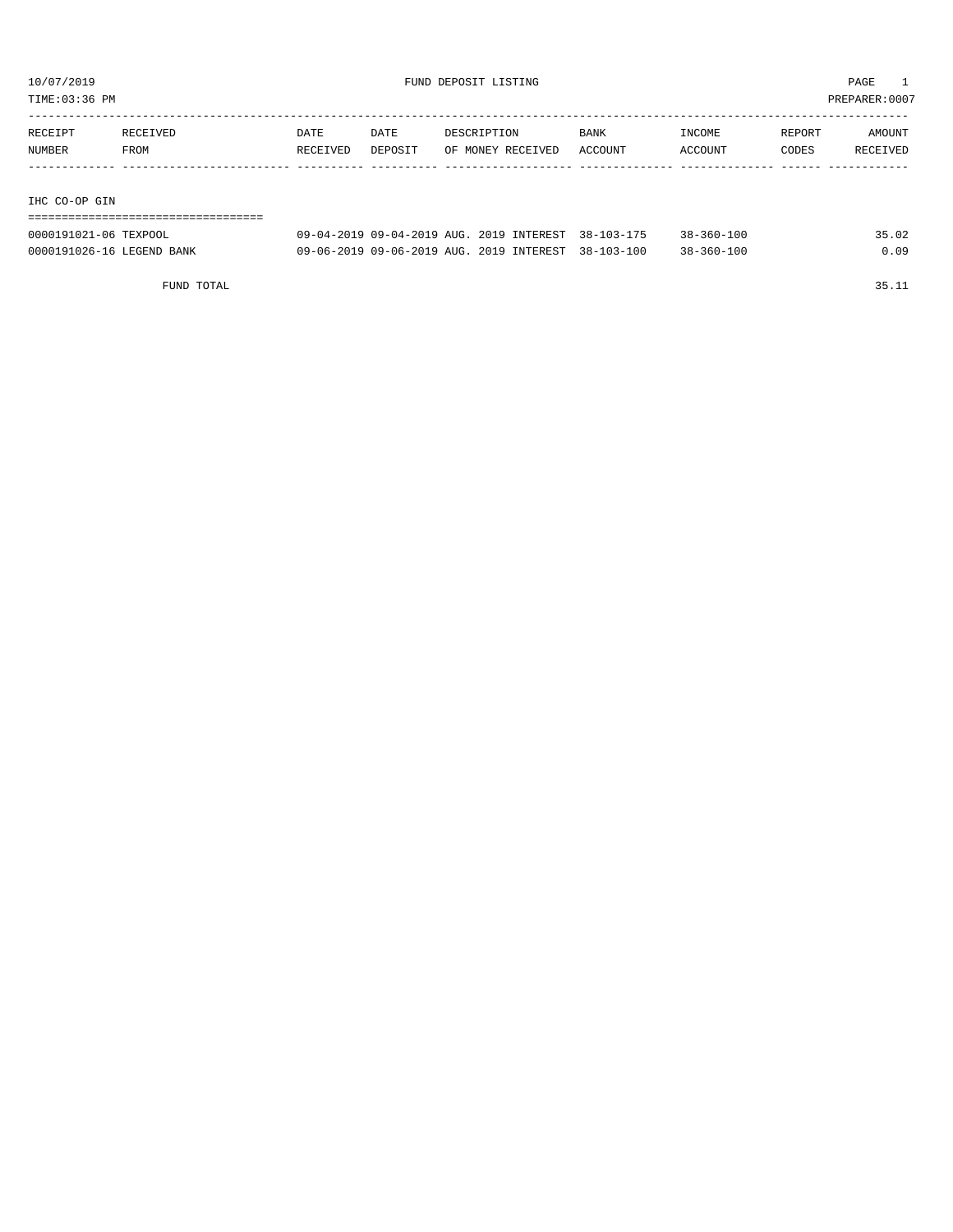TIME:03:36 PM PREPARER:0007

| RECEIPT | RECEIVED | DATE     | DATE    | DESCRIPTION       | <b>BANK</b> | INCOME  | REPORT | AMOUNT   |
|---------|----------|----------|---------|-------------------|-------------|---------|--------|----------|
| NUMBER  | FROM     | RECEIVED | DEPOSIT | OF MONEY RECEIVED | ACCOUNT     | ACCOUNT | CODES  | RECEIVED |
|         |          |          |         |                   |             |         |        |          |
|         |          |          |         |                   |             |         |        |          |

IHC B.R. COOPER

| --------------------------------- |  |  |                                                     |                  |       |
|-----------------------------------|--|--|-----------------------------------------------------|------------------|-------|
| 0000191021-07 TEXPOOL             |  |  | 09-04-2019 09-04-2019 AUG. 2019 INTEREST 39-103-175 | $39 - 360 - 100$ | 11.68 |
| 0000191026-17 LEGEND BANK         |  |  | 09-06-2019 09-06-2019 AUG. 2019 INTEREST 39-103-100 | $39 - 360 - 100$ | 3.19  |

FUND TOTAL  $14.87$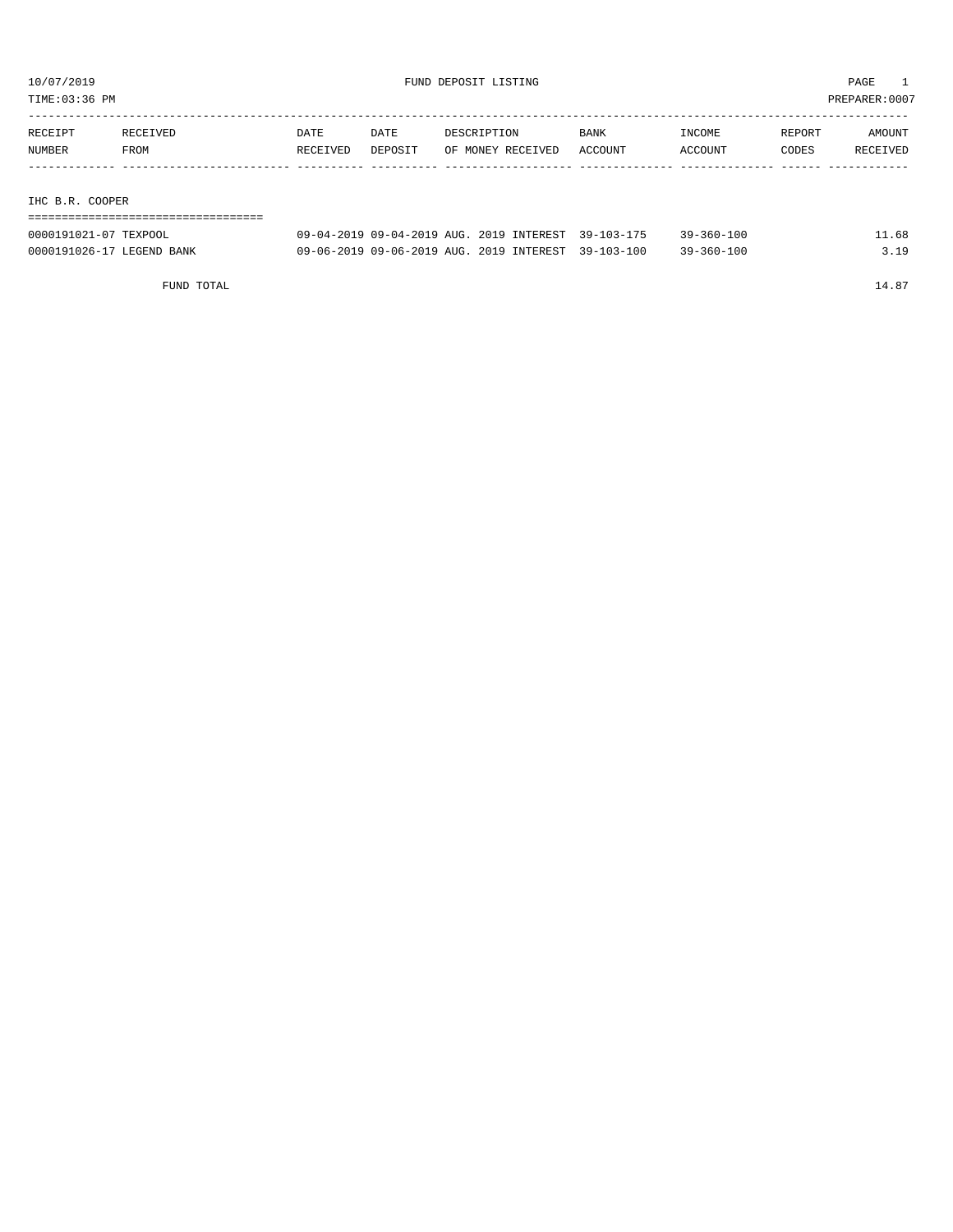TIME:03:36 PM PREPARER:0007

| RECEIPT | RECEIVED | <b>DATE</b> | DATE    | DESCRIPTION       | <b>BANK</b> | INCOME  | REPORT | AMOUNT   |
|---------|----------|-------------|---------|-------------------|-------------|---------|--------|----------|
| NUMBER  | FROM     | RECEIVED    | DEPOSIT | OF MONEY RECEIVED | ACCOUNT     | ACCOUNT | CODES  | RECEIVED |
|         |          |             |         |                   |             |         |        |          |
|         |          |             |         |                   |             |         |        |          |

#### CHAPTER 19 FUNDS

===================================

| 0000191060-01 SECRETARY OF<br>STATE | 09-16-2019 09-16-2019 CHAPTER 19 | $45 - 103 - 100$ | $45 - 330 - 403$ | 538.56 |
|-------------------------------------|----------------------------------|------------------|------------------|--------|
|                                     |                                  |                  |                  |        |

FUND TOTAL 538.56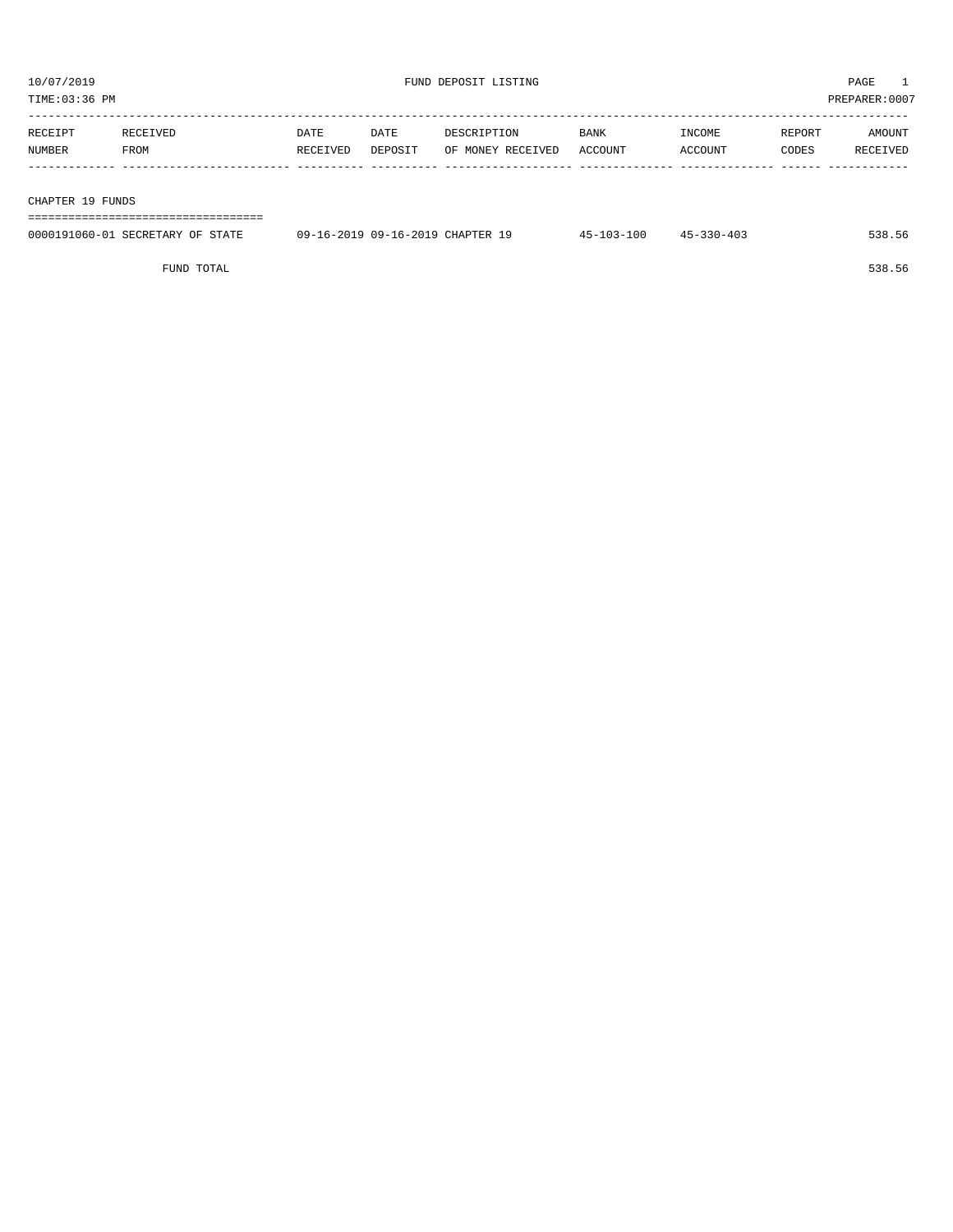| TIME:03:36 PM     |                                   |                  |                 |                                  |                        |                   |                 | PREPARER: 0007     |
|-------------------|-----------------------------------|------------------|-----------------|----------------------------------|------------------------|-------------------|-----------------|--------------------|
| RECEIPT<br>NUMBER | RECEIVED<br>FROM                  | DATE<br>RECEIVED | DATE<br>DEPOSIT | DESCRIPTION<br>OF MONEY RECEIVED | <b>BANK</b><br>ACCOUNT | INCOME<br>ACCOUNT | REPORT<br>CODES | AMOUNT<br>RECEIVED |
|                   |                                   |                  |                 |                                  |                        |                   |                 |                    |
|                   | CO.CLERK CO.& DIST.CT. TECHNOLOGY |                  |                 |                                  |                        |                   |                 |                    |
|                   |                                   |                  |                 |                                  |                        |                   |                 |                    |
|                   | 0000191050-24 COUNTY CLERK        |                  |                 | 09-12-2019 09-12-2019 APRIL 2019 | $51 - 103 - 100$       | $51 - 370 - 440$  |                 | 66.34              |

| UUUULSIUSUTAT CUUNII CHARA | USTIZTZUIS USTIZTZUIS APRILI ZUIS | 21-TAS-TAG       | コエーコ ハリー せせい     | <b>00.</b> 54 |
|----------------------------|-----------------------------------|------------------|------------------|---------------|
| 0000191051-24 COUNTY CLERK | 09-12-2019 09-12-2019 MAY 2019    | 51-103-100       | 51-370-440       | 61.83         |
| 0000191069-25 COUNTY CLERK | 09-20-2019 09-20-2019 JUNE 2019   | 51-103-100       | 51-370-440       | 54.72         |
| 0000191098-25 COUNTY CLERK | 09-27-2019 09-27-2019 JULY 2019   | 51-103-100       | 51-370-440       | 58.02         |
| 0000191099-25 COUNTY CLERK | 09-27-2019 09-27-2019 AUG. 2019   | $51 - 103 - 100$ | $51 - 370 - 440$ | 43.60         |
|                            |                                   |                  |                  |               |
|                            |                                   |                  |                  |               |

FUND TOTAL 284.51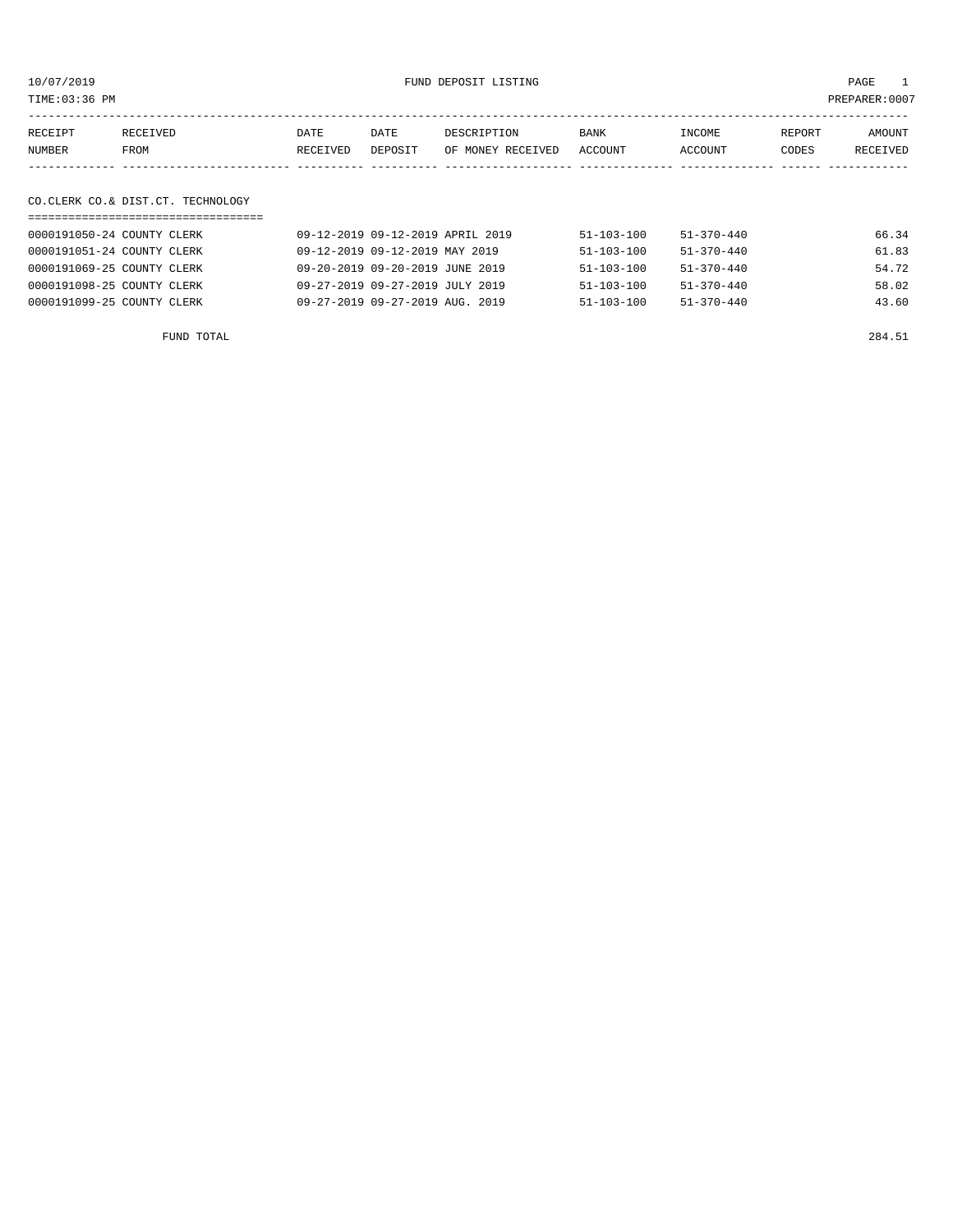10/07/2019 FUND DEPOSIT LISTING PAGE 1

| RECEIPT | RECEIVED | DATE     | DATE    | DESCRIPTION       | <b>BANK</b> | INCOME  | REPORT | AMOUNT          |
|---------|----------|----------|---------|-------------------|-------------|---------|--------|-----------------|
| NUMBER  | FROM     | RECEIVED | DEPOSIT | OF MONEY RECEIVED | ACCOUNT     | ACCOUNT | CODES  | <b>RECEIVED</b> |
|         |          |          |         |                   |             |         |        |                 |

# CO.CLK.COURT RECORDS PRESERVATION

| 0000191026-18 LEGEND BANK  | 09-06-2019 09-06-2019 AUG. 2019 INTEREST | $52 - 103 - 100$ | $52 - 360 - 100$ | 3.01   |
|----------------------------|------------------------------------------|------------------|------------------|--------|
| 0000191050-25 COUNTY CLERK | 09-12-2019 09-12-2019 APRIL 2019         | $52 - 103 - 100$ | $52 - 370 - 133$ | 220.00 |
| 0000191051-25 COUNTY CLERK | 09-12-2019 09-12-2019 MAY 2019           | $52 - 103 - 100$ | $52 - 370 - 133$ | 130.00 |
| 0000191069-26 COUNTY CLERK | 09-20-2019 09-20-2019 JUNE 2019          | $52 - 103 - 100$ | $52 - 370 - 133$ | 290.00 |
| 0000191098-26 COUNTY CLERK | 09-27-2019 09-27-2019 JULY 2019          | $52 - 103 - 100$ | $52 - 370 - 133$ | 240.00 |
| 0000191099-26 COUNTY CLERK | 09-27-2019 09-27-2019 AUG. 2019          | $52 - 103 - 100$ | $52 - 370 - 133$ | 270.00 |
|                            |                                          |                  |                  |        |

FUND TOTAL  $1,153.01$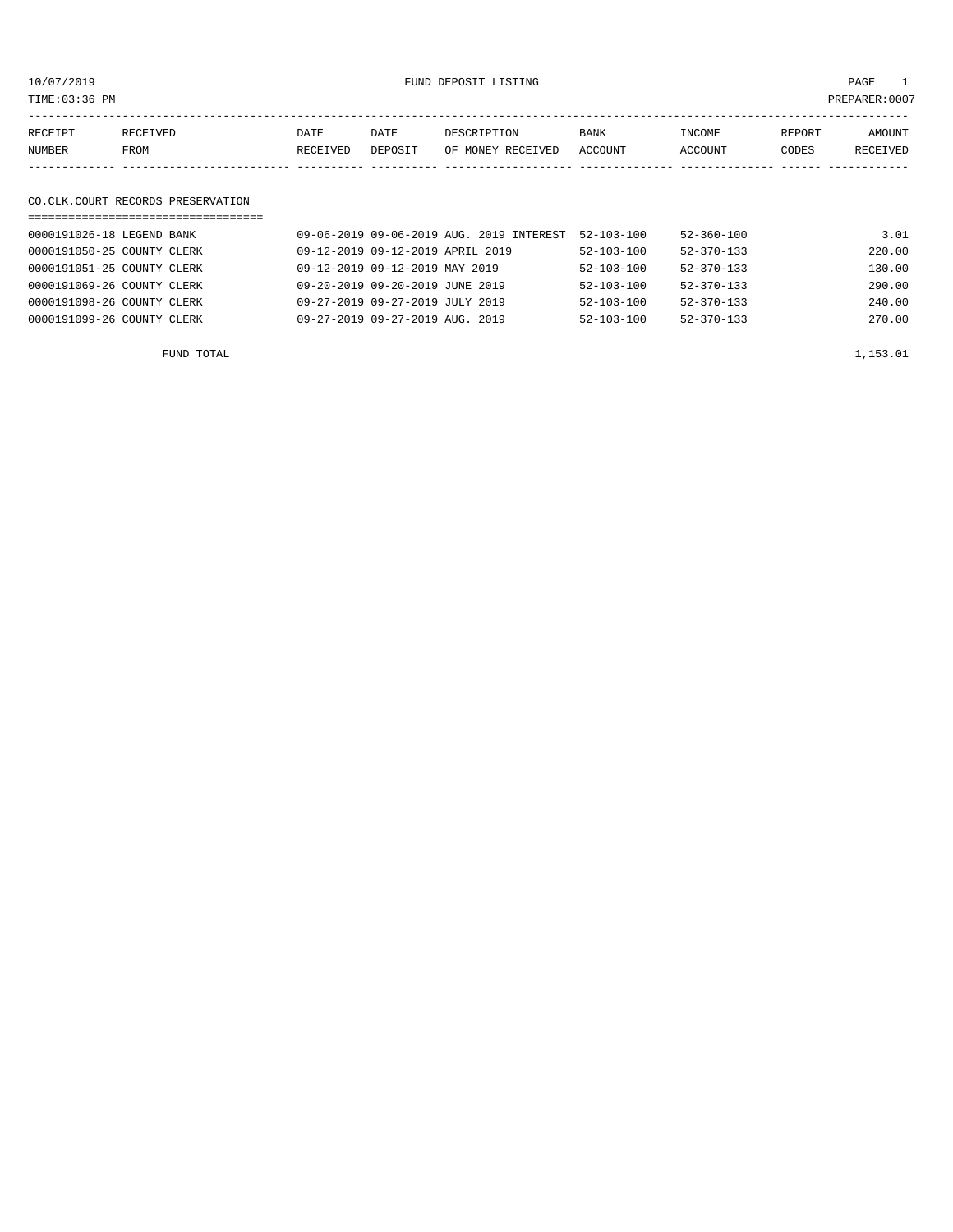| TIME:03:36 PM            |                            |          |                                  |                   |                  |                  |        | PREPARER:0007 |
|--------------------------|----------------------------|----------|----------------------------------|-------------------|------------------|------------------|--------|---------------|
| RECEIPT                  | RECEIVED                   | DATE     | DATE                             | DESCRIPTION       | <b>BANK</b>      | INCOME           | REPORT | AMOUNT        |
| <b>NUMBER</b>            | FROM                       | RECEIVED | DEPOSIT                          | OF MONEY RECEIVED | ACCOUNT          | ACCOUNT          | CODES  | RECEIVED      |
|                          |                            |          |                                  |                   |                  |                  |        |               |
| CO.CLERK RECORDS ARCHIVE |                            |          |                                  |                   |                  |                  |        |               |
|                          |                            |          |                                  |                   |                  |                  |        |               |
|                          | 0000191050-26 COUNTY CLERK |          | 09-12-2019 09-12-2019 APRIL 2019 |                   | $53 - 103 - 100$ | $53 - 370 - 133$ |        | 7,000.00      |
|                          | 0000191051-26 COUNTY CLERK |          | 09-12-2019 09-12-2019 MAY 2019   |                   | $53 - 103 - 100$ | $53 - 370 - 133$ |        | 7,530.00      |
|                          | 0000191069-27 COUNTY CLERK |          | 09-20-2019 09-20-2019 JUNE 2019  |                   | $53 - 103 - 100$ | $53 - 370 - 133$ |        | 6.830.00      |

0000191098-27 COUNTY CLERK 09-27-2019 09-27-2019 JULY 2019 53-103-100 53-370-133 7,770.00 0000191099-27 COUNTY CLERK 09-27-2019 09-27-2019 AUG. 2019 53-103-100 53-370-133 8,660.00

FUND TOTAL 37,790.00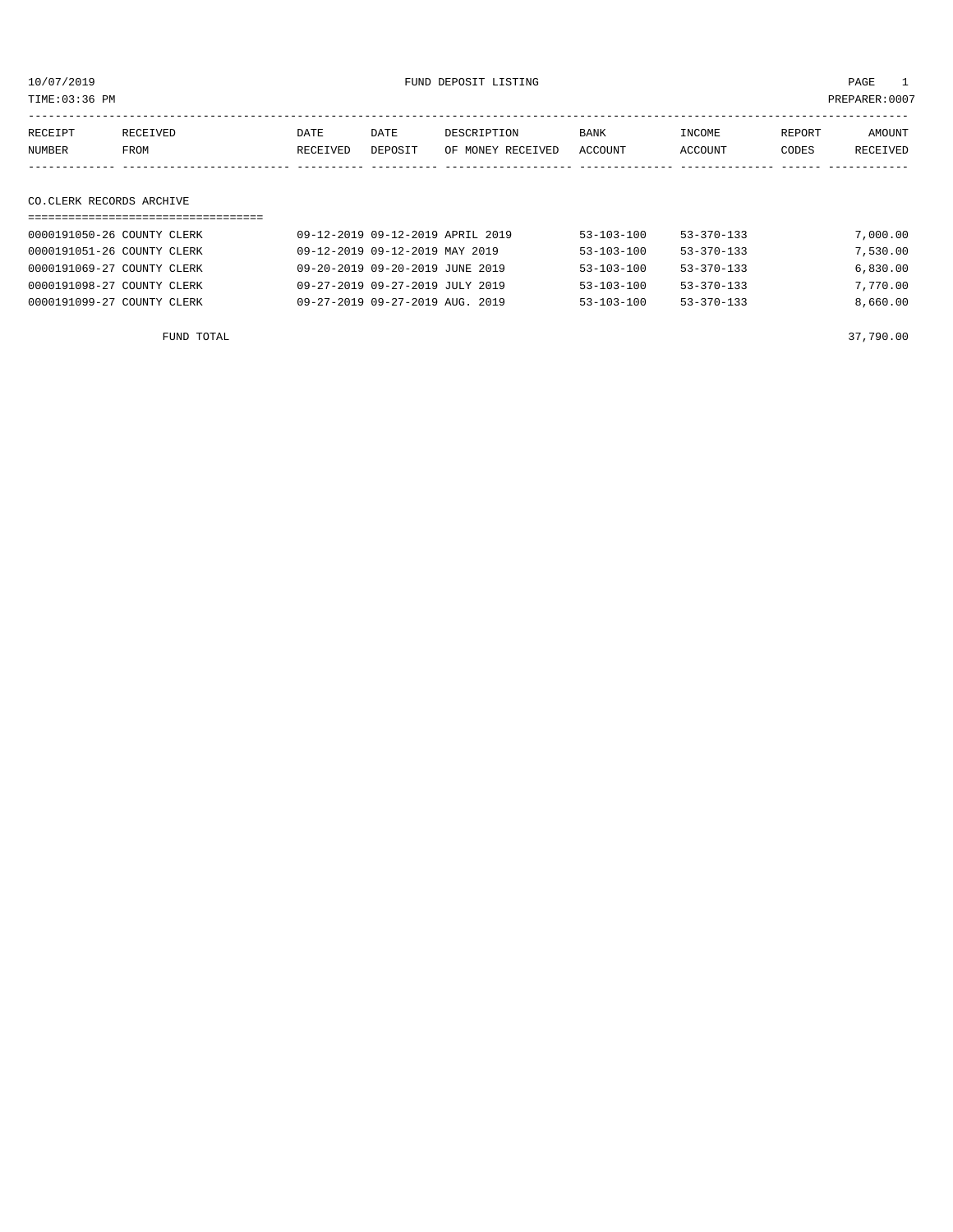TIME:03:36 PM PREPARER:0007

| RECEIPT | <b>RECEIVED</b> | DATE     | DATE           | DE SCR T PT TON   | <b>BANK</b> | NCOME <sup></sup> | REPORT | NMOUNT          |
|---------|-----------------|----------|----------------|-------------------|-------------|-------------------|--------|-----------------|
| NUMBER  | FROM            | RECEIVED | <b>DEPOSTT</b> | OF MONEY RECEIVED | ACCOUNT     | <b>ACCOUNT</b>    | CODES  | <b>RECEIVED</b> |
|         |                 |          |                |                   |             |                   |        |                 |

F C SHERIFF FORFEITURE

| 0000191026-26 LEGEND BANK              | 09-06-2019 09-06-2019 AUG. 2019 INTEREST 56-103-156                                         | 3.08<br>56-360-100           |
|----------------------------------------|---------------------------------------------------------------------------------------------|------------------------------|
| 0000191026-27 LEGEND BANK              | 09-06-2019 09-06-2019 AUG. 2019 INTEREST 56-103-159                                         | 0.18<br>$56 - 360 - 100$     |
| 0000191063-01 RENE' BATES AUCTIONEERS. | 09-17-2019 09-17-2019 CONTRABAND FOREITUR 56-103-156                                        | $56 - 352 - 200$<br>4,648.01 |
|                                        | 0000191107-01 FANNIN COUNTY CONTRABAND 09-27-2019 09-27-2019 FORFEITURE- CAUSE # 56-103-156 | 613.12<br>56-352-200         |

FUND TOTAL  $5,264.39$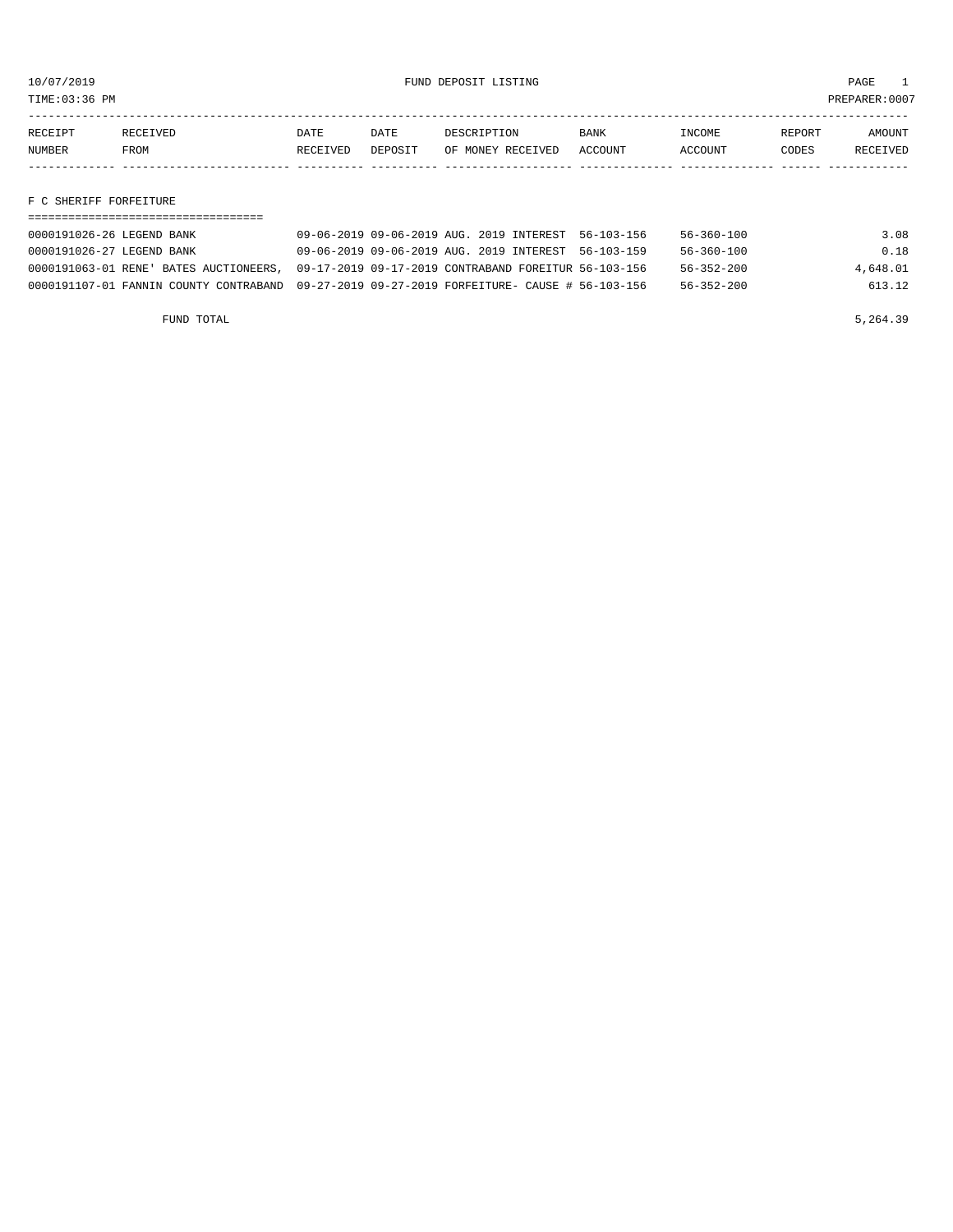10/07/2019 FUND DEPOSIT LISTING PAGE 1

| RECEIPT       | RECEIVED | DATE     | DATE    | DESCRIPTION       | <b>BANK</b> | INCOME  | REPORT | AMOUNT          |
|---------------|----------|----------|---------|-------------------|-------------|---------|--------|-----------------|
| <b>NUMBER</b> | FROM     | RECEIVED | DEPOSIT | OF MONEY RECEIVED | ACCOUNT     | ACCOUNT | CODES  | <b>RECEIVED</b> |
|               |          |          |         |                   |             |         |        |                 |

DRUG COURT PROGRAM

| ================================ |                                             |                  |                  |        |
|----------------------------------|---------------------------------------------|------------------|------------------|--------|
| 0000191025-25 DISTRICT CLERK     | 09-06-2019 09-06-2019 JULY 1-31, 2019       | $59 - 103 - 100$ | $59 - 370 - 425$ | 102.71 |
| 0000191026-19 LEGEND BANK        | 09-06-2019 09-06-2019 AUG. 2019 INTEREST    | $59 - 103 - 100$ | $59 - 360 - 100$ | 6.75   |
| 0000191049-24 DISTRICT CLERK     | 09-12-2019 09-12-2019 AUG. 1-31, 2019       | $59 - 103 - 100$ | $59 - 370 - 425$ | 57.86  |
| 0000191050-27 COUNTY CLERK       | 09-12-2019 09-12-2019 APRIL 2019            | $59 - 103 - 100$ | $59 - 370 - 425$ | 206.11 |
| 0000191051-27 COUNTY CLERK       | 09-12-2019 09-12-2019 MAY 2019              | $59 - 103 - 100$ | $59 - 370 - 425$ | 157.14 |
| 0000191069-28 COUNTY CLERK       | 09-20-2019 09-20-2019 JUNE 2019             | $59 - 103 - 100$ | $59 - 370 - 425$ | 172.79 |
| 0000191098-28 COUNTY CLERK       | 09-27-2019 09-27-2019 JULY 2019             | $59 - 103 - 100$ | $59 - 370 - 425$ | 213.99 |
| 0000191099-28 COUNTY CLERK       | $09 - 27 - 2019$ $09 - 27 - 2019$ AUG. 2019 | $59 - 103 - 100$ | $59 - 370 - 425$ | 118.69 |

FUND TOTAL  $1,036.04$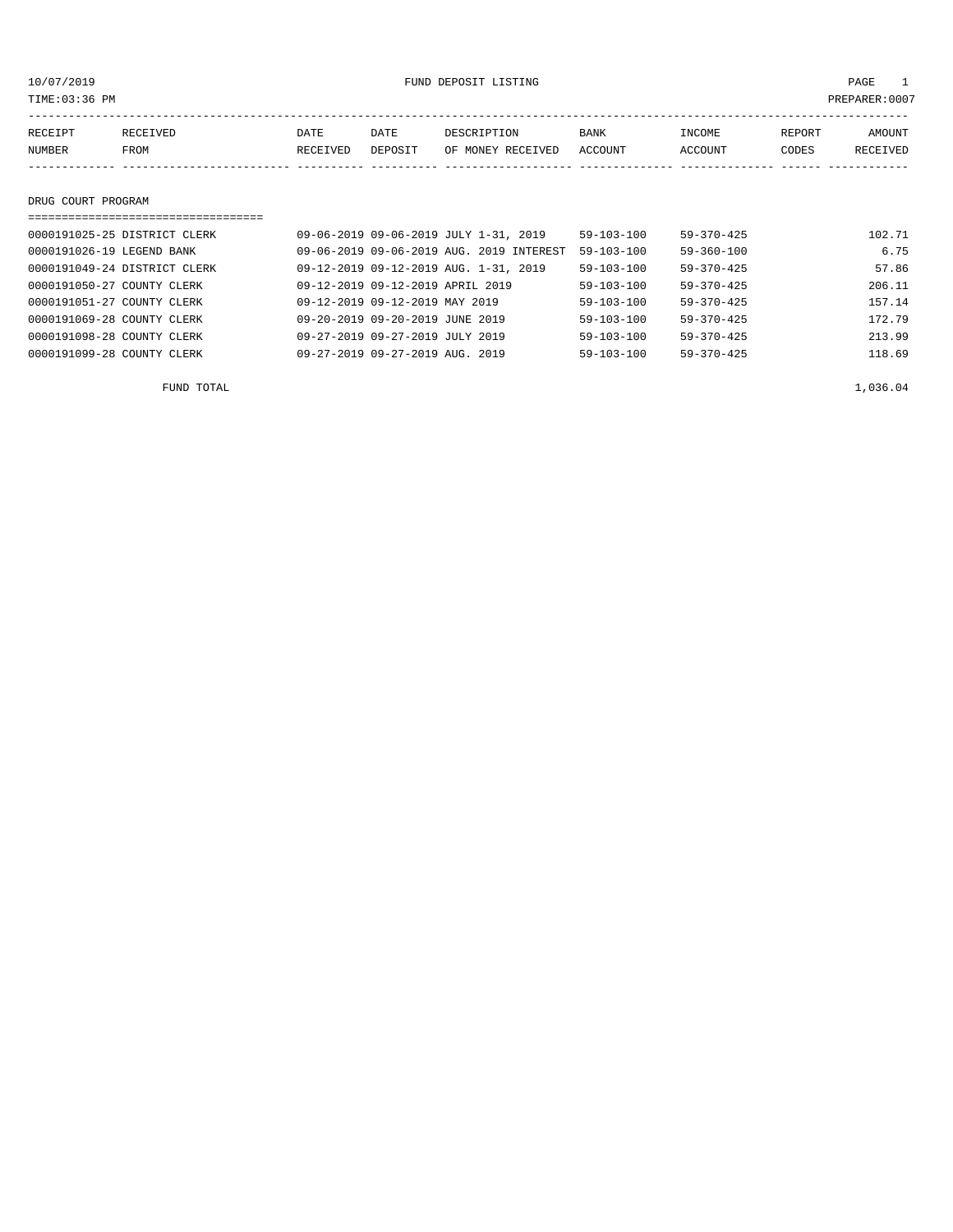|         | TIME:03:36 PM |                                  |          |                             |                   |                  |                  |        | PREPARER: 0007 |
|---------|---------------|----------------------------------|----------|-----------------------------|-------------------|------------------|------------------|--------|----------------|
| RECEIPT |               | RECEIVED                         | DATE     | DATE                        | DESCRIPTION       | <b>BANK</b>      | INCOME           | REPORT | AMOUNT         |
| NUMBER  |               | FROM                             | RECEIVED | DEPOSIT                     | OF MONEY RECEIVED | ACCOUNT          | ACCOUNT          | CODES  | RECEIVED       |
|         |               |                                  |          |                             |                   |                  |                  |        |                |
|         |               |                                  |          |                             |                   |                  |                  |        |                |
|         | SINKING FUND  |                                  |          |                             |                   |                  |                  |        |                |
|         |               |                                  |          |                             |                   |                  |                  |        |                |
|         |               | 0000191022-02 APPRAISAL DISTRICT |          | 09-05-2019 09-05-2019 TAXES |                   | $60 - 103 - 100$ | $60 - 310 - 110$ |        | 437.64         |
|         |               | 0000191022-08 APPRAISAL DISTRICT |          | 09-05-2019 09-05-2019 TAXES |                   | $60 - 103 - 100$ | 60-310-120       |        | 246.97         |
|         |               | 0000191052-03 APPRAISAL DISTRICT |          | 09-13-2019 09-13-2019 TAXES |                   | $60 - 103 - 100$ | $60 - 310 - 110$ |        | 92.58          |

| 0000191068-03 APPRAISAL DISTRICT | 09-19-2019 09-19-2019 TAXES | 60-103-100<br>60-310-110             | 320.66 |
|----------------------------------|-----------------------------|--------------------------------------|--------|
| 0000191068-09 APPRAISAL DISTRICT | 09-19-2019 09-19-2019 TAXES | 60-103-100<br>60-310-120             | 223.15 |
| 0000191103-02 APPRAISAL DISTRICT | 09-27-2019 09-27-2019 TAXES | 60-103-100<br>60-310-110             | 125.12 |
| 0000191103-08 APPRAISAL DISTRICT | 09-27-2019 09-27-2019 TAXES | $60 - 103 - 100$<br>$60 - 310 - 120$ | 77.00  |

FUND TOTAL  $1,523.12$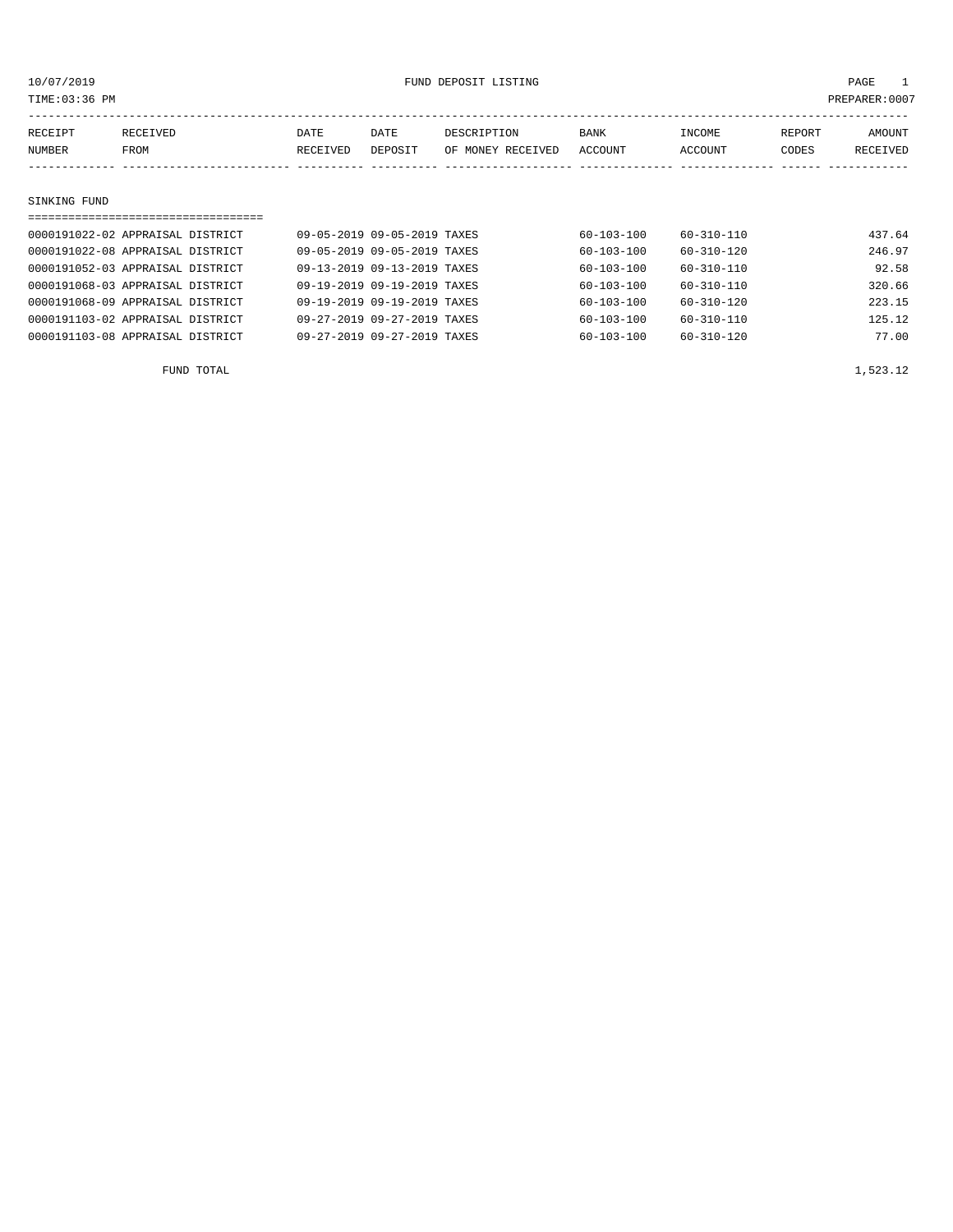| TIME:03:36 PM |                                     |          |         |                   |             |         |        | PREPARER:0007 |
|---------------|-------------------------------------|----------|---------|-------------------|-------------|---------|--------|---------------|
|               |                                     |          |         |                   |             |         |        |               |
| RECEIPT       | RECEIVED                            | DATE     | DATE    | DESCRIPTION       | <b>BANK</b> | INCOME  | REPORT | AMOUNT        |
| NUMBER        | FROM                                | RECEIVED | DEPOSIT | OF MONEY RECEIVED | ACCOUNT     | ACCOUNT | CODES  | RECEIVED      |
|               |                                     |          |         |                   |             |         |        |               |
|               |                                     |          |         |                   |             |         |        |               |
|               | DIST.CLK.CO.&DIST.CT.TECH.-COMB.FUN |          |         |                   |             |         |        |               |
|               | ----------------------------------- |          |         |                   |             |         |        |               |
|               |                                     |          |         |                   |             | .       |        | .             |

| 0000191025-23 DISTRICT CLERK | 09-06-2019 09-06-2019 JULY 1-31, 2019 | $61 - 103 - 100$ | $61 - 370 - 440$ | 40.68 |
|------------------------------|---------------------------------------|------------------|------------------|-------|
| 0000191049-22 DISTRICT CLERK | 09-12-2019 09-12-2019 AUG. 1-31, 2019 | $61 - 103 - 100$ | $61 - 370 - 440$ |       |

FUND TOTAL 71.45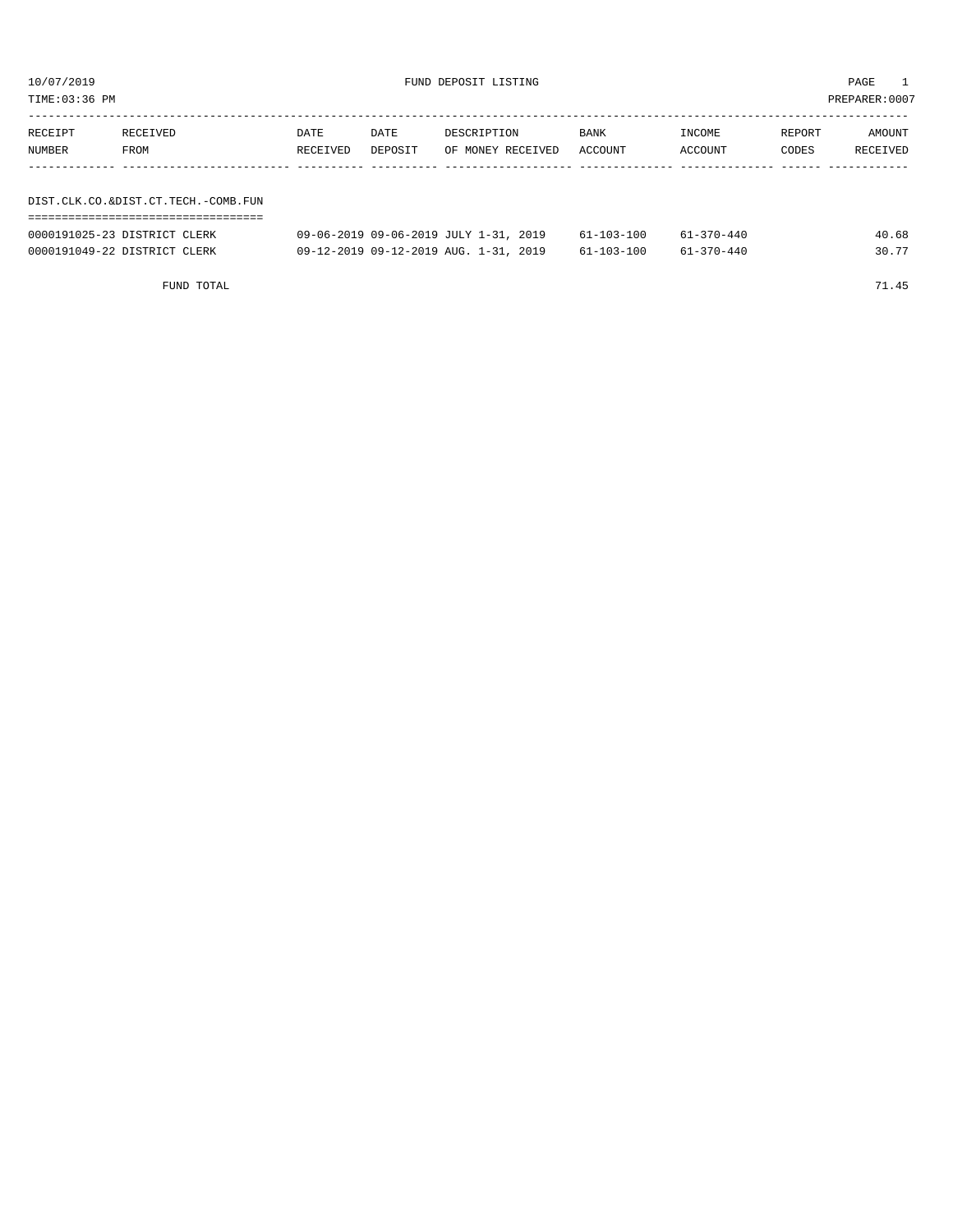10/07/2019 FUND DEPOSIT LISTING PAGE 1

| RECEIPT | DATE<br>RECEIVED<br>DATE            |          | DESCRIPTION<br><b>BANK</b> |                   | INCOME  | REPORT  | AMOUNT |          |  |
|---------|-------------------------------------|----------|----------------------------|-------------------|---------|---------|--------|----------|--|
| NUMBER  | FROM                                | RECEIVED | DEPOSIT                    | OF MONEY RECEIVED | ACCOUNT | ACCOUNT | CODES  | RECEIVED |  |
|         |                                     |          |                            |                   |         |         |        |          |  |
|         |                                     |          |                            |                   |         |         |        |          |  |
|         | DIST.CLK.COURT RECORDS PRESERVATION |          |                            |                   |         |         |        |          |  |
|         |                                     |          |                            |                   |         |         |        |          |  |

| 0000191025-24 DISTRICT CLERK | 09-06-2019 09-06-2019 JULY 1-31, 2019               | 62-103-100 | 62-370-133 | 282.22 |
|------------------------------|-----------------------------------------------------|------------|------------|--------|
| 0000191026-20 LEGEND BANK    | 09-06-2019 09-06-2019 AUG. 2019 INTEREST 62-103-100 |            | 62-360-100 | 7.57   |
| 0000191049-23 DISTRICT CLERK | 09-12-2019 09-12-2019 AUG. 1-31, 2019               | 62-103-100 | 62-370-133 | 312.14 |
|                              |                                                     |            |            |        |

FUND TOTAL 601.93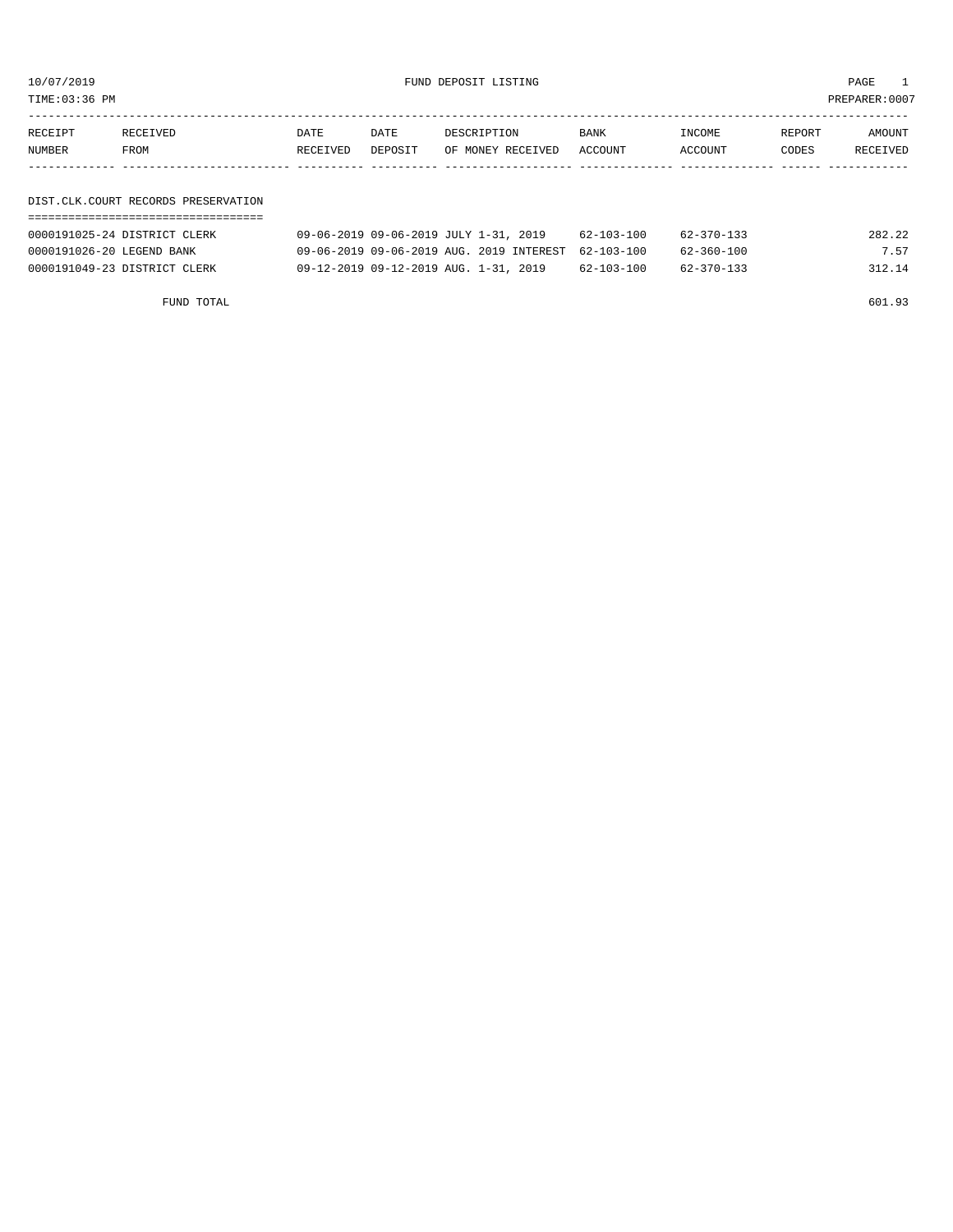| TIME:03:36 PM             |                                 |                  |                 |                                                     |                 |                   |                 | PREPARER:0007      |
|---------------------------|---------------------------------|------------------|-----------------|-----------------------------------------------------|-----------------|-------------------|-----------------|--------------------|
| RECEIPT<br>NUMBER         | RECEIVED<br>FROM                | DATE<br>RECEIVED | DATE<br>DEPOSIT | DESCRIPTION<br>OF MONEY RECEIVED                    | BANK<br>ACCOUNT | INCOME<br>ACCOUNT | REPORT<br>CODES | AMOUNT<br>RECEIVED |
|                           |                                 |                  |                 |                                                     |                 |                   |                 |                    |
|                           | 2017 GO BONDS-CONSTRUCTION FUND |                  |                 |                                                     |                 |                   |                 |                    |
|                           |                                 |                  |                 |                                                     |                 |                   |                 |                    |
| 0000191026-30 LEGEND BANK |                                 |                  |                 | 09-06-2019 09-06-2019 AUG. 2019 INTEREST 66-103-166 |                 | 66-360-166        |                 | 4,671.51           |

FUND TOTAL  $4,671.51$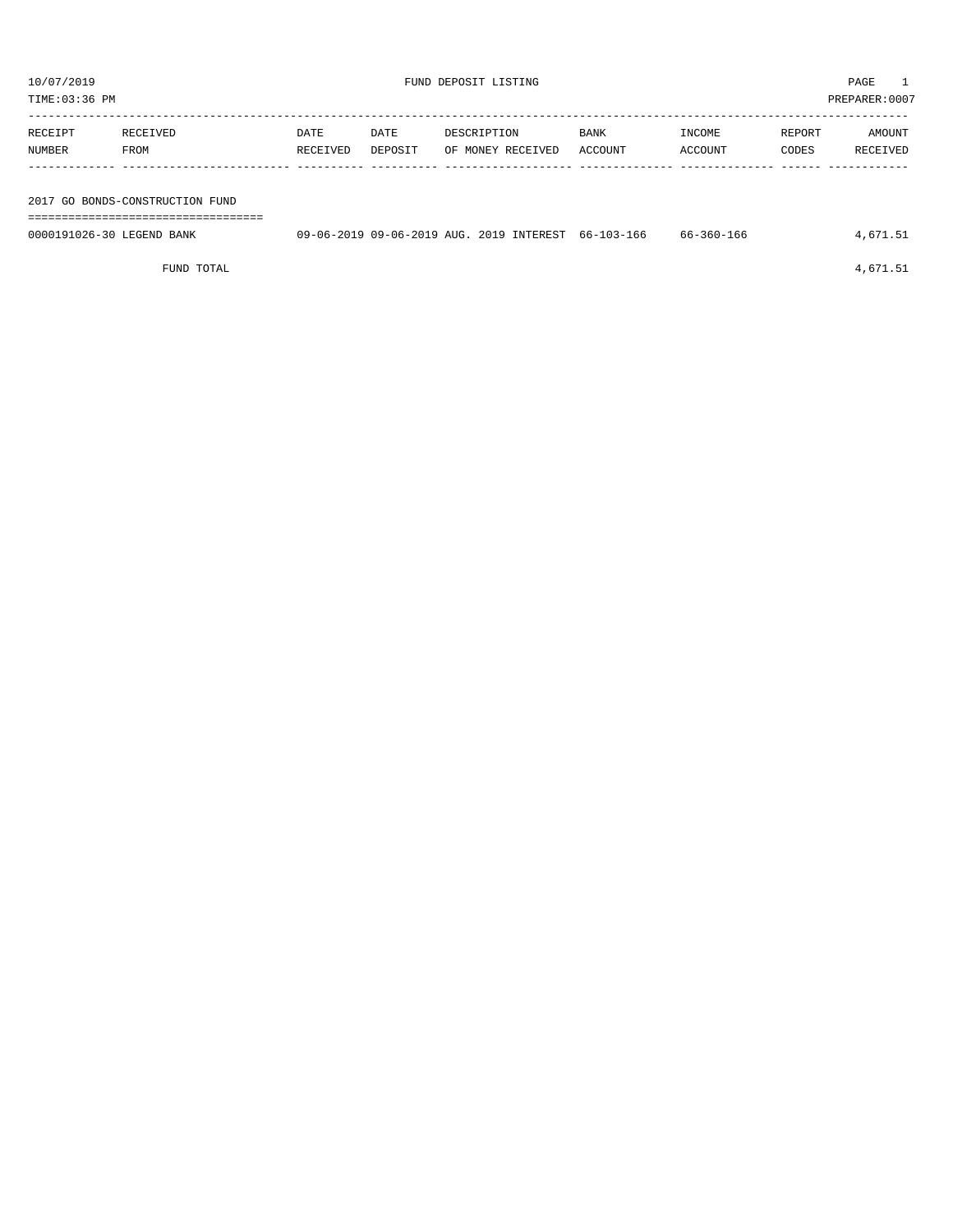PREPARER:0007

| 10/07/2019<br>TIME:03:36 PM |                                     |          |         | FUND DEPOSIT LISTING | PAGE<br>$\mathbf{1}$<br>PREPARER: 0007 |         |        |          |
|-----------------------------|-------------------------------------|----------|---------|----------------------|----------------------------------------|---------|--------|----------|
|                             |                                     |          |         |                      |                                        |         |        |          |
| RECEIPT                     | RECEIVED                            | DATE     | DATE    | DESCRIPTION          | <b>BANK</b>                            | INCOME  | REPORT | AMOUNT   |
| NUMBER                      | FROM                                | RECEIVED | DEPOSIT | OF MONEY RECEIVED    | ACCOUNT                                | ACCOUNT | CODES  | RECEIVED |
|                             |                                     |          |         |                      |                                        |         |        |          |
|                             |                                     |          |         |                      |                                        |         |        |          |
|                             | F.C. DETENTION CENTER ANNUAL PAYMEN |          |         |                      |                                        |         |        |          |

===================================

|  | 0000191029-01 LASALLE CORRECTIONS VI, L 09-10-2019 09-10-2019 ANNUAL PAYMENT |  |  | 67-103-100 | 67-319-551 | 10,000.00 |
|--|------------------------------------------------------------------------------|--|--|------------|------------|-----------|
|  |                                                                              |  |  |            |            |           |

 $FUND$  to the contract of  $10,000.00$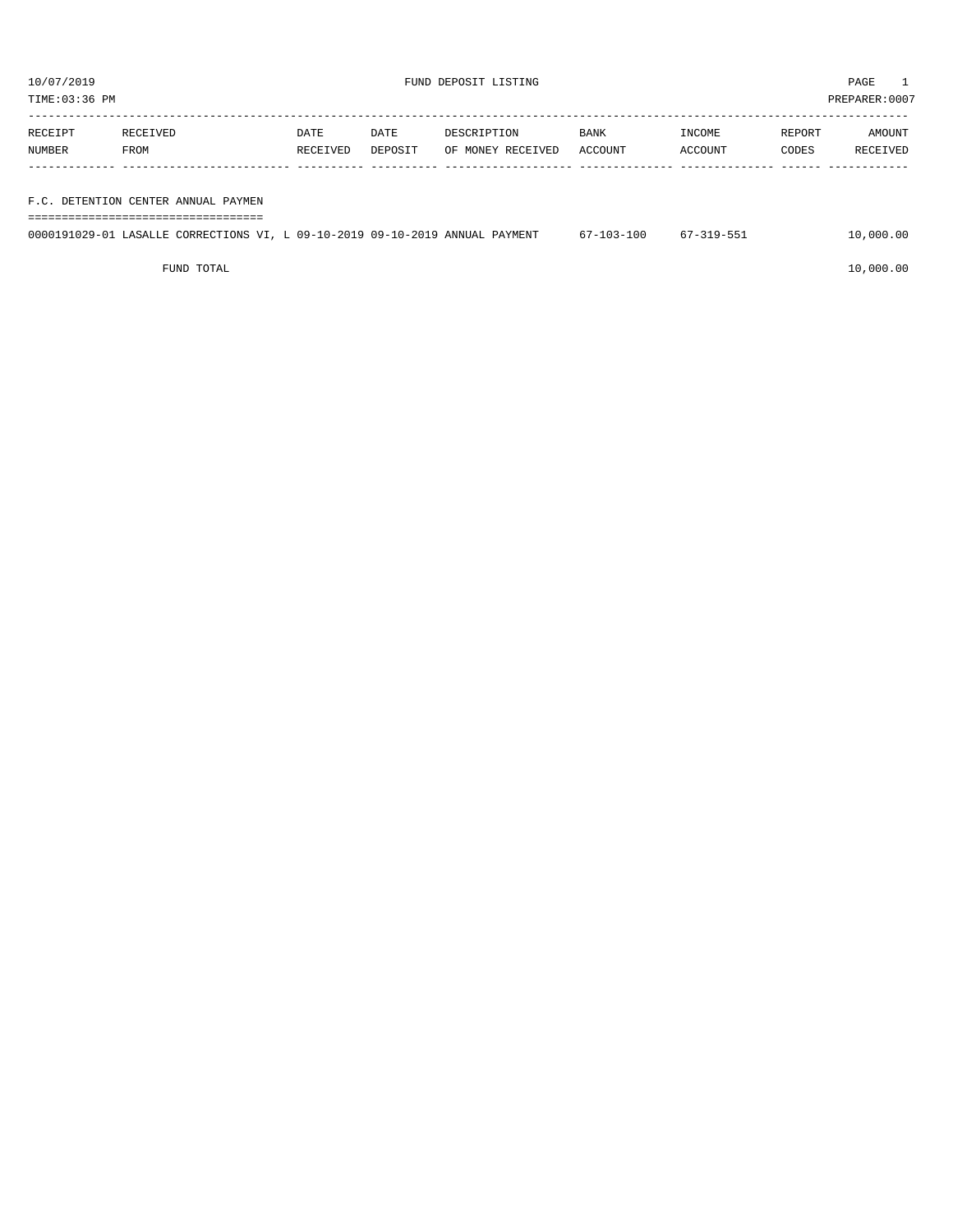| TIME:03:36 PM<br>PREPARER:0007 |                                 |                  |                 |             |                                          |                 |                   |                 |                    |  |
|--------------------------------|---------------------------------|------------------|-----------------|-------------|------------------------------------------|-----------------|-------------------|-----------------|--------------------|--|
| RECEIPT<br>NUMBER              | RECEIVED<br>FROM                | DATE<br>RECEIVED | DATE<br>DEPOSIT | DESCRIPTION | OF MONEY RECEIVED                        | BANK<br>ACCOUNT | INCOME<br>ACCOUNT | REPORT<br>CODES | AMOUNT<br>RECEIVED |  |
|                                | 2018 GO BONDS-CONSTRUCTION FUND |                  |                 |             |                                          |                 |                   |                 |                    |  |
| 0000191026-32 LEGEND BANK      | ------------------------------- |                  |                 |             | 09-06-2019 09-06-2019 AUG. 2019 INTEREST | 68-103-168      | 68-360-168        |                 | 11,160.17          |  |

FUND TOTAL  $11,160.17$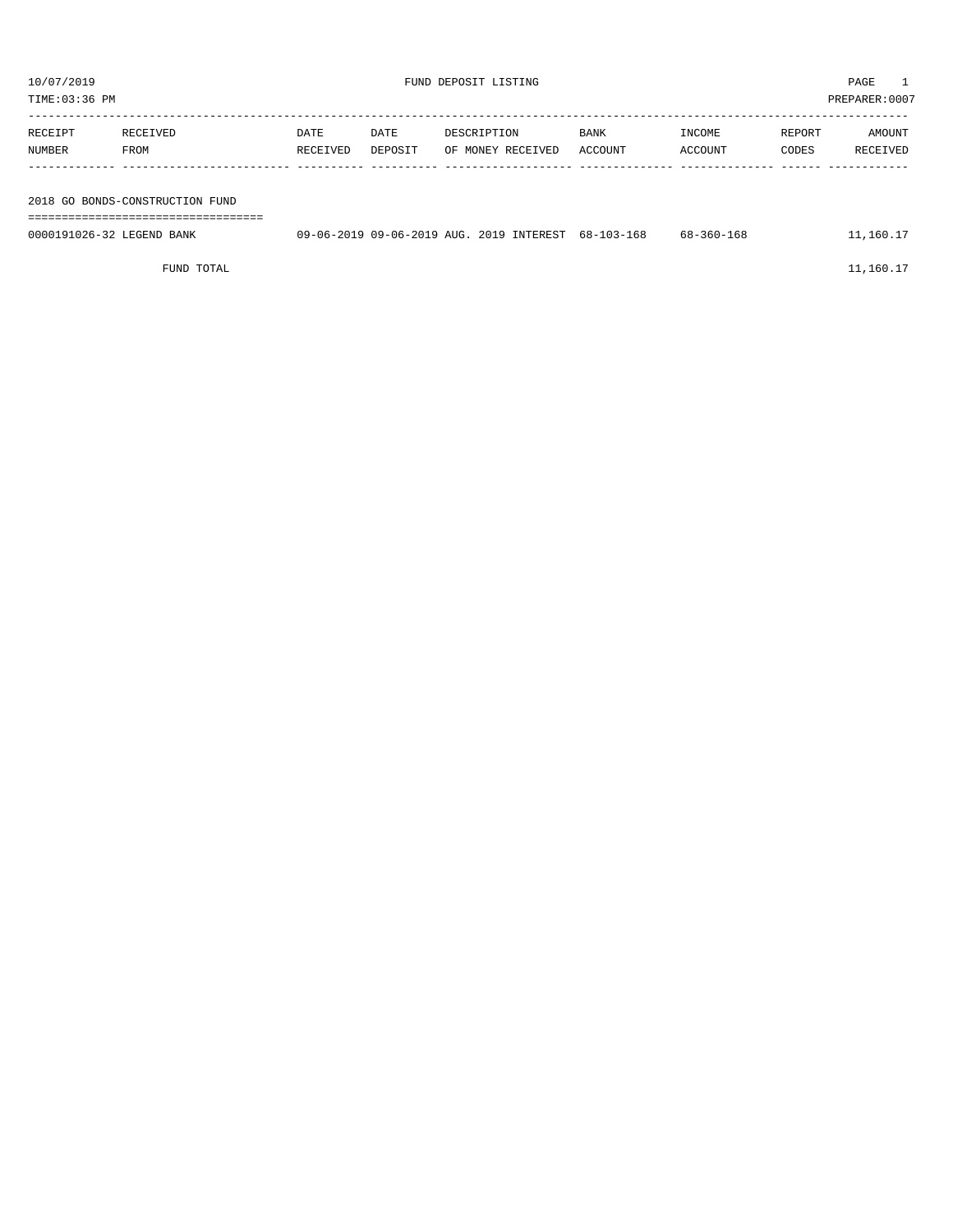TIME:03:36 PM PREPARER:0007

| RECEIPT | RECEIVED          | DATE     | DATE    | DESCRIPTION       | BANK    | INCOME  | REPORT | AMOUNT   |  |  |  |
|---------|-------------------|----------|---------|-------------------|---------|---------|--------|----------|--|--|--|
| NUMBER  | FROM              | RECEIVED | DEPOSIT | OF MONEY RECEIVED | ACCOUNT | ACCOUNT | CODES  | RECEIVED |  |  |  |
|         |                   |          |         |                   |         |         |        |          |  |  |  |
|         |                   |          |         |                   |         |         |        |          |  |  |  |
|         | RIGHT OF WAY FUND |          |         |                   |         |         |        |          |  |  |  |
|         |                   |          |         |                   |         |         |        |          |  |  |  |

| 0000191021-08 TEXPOOL     | 09-04-2019 09-04-2019 AUG. 2019 INTEREST 70-103-175 | $70 - 360 - 100$ | 154.60 |
|---------------------------|-----------------------------------------------------|------------------|--------|
| 0000191026-21 LEGEND BANK | 09-06-2019 09-06-2019 AUG. 2019 INTEREST 70-103-100 | 70-360-100       | 3.65   |

FUND TOTAL 158.25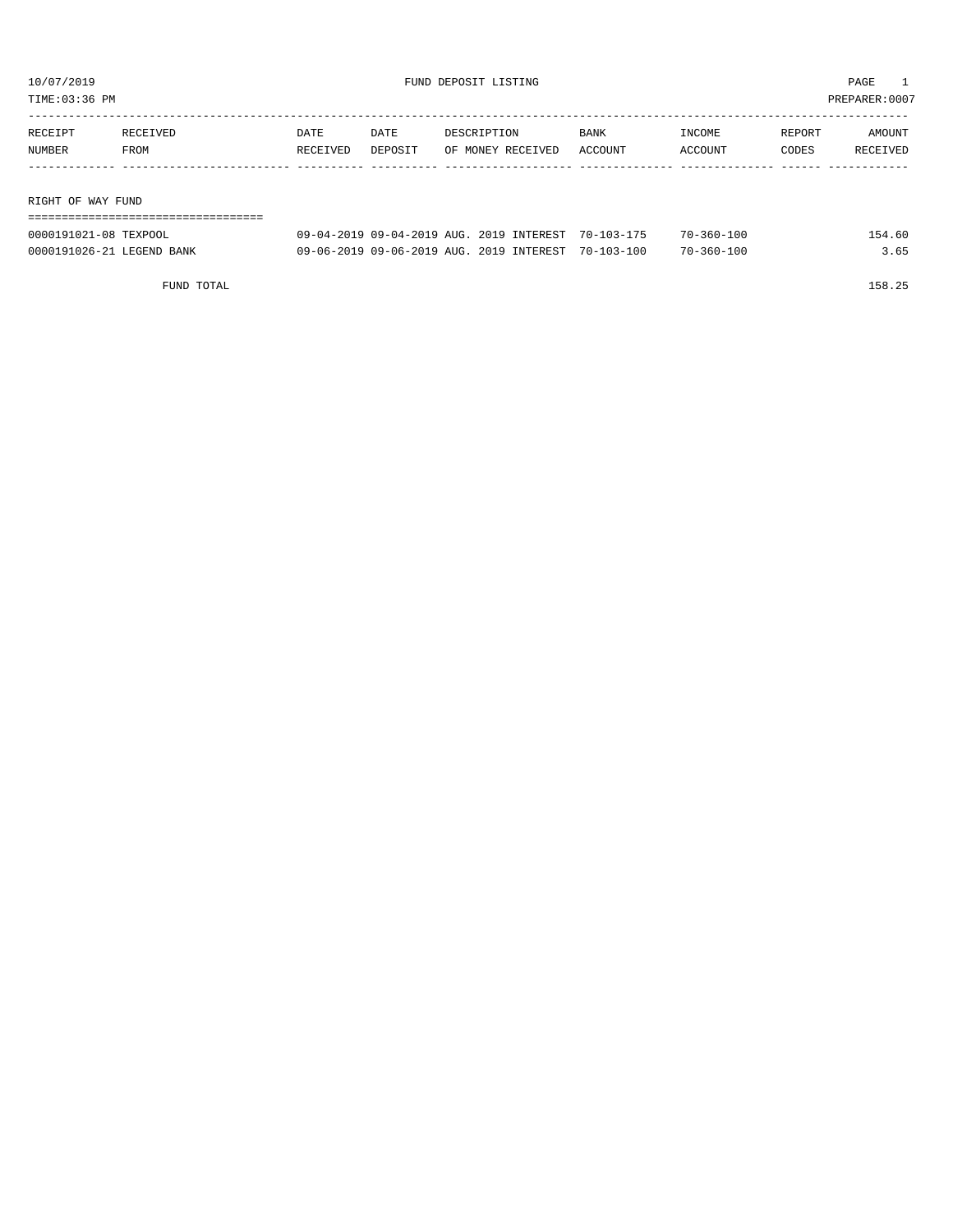TIME:03:36 PM PREPARER:0007

| RECEIPT | RECEIVED    | DATE     | DATE    | DESCRIPTION       | <b>BANK</b> | INCOME         | REPORT | AMOUNT   |
|---------|-------------|----------|---------|-------------------|-------------|----------------|--------|----------|
| NUMBER  | <b>FROM</b> | RECEIVED | DEPOSIT | OF MONEY RECEIVED | ACCOUNT     | <b>ACCOUNT</b> | CODES  | RECEIVED |
|         |             |          |         |                   |             |                |        |          |

RAW WATER PIPELINE PCTS.2,3,4

| 0000191066-04 GARNEY HOLDING COMPANY AP 09-17-2019 09-17-2019 FOR MAINTENANCE OF 78-103-100 |  |  | 78-319-179 | 150,000.00 |
|---------------------------------------------------------------------------------------------|--|--|------------|------------|
|                                                                                             |  |  |            |            |

 $FUND$  to the contract of  $150,000.00$ 

===================================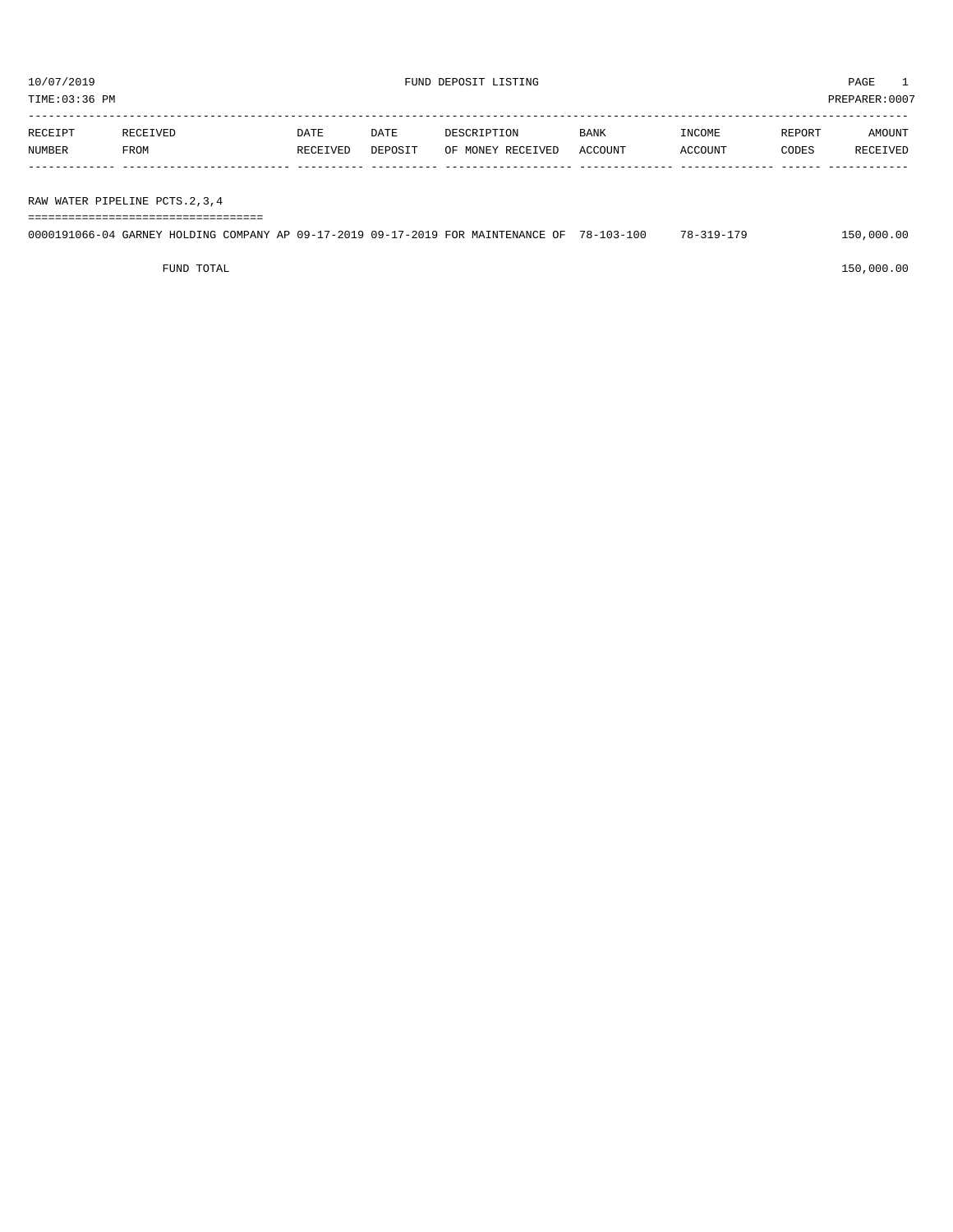TIME:03:36 PM PREPARER:0007

| RECEIPT | RECEIVED | DATE     | DATE    | DESCRIPTION       | <b>BANK</b> | INCOME  | REPORT | AMOUNT   |
|---------|----------|----------|---------|-------------------|-------------|---------|--------|----------|
| NUMBER  | FROM     | RECEIVED | DEPOSIT | OF MONEY RECEIVED | ACCOUNT     | ACCOUNT | CODES  | RECEIVED |
|         |          |          |         |                   |             |         |        |          |
|         |          |          |         |                   |             |         |        |          |

RAW WATER PIPELINE FUND PCT 2

| ---------------------------- |  |                                                                                             |  |            |           |  |  |  |  |  |
|------------------------------|--|---------------------------------------------------------------------------------------------|--|------------|-----------|--|--|--|--|--|
|                              |  | 0000191066-01 GARNEY HOLDING COMPANY AP 09-17-2019 09-17-2019 FOR MAINTENANCE OF 79-103-100 |  | 70-310-170 | 75.000.00 |  |  |  |  |  |

 $FUND$  total  $75,000.00$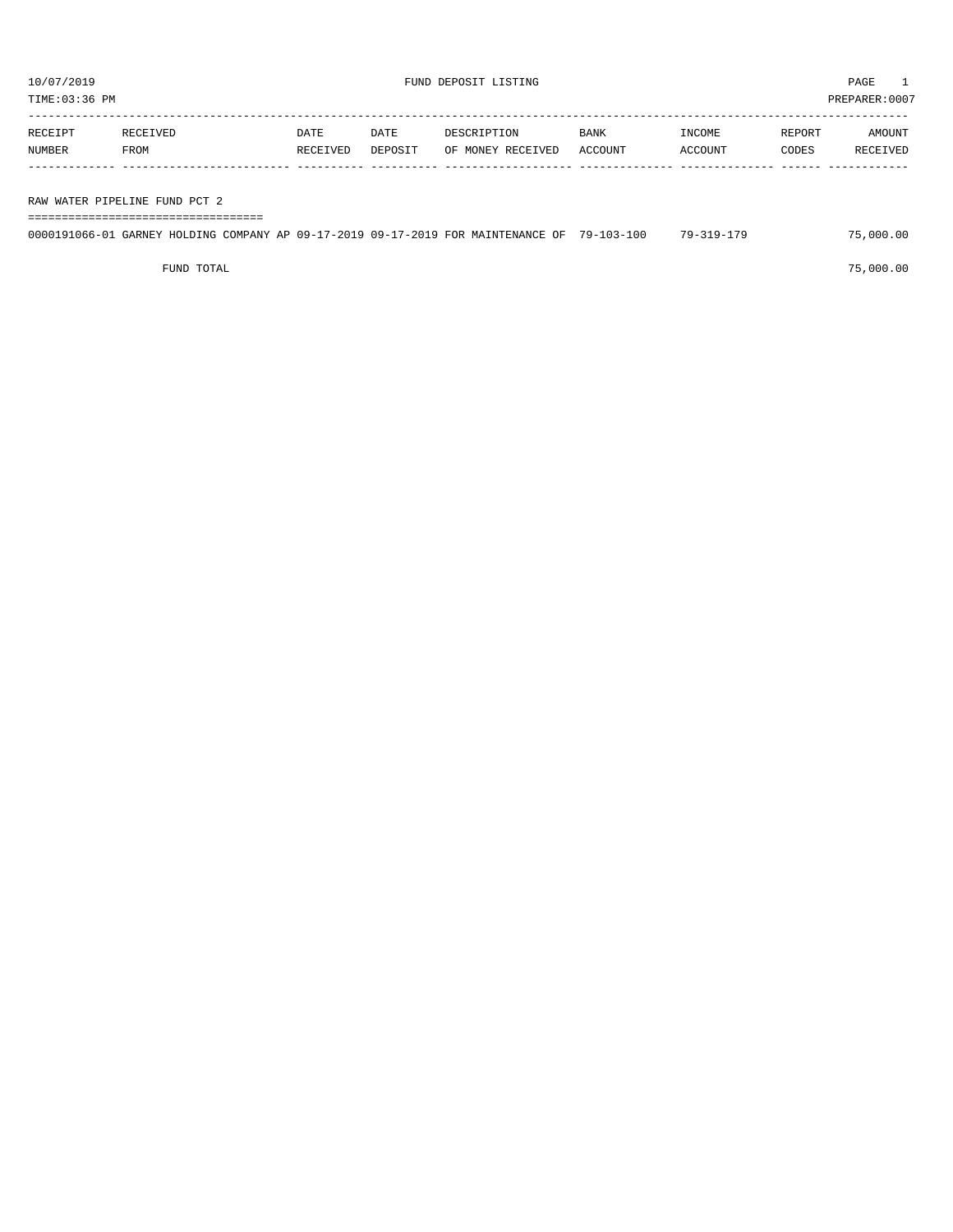| TIME:03:36 PM |          |          |         |                   |         |         |        | PREPARER:0007 |
|---------------|----------|----------|---------|-------------------|---------|---------|--------|---------------|
| RECEIPT       | RECEIVED | DATE     | DATE    | DESCRIPTION       | BANK    | INCOME  | REPORT | AMOUNT        |
| NUMBER        | FROM     | RECEIVED | DEPOSIT | OF MONEY RECEIVED | ACCOUNT | ACCOUNT | CODES  | RECEIVED      |
|               |          |          |         |                   |         |         |        |               |
|               |          |          |         |                   |         |         |        |               |

| 0000191066-02 GARNEY HOLDING COMPANY AP 09-17-2019 09-17-2019 FOR MAINTENANCE OF 82-103-100 |  |  | 82-319-182 | 125,000.00 |
|---------------------------------------------------------------------------------------------|--|--|------------|------------|
|                                                                                             |  |  |            |            |

 $FUND$  total  $125,000.00$ 

LAKE ROAD IMPACT FUND PCT.3 ===================================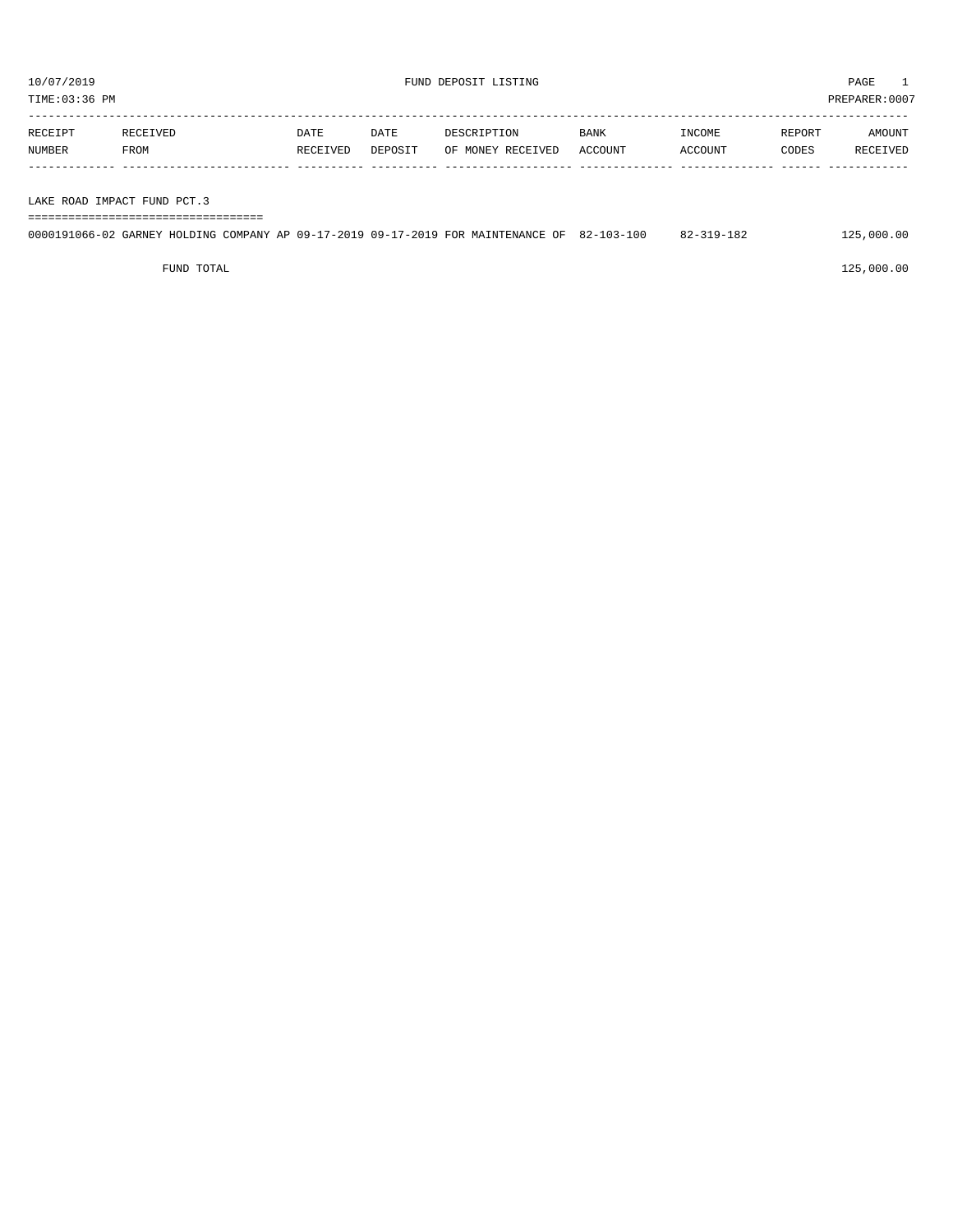| RECEIPT | RECEIVED | DATE     | DATE    | DESCRIPTION       | <b>BANK</b> | INCOME  | REPORT | AMOUNT   |
|---------|----------|----------|---------|-------------------|-------------|---------|--------|----------|
| NUMBER  | FROM     | RECEIVED | DEPOSIT | OF MONEY RECEIVED | ACCOUNT     | ACCOUNT | CODES  | RECEIVED |
|         |          |          |         |                   |             |         |        |          |
|         |          |          |         |                   |             |         |        |          |

LAKE ROAD IMPACT FUND PCT.4

| -------------------------------------<br>----------------------------------- |  |
|------------------------------------------------------------------------------|--|
|                                                                              |  |

|  |  | 0000191066-03 GARNEY HOLDING COMPANY AP 09-17-2019 09-17-2019 FOR MAINTENANCE OF 83-103-100 | 83-319-183 | 150,000.00 |
|--|--|---------------------------------------------------------------------------------------------|------------|------------|
|  |  |                                                                                             |            |            |

 $FUND$  to the contract of  $150,000.00$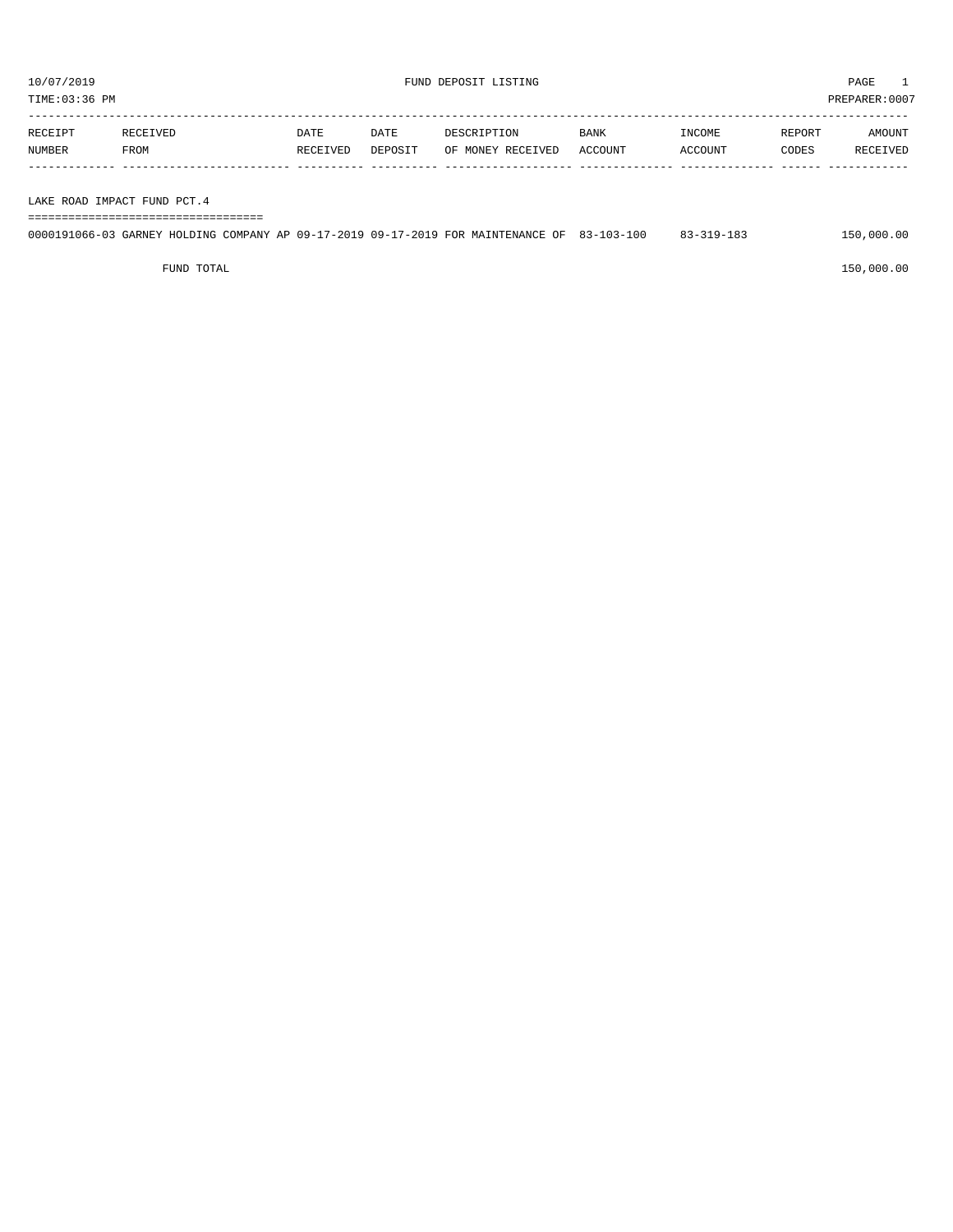TIME:03:36 PM PREPARER:0007

| RECEIPT | <b>RECEIVED</b> | DATE            | DATE    | DESCRIPTION       | <b>BANK</b>    | <b>INCOME</b> | REPORT | AMOUNT          |
|---------|-----------------|-----------------|---------|-------------------|----------------|---------------|--------|-----------------|
| NUMBER  | <b>FROM</b>     | <b>RECEIVED</b> | DEPOSIT | OF MONEY RECEIVED | <b>ACCOUNT</b> | ACCOUNT       | CODES  | <b>RECEIVED</b> |
|         |                 |                 |         |                   |                |               |        |                 |

#### LAKE FANNIN

| 0000191028-01 DAPHNE GAMMONS |  | 09-10-2019 09-10-2019 LAKE FANNIN RENTAL 85-103-100  | 85-370-185       | 325.00 |
|------------------------------|--|------------------------------------------------------|------------------|--------|
| 0000191102-01 HUETTA BICKEL  |  | 09-27-2019 09-27-2019 IN MEMORY OF TEDDY 85-103-100  | $85 - 370 - 150$ | 100.00 |
| 0000191102-02 HUETTA BICKEL  |  | 09-27-2019 09-27-2019 IN MEMORY OF SCOTTY 85-103-100 | 85-370-150       | 100.00 |
|                              |  |                                                      |                  |        |

FUND TOTAL 525.00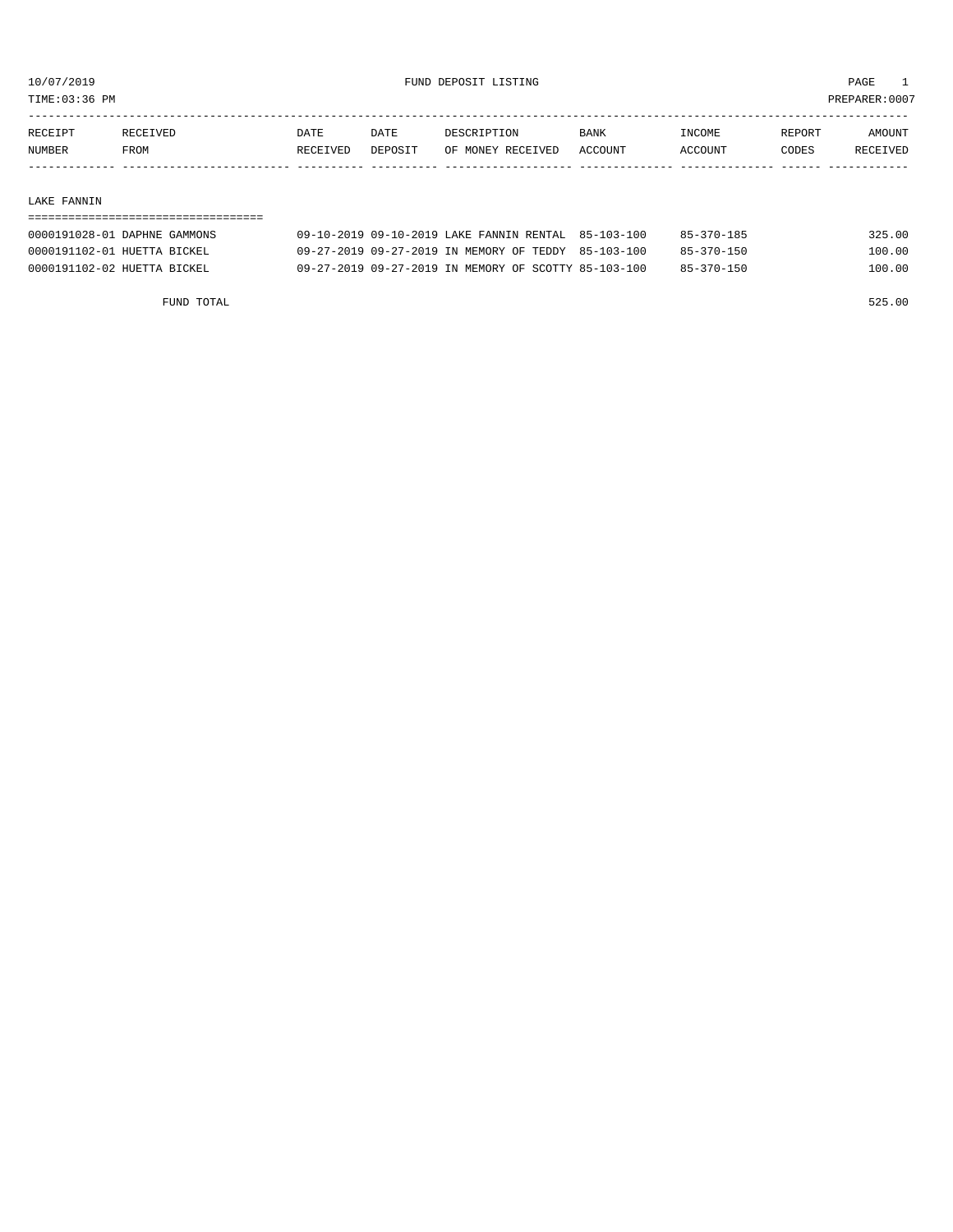10/07/2019 FUND DEPOSIT LISTING PAGE 1

| RECEIPT | RECEIVED | DATE     | DATE    | DESCRIPTION       | <b>BANK</b> | INCOME  | <b>REPORT</b> | AMOUNT          |
|---------|----------|----------|---------|-------------------|-------------|---------|---------------|-----------------|
| NUMBER  | FROM     | RECEIVED | DEPOSIT | OF MONEY RECEIVED | ACCOUNT     | ACCOUNT | CODES         | <b>RECEIVED</b> |
|         |          |          |         |                   |             |         |               |                 |

JUVENILE PROBATION

| =================================== |                                                      |  |                                                      |                  |       |
|-------------------------------------|------------------------------------------------------|--|------------------------------------------------------|------------------|-------|
| 0000191045-01 JUVENILE PROBATION    | 09-12-2019 09-12-2019 PID-2177 PROBATION             |  | 87-103-187                                           | $87 - 340 - 575$ | 10.00 |
| 0000191046-01 JUVENILE PROBATION    |                                                      |  | 09-12-2019 09-12-2019 PID-2267 COURT COST 87-103-187 | $87 - 340 - 577$ | 20.00 |
| 0000191046-02 JUVENILE PROBATION    | 09-12-2019 09-12-2019 PID-2267 PROBATION             |  | 87-103-187                                           | $87 - 340 - 575$ | 5.00  |
| 0000191047-01 JUVENILE PROBATION    | 09-12-2019 09-12-2019 PID-2259 DEFERRED              |  | $87 - 103 - 187$                                     | $87 - 340 - 575$ | 10.00 |
| 0000191048-01 JUVENILE PROBATION    | 09-12-2019 09-12-2019 PID-2243 PROBATION             |  | 87-103-187                                           | $87 - 340 - 575$ | 10.00 |
| 0000191081-01 JUVENILE PROBATION    | 09-25-2019 09-25-2019 PID- 2259- DEFERRED 87-103-187 |  |                                                      | $87 - 340 - 575$ | 35.00 |
| 0000191082-01 JUVENILE PROBATION    | 09-25-2019 09-25-2019 PID-2263 - JOINT RE 87-103-187 |  |                                                      | $87 - 340 - 576$ | 60.00 |
| 0000191083-01 JUVENILE PROBATION    | 09-25-2019 09-25-2019 PID-2177 - PROBATIO 87-103-187 |  |                                                      | $87 - 340 - 575$ | 20.00 |

FUND TOTAL 170.00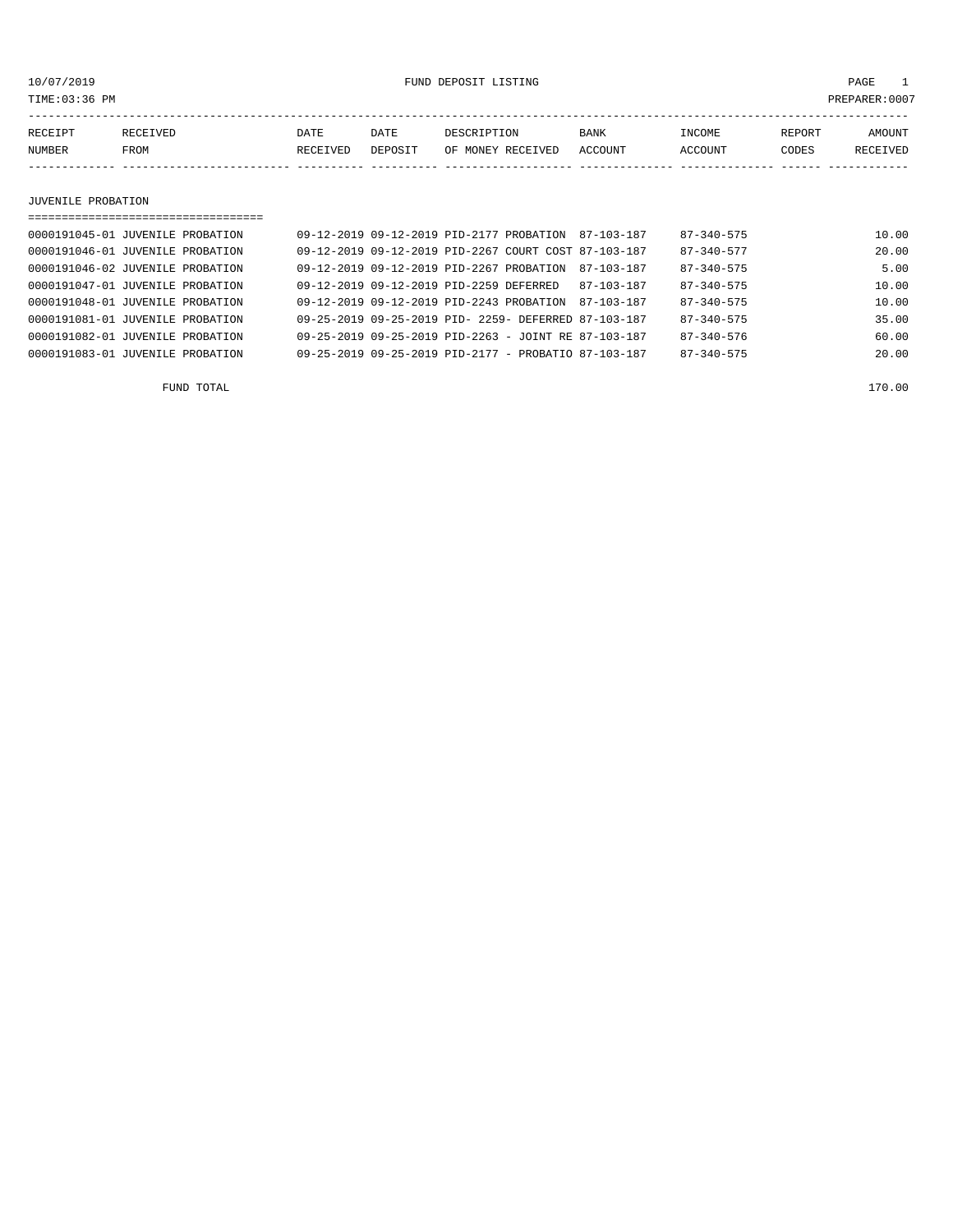10/07/2019 FUND DEPOSIT LISTING PAGE 1

| RECEIPT | RECEIVED | DATE     | DATE    | DESCRIPTION       | <b>BANK</b> | INCOME  | <b>REPORT</b> | AMOUNT          |
|---------|----------|----------|---------|-------------------|-------------|---------|---------------|-----------------|
| NUMBER  | FROM     | RECEIVED | DEPOSIT | OF MONEY RECEIVED | ACCOUNT     | ACCOUNT | CODES         | <b>RECEIVED</b> |
|         |          |          |         |                   |             |         |               |                 |

#### TEXAS JUVENILE JUSTICE DEPT.

| 0000191026-28 LEGEND BANK  |  | 09-06-2019 09-06-2019 AUG. 2019 INTEREST             | 89-103-992 | $89 - 360 - 189$ | 7.31      |
|----------------------------|--|------------------------------------------------------|------------|------------------|-----------|
| 0000191044-01 T.J.J.D.     |  | 09-12-2019 09-12-2019 GRANT R REIMBURSEME 89-103-988 |            | $89 - 370 - 988$ | 4,340.00  |
| $0000191080 - 01$ T.J.J.D. |  | 09-25-2019 09-25-2019 BASIC PROBATION SUP 89-103-993 |            | $89 - 330 - 915$ | 21,655.00 |
| $0000191080 - 02$ T.J.J.D. |  | 09-25-2019 09-25-2019 COMMUNITY PROGRAMS             | 89-103-994 | $89 - 330 - 916$ | 13,333.00 |
| $0000191080 - 03$ T.J.J.D. |  | 09-25-2019 09-25-2019 PRE/POST ADJUDICATI 89-103-996 |            | $89 - 330 - 917$ | 1,059.00  |
| $0000191080 - 04$ T.J.J.D. |  | 09-25-2019 09-25-2019 COMMITMENT DIVERSIO 89-103-997 |            | $89 - 330 - 918$ | 1,667.00  |
| $0000191080 - 05$ T.J.J.D. |  | 09-25-2019 09-25-2019 MENTAL HEALTH SERVI 89-103-998 |            | $89 - 330 - 919$ | 1,959.00  |
| $0000191080 - 06$ T.J.J.D. |  | 09-25-2019 09-25-2019 REGIONAL DIVERSIONS 89-103-999 |            | $89 - 330 - 920$ | 3,000.00  |

FUND TOTAL  $47,020.31$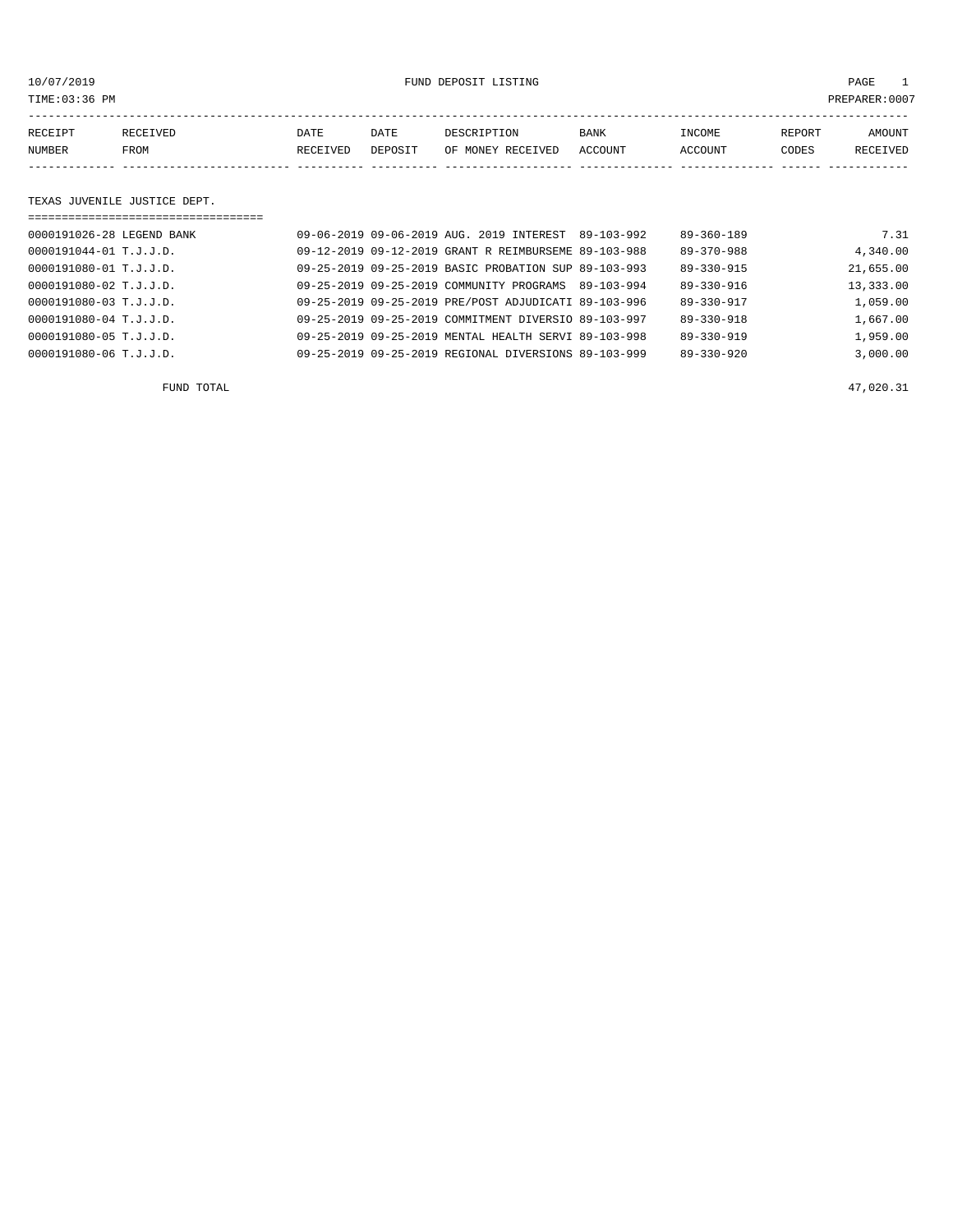TIME:03:36 PM PREPARER:0007

| RECEIPT | RECEIVED | DATE     | DATE    | DESCRIPTION       | BANK    | INCOME  | REPORT | AMOUNT   |
|---------|----------|----------|---------|-------------------|---------|---------|--------|----------|
| NUMBER  | FROM     | RECEIVED | DEPOSIT | OF MONEY RECEIVED | ACCOUNT | ACCOUNT | CODES  | RECEIVED |
|         |          |          |         |                   |         |         |        |          |
|         |          |          |         |                   |         |         |        |          |

#### STATZER FUND

| 0000191021-09 TEXPOOL     | 09-04-2019 09-04-2019 AUG. 2019 INTEREST 92-103-175 |  | 92-360-100       | 75.41 |
|---------------------------|-----------------------------------------------------|--|------------------|-------|
| 0000191026-22 LEGEND BANK | 09-06-2019 09-06-2019 AUG. 2019 INTEREST 92-103-100 |  | $92 - 360 - 100$ | 1.18  |

FUND TOTAL 76.59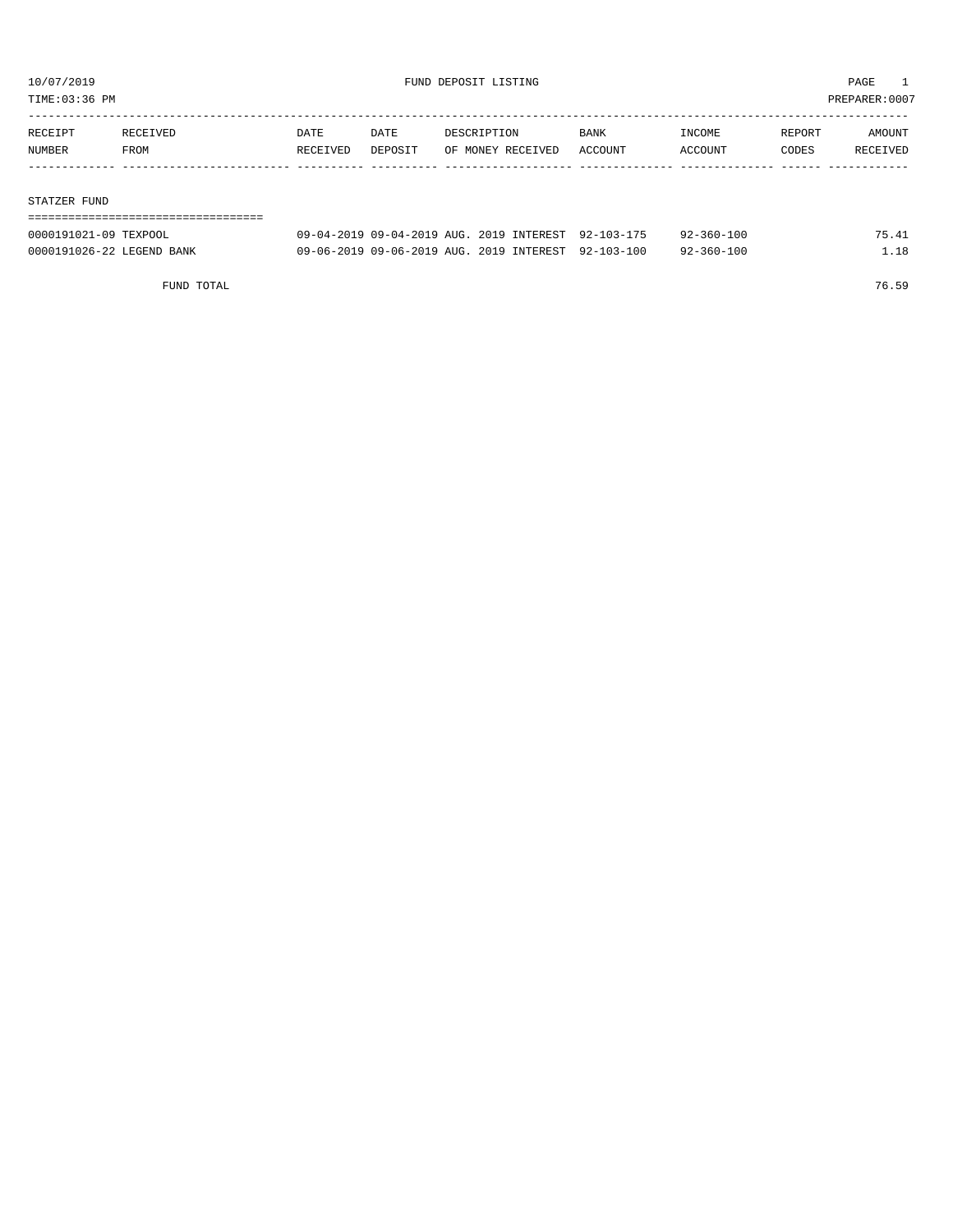TIME:03:36 PM PREPARER:0007

| RECEIPT | <b>RECEIVED</b> | DATE     | DATE    | DESCRIPTION       | <b>BANK</b> | INCOME         | REPORT | AMOUNT   |
|---------|-----------------|----------|---------|-------------------|-------------|----------------|--------|----------|
| NUMBER  | FROM            | RECEIVED | DEPOSIT | OF MONEY RECEIVED | ACCOUNT     | <b>ACCOUNT</b> | CODES  | RECEIVED |
|         |                 |          |         |                   |             |                |        |          |

#### PAYROLL

===================================

| 0000191033-01 C.D. BREWER    | 09-12-2019 09-12-2019 SEPT, 2019 COBRA DE 95-100-100 | $95 - 370 - 130$ | 73.28    |
|------------------------------|------------------------------------------------------|------------------|----------|
| 0000191034-01 CLC PROPERTIES | 09-12-2019 09-12-2019 SEPT, 2019 COBRA HE 95-100-100 | $95 - 370 - 130$ | 2,078.20 |

FUND TOTAL 2,151.48